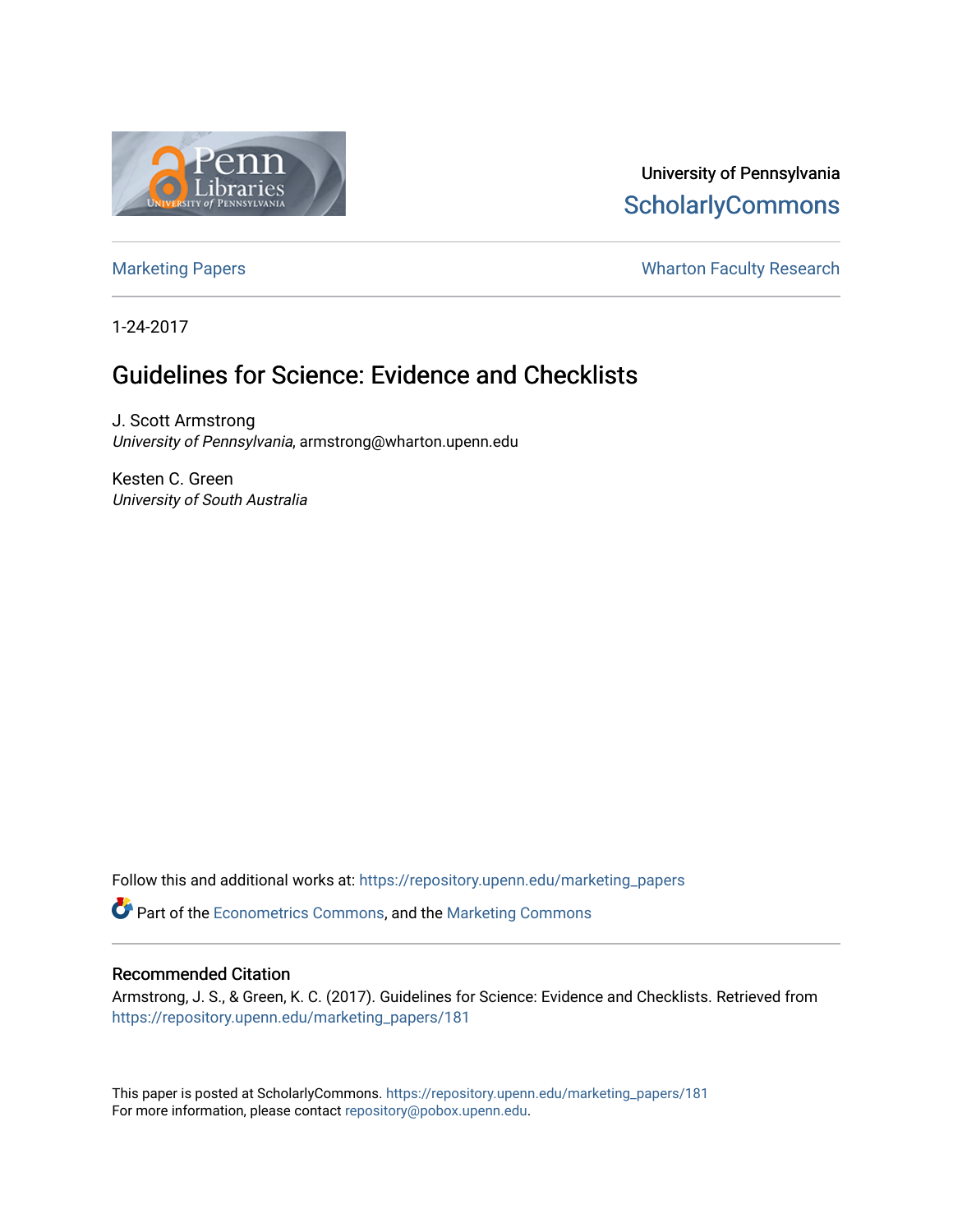# Guidelines for Science: Evidence and Checklists

# **Abstract**

Problem: The scientific method is unrivalled as a basis for generating useful knowledge, yet research papers published in management, economics, and other social sciences fields often ignore scientific principles. What, then, can be done to increase the publication of useful scientific papers?

Methods: Evidence on researchers' compliance with scientific principles was examined. Guidelines aimed at reducing violations were then derived from established definitions of the scientific method.

Findings: Violations of the principles of science are encouraged by: (a) funding for advocacy research; (b) regulations that limit what research is permitted, how it must be designed, and what must be reported; (c) political suppression of scientists' speech; (d) universities' use of invalid criteria to evaluate research—such as grant money and counting of publications without regard to usefulness; (e) journals' use of invalid criteria for deciding which papers to publish—such as the use of statistical significance tests.

Solutions: We created a checklist of 24 evidence-based operational guidelines to help researchers comply with scientific principles (valid inputs). Based on the definition of science, we then developed a checklist of seven criteria to evaluate whether a research paper provides useful scientific findings (valuable outputs). That checklist can be used by researchers, funders, courts, legislators, regulators, employers, reviewers, and journals.

Originality: This paper provides the first comprehensive evidence-based checklists of operational guidelines for conducting scientific research and for evaluating the scientific quality and usefulness of research efforts.

Usefulness: Journals could increase the publication of useful papers by including a section committed to publishing all relevant and useful papers that comply with science. By using the Criteria for Useful Science checklist, those who support science could more effectively evaluate the contributions of scientists.

# Keywords

advocacy, econometrics, evidence - based checklists, experiments, multiple hypotheses, objectivity, reg ression analysis, replication, statistical significance

# **Disciplines**

Business | Econometrics | Marketing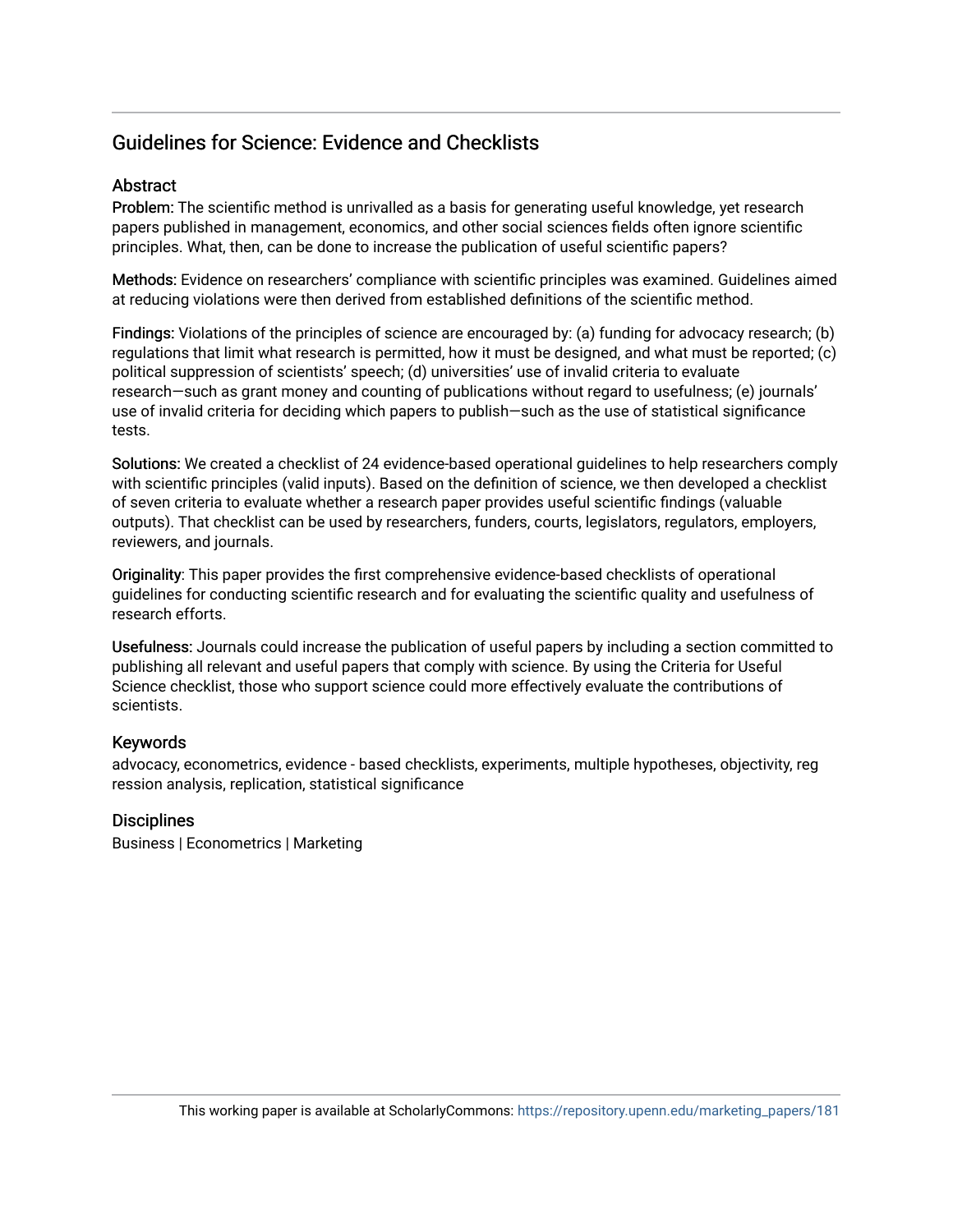# **Guidelines for Science: Evidence and Checklists**

#### **[J. Scott Armstrong](https://marketing.wharton.upenn.edu/profile/226/)**

The Wharton School, **University of Pennsylvania**, Philadelphia, PA, and Ehrenberg-Bass Institute, University of South Australia, Adelaide, SA, Australia. [armstrong@wharton.upenn.edu](mailto:armstrong@wharton.upenn.edu)

# **Kesten C. Green**

**University of South Australia** Business School and Ehrenberg-Bass Institute, University of South Australia, Adelaide, SA, Australia. [kesten.green@unisa.edu.au](mailto:kesten.green@unisa.edu.au)

*January 24, 2017 Working Paper Version 388-Clean*

#### **Abstract**

**Problem:** The scientific method is unrivalled as a basis for generating useful knowledge, yet research papers published in management, economics, and other social sciences fields often ignore scientific principles. What, then, can be done to increase the publication of useful scientific papers?

**Methods:** Evidence on researchers' compliance with scientific principles was examined. Guidelines aimed at reducing violations were then derived from established definitions of the scientific method.

**Findings:** Violations of the principles of science are encouraged by: (a) funding for advocacy research; (b) regulations that limit what research is permitted, how it must be designed, and what must be reported; (c) political suppression of scientists' speech; (d) universities' use of invalid criteria to evaluate research—such as grant money and counting of publications without regard to usefulness; (e) journals' use of invalid criteria for deciding which papers to publish—such as the use of statistical significance tests.

**Solutions:** We created a checklist of 24 evidence-based operational guidelines to help researchers comply with scientific principles (valid inputs). Based on the definition of science, we then developed a checklist of seven criteria to evaluate whether a research paper provides useful scientific findings (valuable outputs). That checklist can be used by researchers, funders, courts, legislators, regulators, employers, reviewers, and journals.

**Originality**: This paper provides the first comprehensive evidence-based checklists of operational guidelines for conducting scientific research and for evaluating the scientific quality and usefulness of research efforts.

**Usefulness:** Journals could increase the publication of useful papers by including a section committed to publishing all relevant and useful papers that comply with science. By using the Criteria for Useful Science checklist, those who support science could more effectively evaluate the contributions of scientists.

**Keywords**: advocacy; big data; checklist; experiment; incentives; multiple hypotheses; objectivity; regression analysis; regulation; replication; statistical significance

*Acknowledgements:* We thank our reviewers Dennis Ahlburg, Hal Arkes, Jeff Cai, Rui Du, Robert Fildes, Lew Goldberg, Anne-Wil Harzing, Ray Hubbard, Gary Lilien, Edwin Locke, Nick Lee, Byron Sharp, Malcolm Wright, and one anonymous person. Our thanks should not be taken to imply that the reviewers all agree with our findings. In addition, Mustafa Akben, Len Braitman, Heiner Evanschitsky, Bent Flyvbjerg, Shane Frederick, Andreas Graefe, Jay Koehler, Don Peters, Paul Sherman, William H. Starbuck, and Arch Woodside provided useful suggestions. Hester Green, Esther Park, Scheherbano Rafay, and Lynn Selhat edited the paper. Scheherbano Rafay also helped in the development of software to support the checklists.

*Authors' notes:* (1) Each paper we cite has been read by one or both of us. (2) To ensure that we describe the findings accurately, we are attempting to contact all authors whose research we cited as evidence. (3) We take an oath that we did our best to provide objective findings and full disclosure. (4) Estimated reading time for a typical reader is about 80 minutes.

*Voluntary disclosure:* We received no external funding for this paper.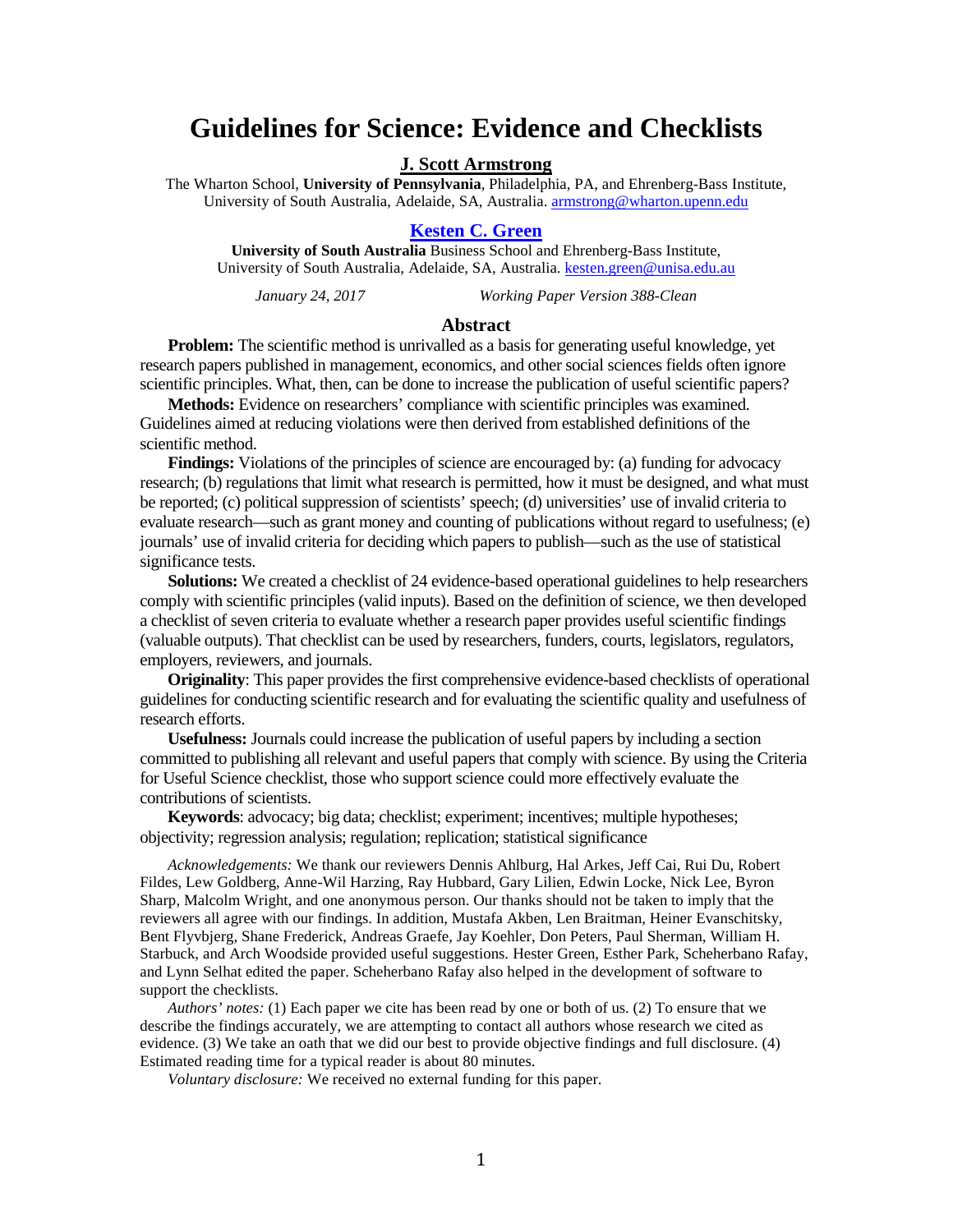#### **Introduction**

We first present a working definition of useful science. We use that definition along with our review of evidence on compliance with science by papers published in leading journals to develop operational guidelines for implementing scientific principles. We develop a checklist to help researchers follow the guidelines, and another to help those who fund, publish, or use research to assess whether a paper provides useful scientific findings.

While the scientific principles underlying our guidelines are well-established, our presentation of them in the form of comprehensive checklists of operational guidance for science is novel. The guidelines can help researchers comply with science. They are based on logic and, in some cases, on evidence about their use. We present evidence that in the absence of such an aid, researchers often violate scientific principles.

## **Defining Useful Science**

 We relied on well-accepted definitions of science. The definitions, *which apply to science in all fields*, are consistent with one another. The value of scientific knowledge is commonly regarded as being based on its objectivity (see, e.g., Reiss and Springer's 2014 "scientific objectivity" entry in the *Stanford Encyclopedia of Philosophy*)*.*

In his 1620 *Novum Organum*, Sir Francis Bacon suggested that the scientific method involves induction from systematic observation and experimentation. In the third edition of his *Philosophiae Naturalis Principia Mathematica*, first published in 1726, Newton described four "Rules of Reasoning in Philosophy." The fourth rule reads, "In experimental philosophy we are to look upon propositions collected by general induction from phænomena as accurately or very nearly true, *notwithstanding any contrary hypotheses that may be imagined*, till such time as other phænomena occur, by which they may either be made more accurate, or liable to exceptions".

Berelson and Steiner's (1964, pp.16-17) research on the scientific method provided six guidelines that are consistent with the above definitions. They identified prediction as one of the primary purposes of science. Milton Friedman recommended testing out-of-sample predictive validity as an important part of the scientific method (Friedman, 1953).

The *Oxford English Dictionary* (2014) offers the following in their definition of "scientific method": "It is now commonly represented as ideally comprising some or all of (*a*) systematic observation, measurement, and experimentation, (*b*) induction and the formulation of hypotheses, (*c*) the making of deductions from the hypotheses, (*d*) the experimental testing of the deductions…"

Benjamin Franklin, the founder of the University of Pennsylvania, called for the university to be involved in the discovery and dissemination of *useful* knowledge (Franklin, 1743). He did so because he thought that universities around the world were failing in that regard.

Given Franklin's injunction and the preceding definitions, we define *useful science* as… an objective process of studying *important problems* by *comparing multiple hypotheses using experiments* (designed, quasi, or natural)*.* The process uses cumulative scientific knowledge and systematic measurement to obtain valid and reliable data, valid and simple methods for analysis, logical deduction that does not go beyond the evidence, tests of predictive validity using out-of-sample data, and disclosure of all information needed for replication.

The definition applies to all areas of knowledge. It does not, however, include thinking about hypotheses, or making observations and measurements; while these activities are important to science, they are not on their own sufficient to provide useful scientific findings. Following Popper (see Thornton, 2016), we reason that without empirical testing against other hypotheses,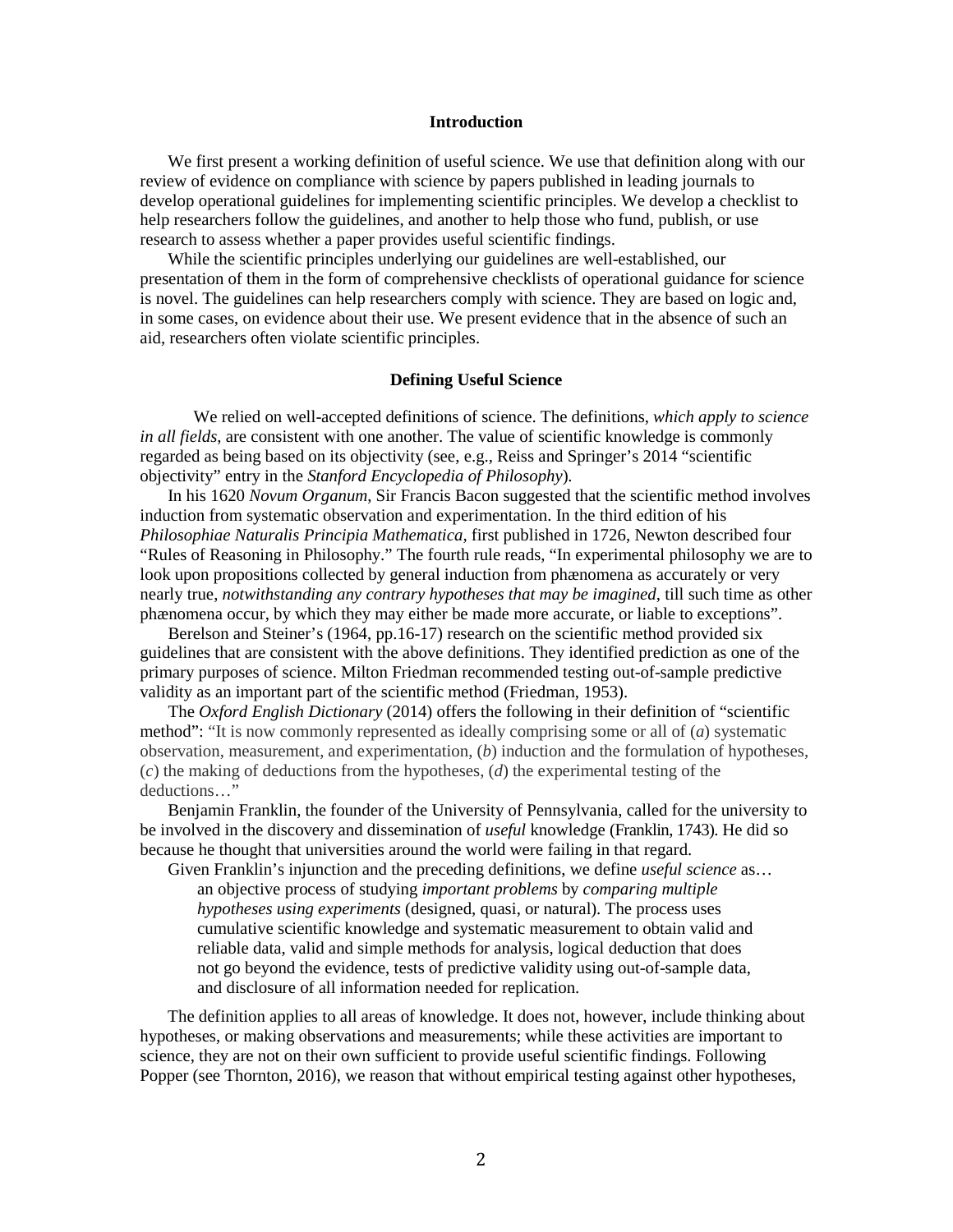the usefulness or otherwise of a theories and observations cannot be known and therefore cannot contribute to scientific knowledge.

#### **Advocacy Research, Incentives, and the Practice of Science**

Funding for researchers is often provided to gain support for a favored hypothesis. Researchers are also rewarded for finding evidence that supports hypotheses favored by senior colleagues. These incentives often lead to what we call "advocacy research," an approach that sets out to gain evidence that supports a given hypothesis and that ignores conflicting evidence. That approach is contrary to the need for objectivity in science.

Incentives for scientists should encourage the discovery of useful findings, but do they? Much literature has been devoted to explaining why incentives used by universities and journals are detrimental to science. An early review led to the development of the "author's formula" Armstrong (1982): "to improve their chances of getting their papers published, researchers should *avoid* examining important problems, challenging existing beliefs, obtaining surprising findings, using simple methods, providing full disclosure, and writing clearly."

#### **Advocacy Research**

"The human understanding when it has once adopted an opinion draws all things else to support and agree with it. And though there be a greater number and weight of instances to be found on the other side, yet these it either neglects and despises, or else by some distinction sets aside and rejects, in order that by this great and pernicious predetermination the authority of its former conclusion may remain inviolate." Francis Bacon (XLVI, 1620)

"When men want to construct or support a theory, how they torture facts into their service!" Mackay (Ch.10, para. 168, 1852)

Advocacy research occurs primarily when the topic is one about which people have strong opinions. In the 1870's, when science was producing many benefits for society, some physicists proposed to use scientific methods to test the value of prayer. The proposal started a debate between scientists and theologians, the latter claiming that the value of prayer is a known fact that research would be of no value. Francis Galton then revealed that he had been studying the problem, finding for example, that bishops, who pray a lot, live no longer than lawyers, and that kings and queens, whose subjects pray for them, die earlier than lawyers and military officers (Brush, 1974).

Governments tend to support advocacy. Consider environmental alarms. A search identified 26 alarms over a period of two hundred years: Dangerous global cooling, and forests dying due to acid rain are two examples. None of the 26 alarms was the product of scientific forecasting procedures. Governments chose to support twenty-three of the alarms with taxes, spending, and regulations. In all cases, the alarming predictions were wrong. The government actions were harmful in 20 cases, and of no benefit in any (Green and Armstrong, 2014).

Mitroff's (1969, 1972a, 1972b) interviews of 40 eminent space scientists led him to conclude that scientists held in the highest regard were advocates who resisted disconfirming evidence. Rather than viewing advocacy research as harmful to the pursuit of useful knowledge, Mitroff considered it a useful way to do science. Armstrong (1980a) disagreed and used advocacy research to prove that Mitroff was a fictitious name for a group of scientists who wished to demonstrate that papers that violated scientific principles could be published in a scientific journal. In doing so, Armstrong avoided mentioning disconfirming evidence—that he knew Mitroff.

Journal reviewers often act as advocates by recommending the rejection of papers that challenge their beliefs. Mahoney (1977) sent *Journal of Applied Behavior Analysis* reviewers a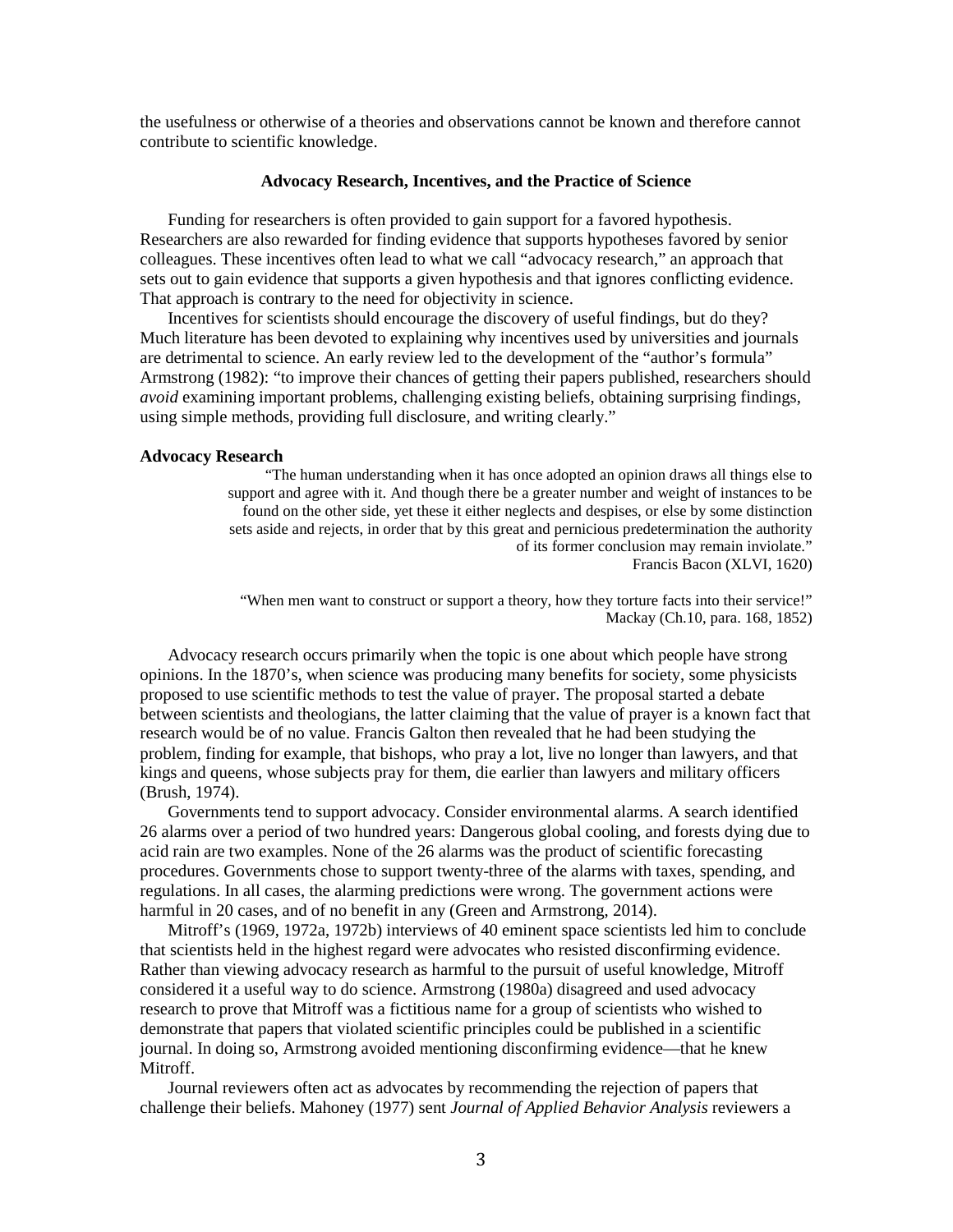paper that was, unknown to them, fictitious. One version described findings that supported the accepted hypothesis, while the other, *with the same methods*, reported opposite findings. The ten reviewers who rated the paper that supported the common belief gave an average rating of 4.2 on a 6-point scale for quality of methodology, while the 14 who rated the paper that challenged the common belief rated it 2.4. Reviewers' recommendations on whether to publish were mostly consistent with their methodology ratings. Similar experimental findings were obtained in psychology by (Smart (1964), Goodstein and Brazis (1970), Abramowitz, Gomes, and Abramowitz (1975), and Koehler (1993) reported, and in biomedical research by Young, Ioannidis, and Al-Ubaydli (2008).

Advocacy research is common in the management sciences. An audit of 120 empirical papers published in *Management Science* from 1955 to 1976 found that 64 percent selected a single favored hypothesis and sought only confirming evidence (Armstrong, 1979). An audit of 1,700 empirical papers in six leading marketing journals from 1984 to 1999 found that 74 percent used advocacy (Armstrong, Brodie, and Parsons, 2001).

From their audit of research findings from 3,500 studies in 87 areas of empirical economics, Doucouliagos and Stanley (2013) concluded that for topics about which there is a consensus, findings that challenge that consensus were less often published than would be expected by chance alone.

#### **Distracting Incentives**

Researchers in universities and many other organizations are typically subject to incentives unrelated or detrimental to useful research. In particular, grants and publications.

#### *Grants to universities and other organizations*

Grants are often awarded with an explicit or implicit requirement to conduct advocacy research, and thus to do research that is unscientific. If you obtain funding, you may lose freedom on what to study and how to do so. Most important, grants are likely to distract researchers from what they consider the most important problems that they could address.

#### *Publication counts*

The proper measure would be to reward the number and value of useful findings that are made available to the scientific literature. The mere fact of publication does not mean that a paper provides useful scientific knowledge. As we show below, few papers do. Simple counts encourage unproductive strategies such as publishing research findings in small pieces, sharing authorship with people who were only peripherally involved in the research so that more people get credit, and publishing regardless of value.

#### **Effects on Science**

In a paper titled "Why most published research findings are false," Ioannidis (2005) demonstrated how incentives, flexibility in research methods, the use of statistical significance testing, and advocacy of a favored hypothesis will *typically* lead to the publication of incorrect findings.

Counts of publications in prestigious journals are given greater weight in determining rewards. In the social sciences, prestigious journals typically insist that empirical papers include *statistically* significant findings thereby creating an obstacle to publishing in such journals. The requirement has been increasing over the past century. By 2007, statistical significance testing was included in 98.6 percent of published empirical studies in accounting, and over 90 percent in political science, economics, finance, management, and marketing (Hubbard, 2016, Chapter 2). Unfortunately, this occurs despite the absence of evidence to support the validity of statistical significance tests (see, e.g., Hunter, 1997; Schmidt and Hunter, 1997). Hubbard (2016, pp. 232-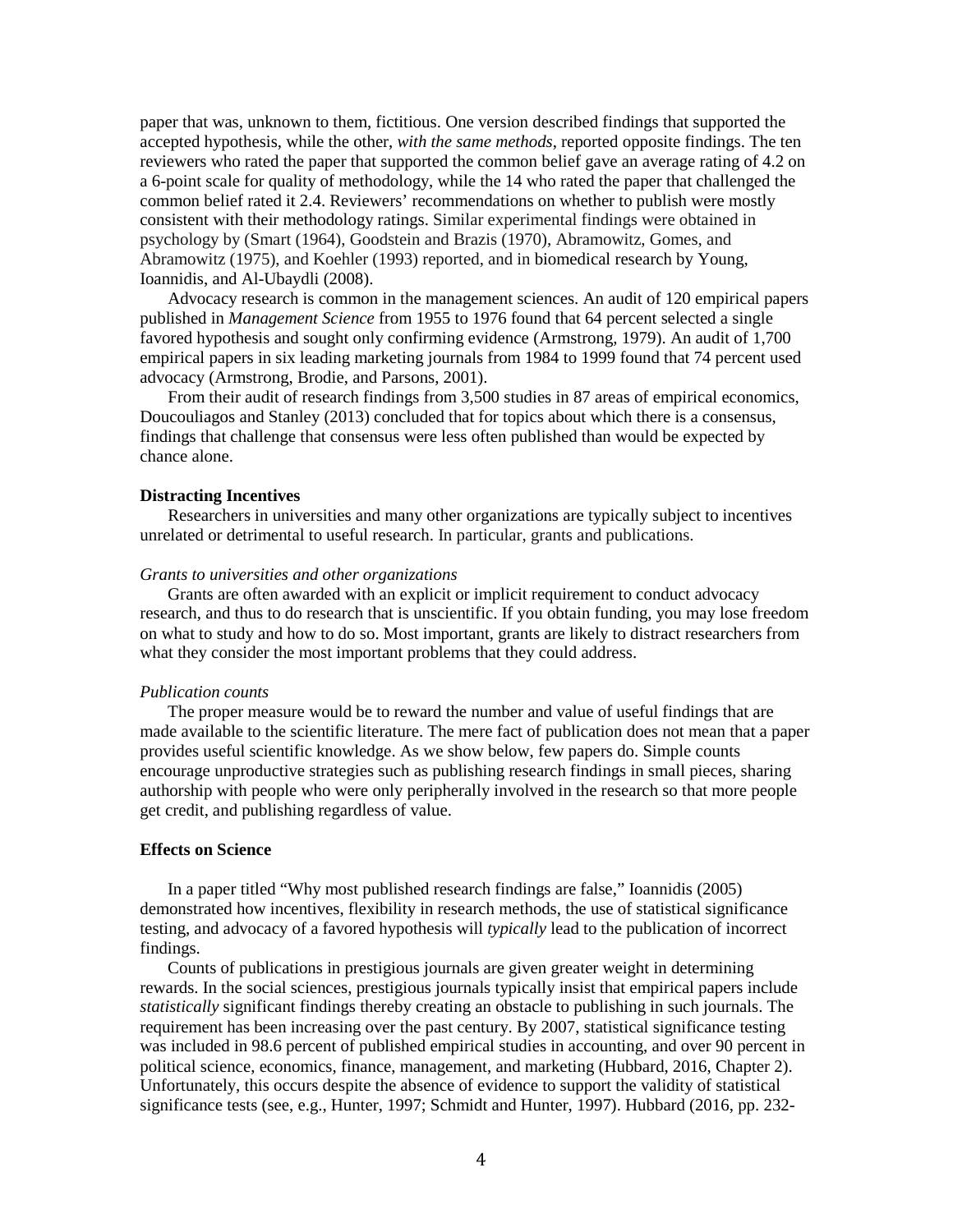234) lists 19 well-cited books and articles describing why such tests are invalid. Examples of the harm are provided by Ziliak and McCloskey (2008)

Readers of scientific journals do not understand how to use statistical significance. In a realworld example, Hauer (2004) described how tests of statistical significance led decision-makers to ignore evidence that more people were killed with the "right-turn-on-red" traffic rule.

 The failure to understand statistical significance is not restricted to readers. Researchers publish faulty interpretations of statistical significance in leading economics journals as shown by (McCloskey and Ziliak 1996). In addition, when leading econometricians were asked to interpret standard statistical summaries of regression analyses, they did poorly (Soyer and Hogarth, 2012).

In one study, 261 subjects were recruited from among researchers who had published in the *American Journal of Epidemiology*. They were presented with the findings of a comparative drug test, and asked which of the two drugs they would recommend for a patient. More than 90 percent of subjects presented with statistically significant drug test findings ( $p < 0.05$ ) recommended the less effective drug, while fewer than half of those who were presented with results that were not statistically significant did so (McShane and Gal 2015).

Testing of statistical significance harms progress in science. In one study, researchers applied significance tests and claimed that they showed that two previous findings about forecasting principles had been found to be incorrect. The previous findings had been based on experiments. One claim of the debunkers was that combining forecasts was not effective in reducing accuracy. Those who do research on forecasting continue to regard combining as the most effective single method for improving forecast accuracy.

Historically, cheating has been rare in science. That said, some scientists have cheated, including famous scientists (Broad and Wade, 1982). In the past few decades, it seems that advocacy research and irrelevant criteria for evaluating researchers have increased the rate of cheating.

In particular, the pressure to obtain statistically significant findings leads researchers to practices that violate objectivity. A survey of management faculty found that 92 percent claimed to know of researchers who, within the previous year, had developed hypotheses *after* they analyzed the data (Bedeian, Taylor, and Miller's 2010). In addition, a survey of over 2,000 psychologists, 35 percent of the respondents admitted to "reporting an unexpected finding as having been predicted from the start." Further, 43 percent had decided to "exclude data after looking at the impact of doing so on the results" (John, Lowenstein, and Prelec, 2012.)

Another indication of cheating is that the rate of journal retractions in medical research was around one in 10,000 from the 1970s to the year 2000, and some of those retractions were due to cheating The rate grew by a factor of 20 from the year 2000 to 2011. In addition, presumably due to the pressures to publish in those journals, papers in higher ranked journals were more likely to overestimate effect size and more likely to be found to be fraudulent (Brembs, et al. 2013).

In practice, support for a preferred hypothesis—in the form of a statistically significant difference from a senseless null hypothesis, such as the sales of a product is not affected by the its price, is easily obtained by researchers who are only concerned with the requirement to publish. The practice has been used increasingly since the 1960s; in more recent times it has been referred to as "p-hacking." For example, advocates have been able to analyze non-experimental data to support their hypothesis that competitor-oriented objectives—such as market share—lead to higher profits. In contrast, analyses of experimental studies have shown that market share objectives are detrimental to the profitability and survival of firms (Armstrong and Collopy, 1996; and Armstrong and Green, 2007). Similarly, analyses of non-experimental data by economists have supported the hypothesis that high payments for top corporate executives are beneficial to stockholders whereas experimental studies by organizational behavior researchers concludes that CEOs are currently overpaid such that stockholders' interests are harmed (Jacquart and Armstrong, 2013).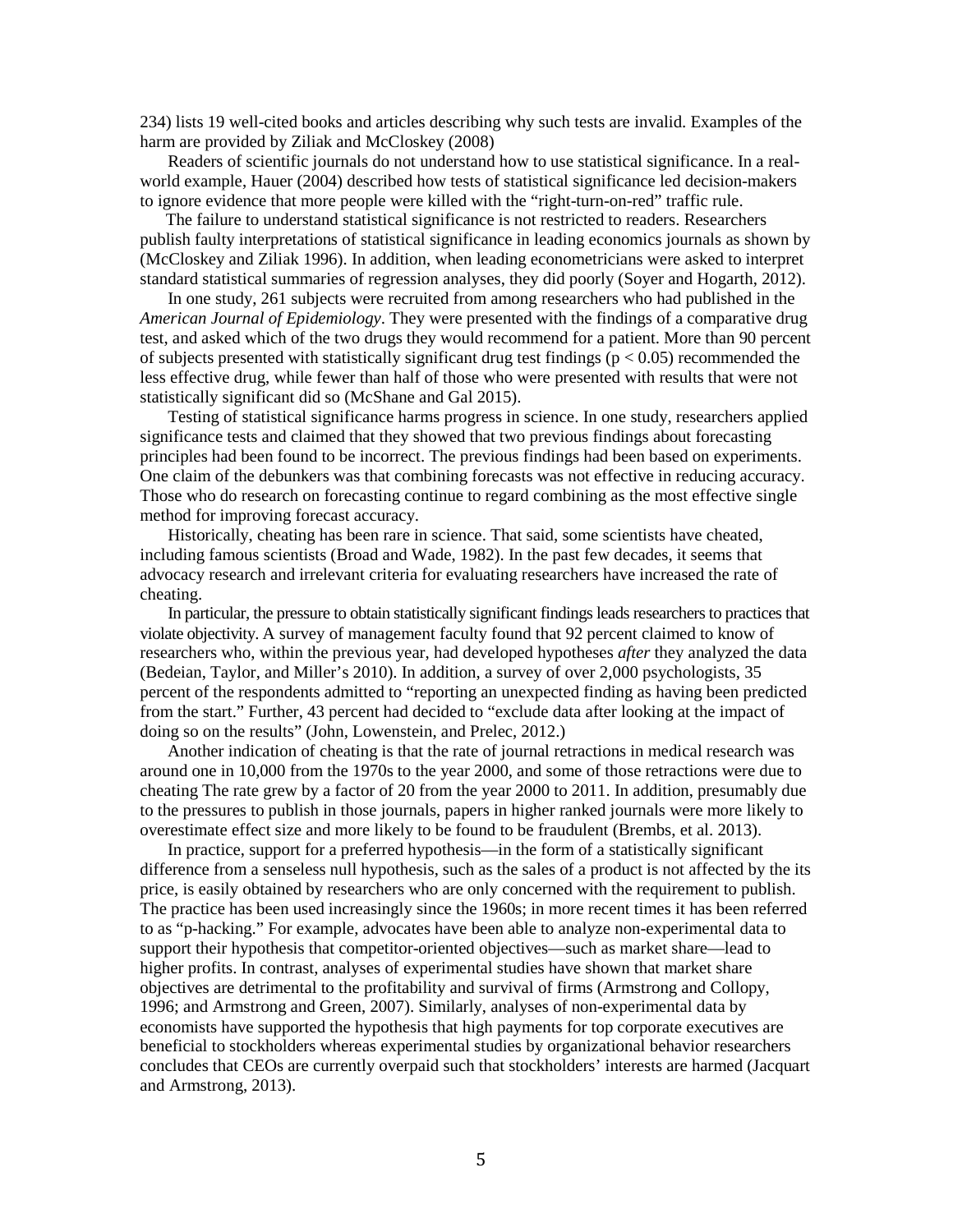The lack of specific objectives to produce useful scientific findings is perhaps the primary cause for the small percentage of such studies. Armstrong and Hubbard (1991) conducted a survey of editors of American Psychological Association (APA) journals that asked: "To the best of your memory, during the last two years of your tenure as editor of an APA journal, did your journal publish one or more papers that were considered to be both controversial and empirical? (That is, papers that presented empirical evidence contradicting the prevailing wisdom.)" Sixteen of the 20 editors replied: seven could recall none, four said there was one, while three said there was at least one and two said they published several such papers.

To assess the usefulness of academic research on consumer behavior, one study used 20 empirical papers from the *Journal of Consumer Research (JCR)*. Each paper described how the researchers' hypotheses were based on their reviews of prior research. All of their favored hypotheses were supported by statistically significant findings. Descriptions of a sample of hypotheses from the 20 studies were presented to 16 academics randomly sampled from the membership of the Association for Consumer Research, 12 marketing practitioners, and 43 highschool students. In all, they made 1,736 directional predictions about the studies' findings on 105 hypotheses. Given that the hypotheses were said to be based on prior cumulative knowledge, the academics should have had an advantage over the practitioners and students. Contrary to that expectation, the academics were correct on only 51 percent of their predictions while the students were correct on 57 percent, and the practitioners were on 58 percent. That finding failed to support the hypothesis that the JCR papers contributed to useful knowledge about consumer behavior. (Armstrong 1991.)

Given the above problems, with invalid criteria, Hubbard's (2016) meta-analysis of 804 replication outcomes in 16 studies in seven areas of management science (pp. 140-141) found that the authors of the replications reported conflicts with the original study for 46 percent of the replications. The Open Science Collaboration (OSC 2015) study of 100 direct replications claimed that 36 percent of replication attempts failed. Even allowing for the fact that many of the replications were identified as failed by the researchers due to their inappropriate use of statistical significance as a criterion, the findings on reliability raise concerns.

## **On the Value of Checklists**

Checklists are used in many fields to help ensure that the proper procedures are used. In the fields of engineering, aeronautics, and medicine, failures to follow checklists of evidence-based guidelines can be used in court cases to assign blame for bad outcomes.

Checklists are based on the method of decomposition, whereby a complex problem is analyzed in parts that can be solved more easily than the whole. Macgregor's (2001) review provides experimental evidence on the usefulness of judgmental decomposition. In three experiments on job selection and college selection, decomposition improved judgments compared to holistic ratings (Arkes et al., 2010). An experiment to determine which research proposals should be funded by the National Institutes of Health found decomposed ratings were more reliable than holistic ratings (Arkes, Shaffer, and Dawes, 2006).

A review of 15 experimental studies in healthcare found that checklists led to substantial improvements in outcomes in all [\(Hales and Pronovost](http://www.jccjournal.org/article/S0883-9441%2806%2900081-5/abstract) 2006). For example, one experiment examined the application of a 19-item checklist for surgical procedures to thousands of patients in eight hospitals around the world. Use of the checklist reduced death rates at those hospitals by half [\(Haynes et al. 2009\)](http://cdrwww.who.int/patientsafety/safesurgery/Surgical_Safety_Checklist.pdf).

Checklists can help even when the users are aware of proper procedures. For example, an experiment on avoiding infection in the intensive care units of 103 Michigan hospitals required physicians to follow five well-known guidelines for inserting catheters. Following this simple checklist reduced infection rates from 2.7 per 1,000 patients to zero after three months.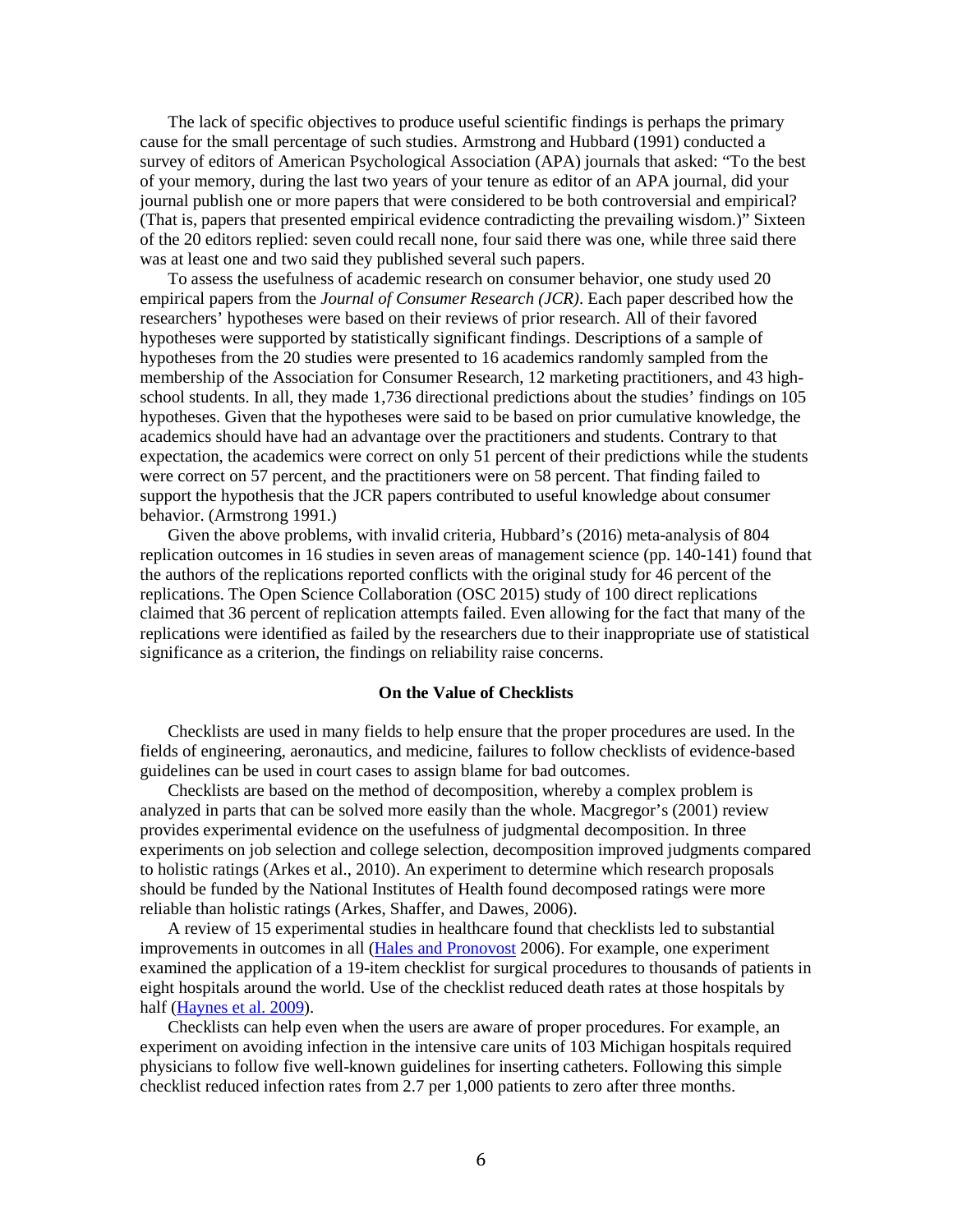Checklists are expected to be most effective when experts know little about the relevant evidence-based principles. Advertising novices were asked to use a checklist with 195 evidencebased persuasion principles to rate each of 96 pairs of ads. By using the checklist, they made 44 percent fewer errors in predicting which ad was more effective than did unaided novices (Armstrong et. al, 2016).

Checklists can be harmful if the guidelines lack a basis in evidence or logic and thereby lead users to follow invalid guidelines more consistently. For example, Porter's (1980) five forces framework was based on opinions. Another example is the Boston Consulting Group's (BCG) matrix for portfolio planning: experiments by (1994) showed it to be invalid and harmful (Armstrong and Brodie 1994). Despite the lack of evidence on their predictive validity, those checklists continue to be widely taught in business schools and widely used in business.

### **Operational Guidelines for Scientists**

We were unable to find a comprehensive evidence-based checklist of operational guidelines for conducting useful scientific research. We found helpful advice in the Operations Research Society of America report, "Guidelines by the Ad Hoc Committee on Professional Standards" (1971), and the CONSORT 2010 checklist (Schulz, Altman, and Moher, 2010, and Moher et al., 2010). As far as we were able to determine, those guidelines were the product of a consensus of expert opinions, and few of the guidelines were expressed in specific operational terms. They were, nevertheless, useful in helping to formulate our operational guidelines.

The primary bases for our guidelines were the established definitions of science that we described earlier. Most of them followed logically from the definitions. To assess whether there is a need for such guidelines, we searched the literature for evidence on the extent to which papers in academic journals currently conform to each of the guidelines. When violations were common, we developed guidelines for complying with scientific principles.

While we searched the Internet, our primary sources were references from key books and articles. For example, Hubbard (2016) provided a review of 900 studies, many of which deal with non-compliance with science in published research. Nosek and Bar-Anan (2012) and Nosek, Spies and Motyl (2012) provided reviews that, between them, covered 250 publications. Munafo, *et al.* (2017) provided 85 references, of which 71 were published since 2006; the paper also noted that over 2,000 such papers are published each year now. In addition, the first author has published dozens of papers on research practice since the early-1970s, many of them involving research reviews.

To ensure accuracy in our summaries of prior research, we are contacting all researchers whose substantive findings we cite asking whether our summary is correct and whether it can be improved. We also ask what papers we might have overlooked, stressing that we are looking for evidence that would challenge our findings. At the time of writing, this survey is still ongoing.

Exhibit 1 presents the checklist of 24 guidelines for scientists that we developed. We describe the guidelines under the six headings shown in Exhibit 1: Selecting a problem, Designing a study, Collecting data, Analyzing data, Writing a scientific paper, and Disseminating the findings.

#### **Selecting a Problem**

Research will only lead to useful findings when the topic of the research is important. An important problem is one for which new knowledge could substantively improve forecasting or decision-making, develop or improve useful techniques, identify and estimate the magnitude of causal relationships, or develop principles.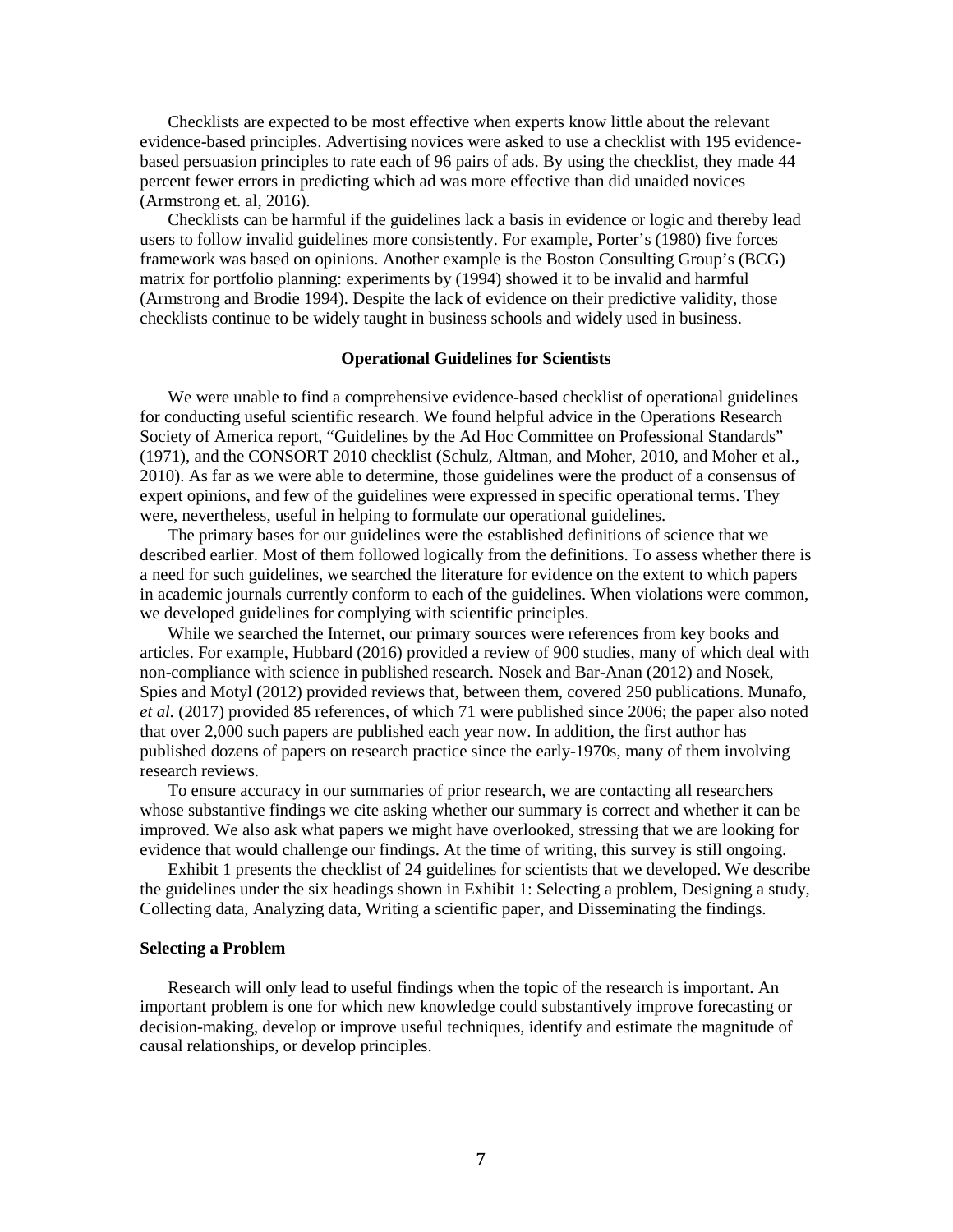# **Exhibit 1: Guidelines for Scientists**

#### **Selecting a problem**

- **1.**  $\square$  Seek an important problem
- **2.** □ Be skeptical about findings, theories, policies, methods, data, especially absent experimental evidence
- **3.** □ Consider replications and extensions of useful papers that examine experimental evidence
- **4.**  $\Box$  Ensure that you can address the problem objectively
- **5.** □ If you need funding, ensure that you will nevertheless have control over all aspects of your study

#### **Designing a study**

- **6.**  $\Box$  Acquire existing knowledge about the problem
- **7.**  $\Box$  Develop multiple reasonable hypotheses
- 8. □ Design experiments with specified conditions to test hypotheses against data from other situations

#### **Collecting data**

- **9.** □ Obtain all valid data
- **10.** □ Ensure that the data are reliable

#### **Analyzing data**

**11.**  $\Box$  Use validated methods

- **12.**  $\Box$  Use simple methods
- **13.**  $\Box$  Use methods that incorporate cumulative knowledge
- **14.** □ Estimate effect sizes and confidence
- **15.** □ Draw logical conclusions on the practical implications of findings from the tests of hypotheses

#### **Writing a scientific paper**

- **16.** □ Disclose research hypotheses, procedures, and data
- **17.**  $\Box$  Cite all relevant scientific papers when presenting evidence
- **18.** □ Ensure summaries of prior findings that you cite are correct
- **19.**  $\Box$  Explain why your findings are useful
- **20.**  $\Box$  Write clearly and succinctly for the audience for whom the findings might be useful
- **21.** □ Obtain extensive peer review and editing *before* submitting a paper for publication

#### **Disseminating the findings**

- **22.**  $\Box$  Provide thorough responses to journal reviewers, and challenge if your paper has useful findings
- **23.**  $\Box$  Consider alternative ways to publish your findings
- **24.**  $\Box$  Inform those who can use your findings

J. Scott Armstrong and Kesten C. Green, January 19, 2017

#### *1. Seek an important problem*

Creativity is essential for identifying important problems. There is much evidence that working in groups depresses creativity and productivity, especially if the group meets face-toface (Armstrong, 2006). Thus, there is little reason to believe that committees of officials in governments, corporations, or foundations can identify problems that would lead to useful scientific findings.

Researchers should work on their own to find important problems. Make a list of problems that affect people in important ways. Show the list to people who face the problems that you propose to study. Would they regard findings that might arise from the research as useful? The question is not whether the findings would be interesting, clever, or entertaining.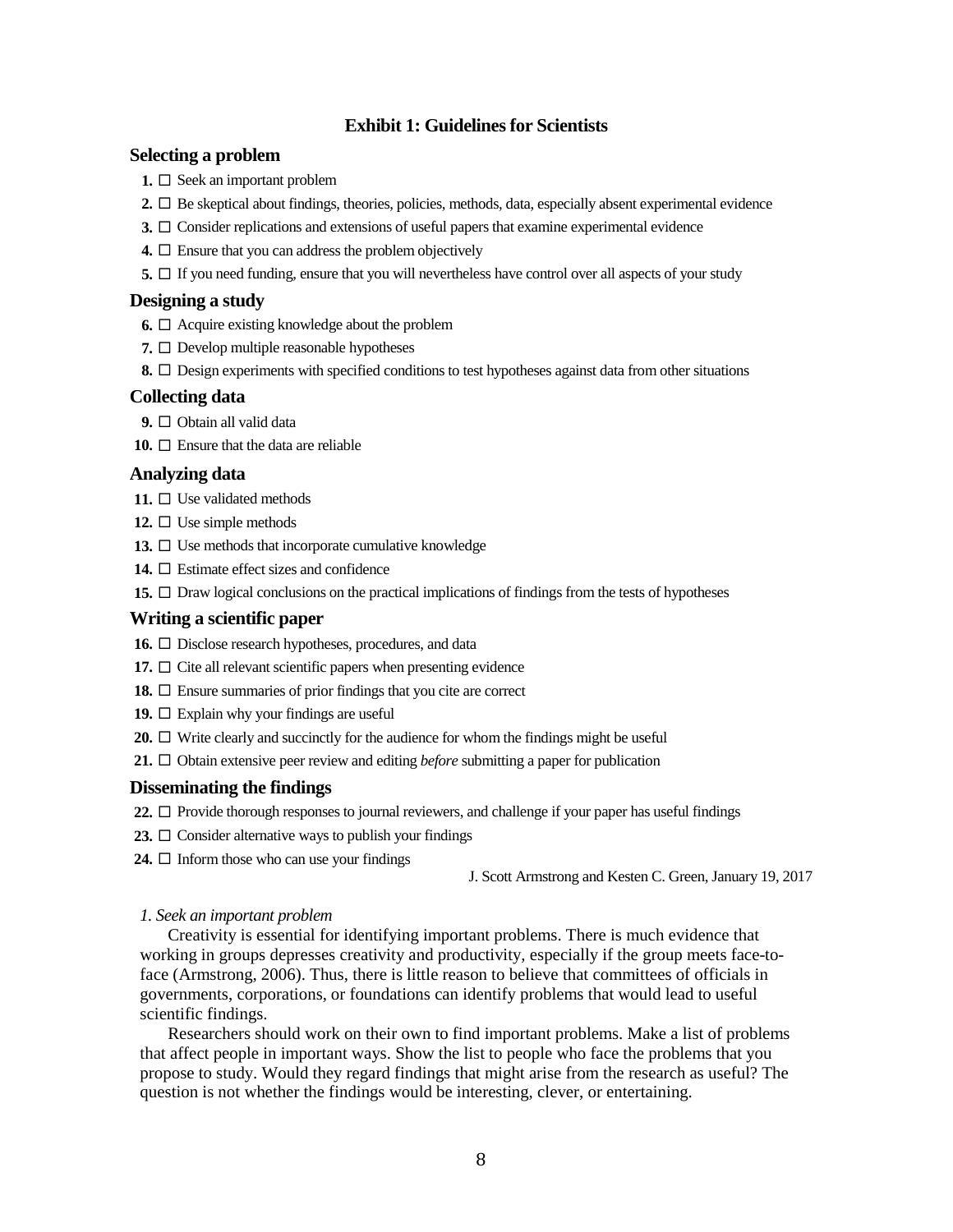It helps if researchers work in an organization that has important and obvious problems that need to be solved. Gordon and Marquis (1966), in their analysis of 245 research projects, found that academic researchers in social science departments produced less innovative research than those in organizations closer to important problems, such as hospitals.

The way a problem is described can limit the search for solutions. To avoid that, state the problem in different ways, a technique known as "problem storming." Then search for solutions for each statement of the problem. For example, politicians who are concerned that higher education is not effective usually state the problem as "how can we improve teaching?" An alternative statement is, "how can we improve learning?" The latter approach yields recommendations that are different from those of the first, as was shown in Armstrong (2012a).

One way to present your problem statement is to write a press release that describes possible findings from your study. Show it to people who might benefit and ask them how they could use the findings.

Hal Arkes, who has a history of important discoveries in the management sciences, uses his "Aunt Mary test." At Thanksgiving each year, his Aunt Mary would ask him to tell her about his important new research. When Aunt Mary was skeptical about a research idea, he said, "I didn't always abandon it, but I always reevaluated it, usually resulting in some kind of modification of the idea to make it simpler or more practical" (Arkes, personal communication, 2016).

## *2. Be skeptical about findings, theories, policies, methods, and data, especially absent experimental evidence*

"I would rather have questions that can't be answered than answers that can't be questioned." Attributed to Richard Feynman

Skepticism drives progress in science. Unfortunately, researchers have the normal human, preference for associating with those who have similar beliefs. That tendency has grown over the past half century, such that political conservatives—in the U.S. sense of the term—have become rare in social science departments at leading U.S. universities (Duarte *et al*., 2015, and Langbert, Quain, and Klein 2016). The near uniformity of political beliefs on campus threatens scientific skepticism toward fashionable beliefs.

Research is more likely to be useful if it addresses problems that have been the subject of few, if any, *experimental* studies. There seems to us to be many important problems lacking experimental evidence. For example, does game theory improve the accuracy of forecasts of decisions made in conflict situations? We were unable to find any scientific support for the claim by game theory proponents. Our experiments found that game theorists' forecasts of decisions in conflicts were no more accurate than unaided guesses by naïve subjects. In addition, the methods of structured analogies and simulated interaction provided forecasts that were much more accurate than those from game theory (Green, 2002 and 2005, and Green and Armstrong, 2007 and 2011).

Ignaz Semmelweis's experiments provide a classic example of a researcher taking a skeptical approach to then current beliefs and practices—which had not previously been tested—and making a life-saving discovery as a result. He found that when doctors washed their hands after dissecting cadavers and before visiting the maternity ward, deaths among expectant mothers fell from 14 percent in 1846 to 1.3 percent in 1848 (Routh, 1849).

#### *3. Consider replications and extensions of useful papers that examine experimental evidence*

Replications—direct replications and extensions—of scientific studies that influence policies and decisions are important regardless of whether they support or conflict with the original study. Replications of useless studies, are of no value; nor are replications of non-scientific studies, such as advocacy studies.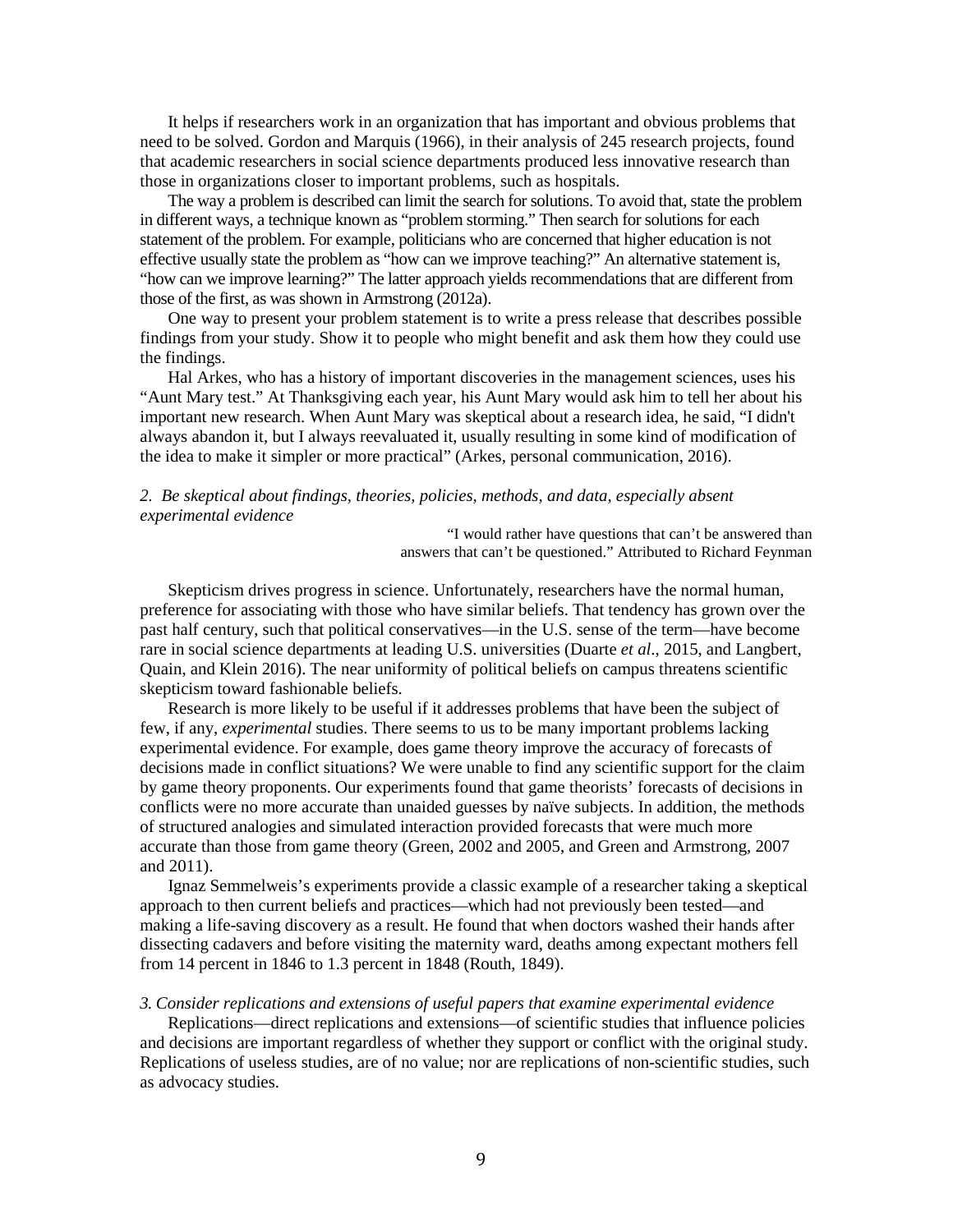Direct replications are helpful when there are reasons to be suspicious about findings relating to an important problem, such as with claims of "cold fusion." Otherwise, extensions are more important as they can provide evidence about the conditions under which the findings apply.

Unfortunately, replications are often difficult to conduct due to a lack of sufficient disclosure in published papers and uncooperative authors (Hubbard, 2016, p.149; Iqbal et al., 2016). In addition, a replication that fails to support the original findings might not be welcomed by editors and reviewers at the journal that published the original paper (Hubbard, 2016, section 5.5.8). There is, however, reason for optimism as some journals have recently adopted policies encouraging replications, and some have published special issues of replications. Further, if you are engaged in an important and well-designed study, consider doing an extension of your study.

For an example of how replications can help, consider Iyengar and Lepper's (2000) study. When shoppers were offered a choice of 24 jams, fewer than 3 percent made a purchase, whereas when offered a choice of six jams, 30 percent purchased. They concluded that customers should not be offered too many choices. An attempt to replicate the jam study failed, and a meta-analysis of 50 related empirical studies failed to find the "too-many-choices" effect (Scheibehenne, Greifeneder, and Todd, 2010). Extension studies have revealed that the number of choices that consumers prefer is affected by various conditions (Armstrong, 2010, pp. 35-39).

Another important replication tested Hirschman's (1967) influential "hiding hand" study of 11 public works projects financed by the World Bank. Hirschman concluded that while planners underestimated costs, they underestimated benefits as well, so that public-works projects were beneficial. Flyvbjerg (2016) replicated Hirschman's research by analyzing 2,062 projects involving eight types of infrastructure in 104 countries during the period 1927 to 2013. On average, costs overran by 39 percent and forecast benefits were 10 percent greater than actual. *4. Ensure that you can address the problem objectively* 

Once you have a list of important problems, choose those that you could address without bias. Aversion to disconfirming evidence is a common human trait. It was shown in Festinger, Riecken, and Schacter's (1956) research about a cult that predicted the end of the world. When it did not end, cult members became more confident in their belief that they could predict the end of the world. In a related experiment, when subjects who believed that Jesus Christ was God were given *what they believed to be authentic evidence* that he was not God, they increased their belief that Christ was God; That is, stronger disconfirming evidence increased resistance to change (Batson, 1975).

It does little good to *try* to be as objective as possible. Instead, list reasons why your preferred hypothesis might be wrong. Laboratory experiments by Koriat, Lichtenstein and Fischhoff (1980), and Lord, Lepper and Preston (1984) found that approach led to a more realistic view of subjects' confidence that a proposition was correct. Then list alternative hypotheses that others would consider reasonable. If you cannot think of information that would defeat your preferred hypothesis, work on a different problem.

# *5. If you need funding, ensure that you will nevertheless have control over all aspects of your study*

Researchers should take responsibility for all aspects of their research. That includes ensuring that the study is important, free of bias, truthful, cost effective, and that it poses little harm to subjects. In cases where harm might occur, researchers should take steps to protect subjects. See Milgram's (1974) Appendix 1 for the steps he took to ensure ethical treatment in his blind obedience studies at a time when there were no government regulations for the treatment of research subjects.

Scientists who need funding and who prefer to have full control of their research might consider working for organizations that are not covered by the various government review boards. That would include employment in a university that does not accept government funding, private foundations, or in countries where the government does not try to control scientists' research.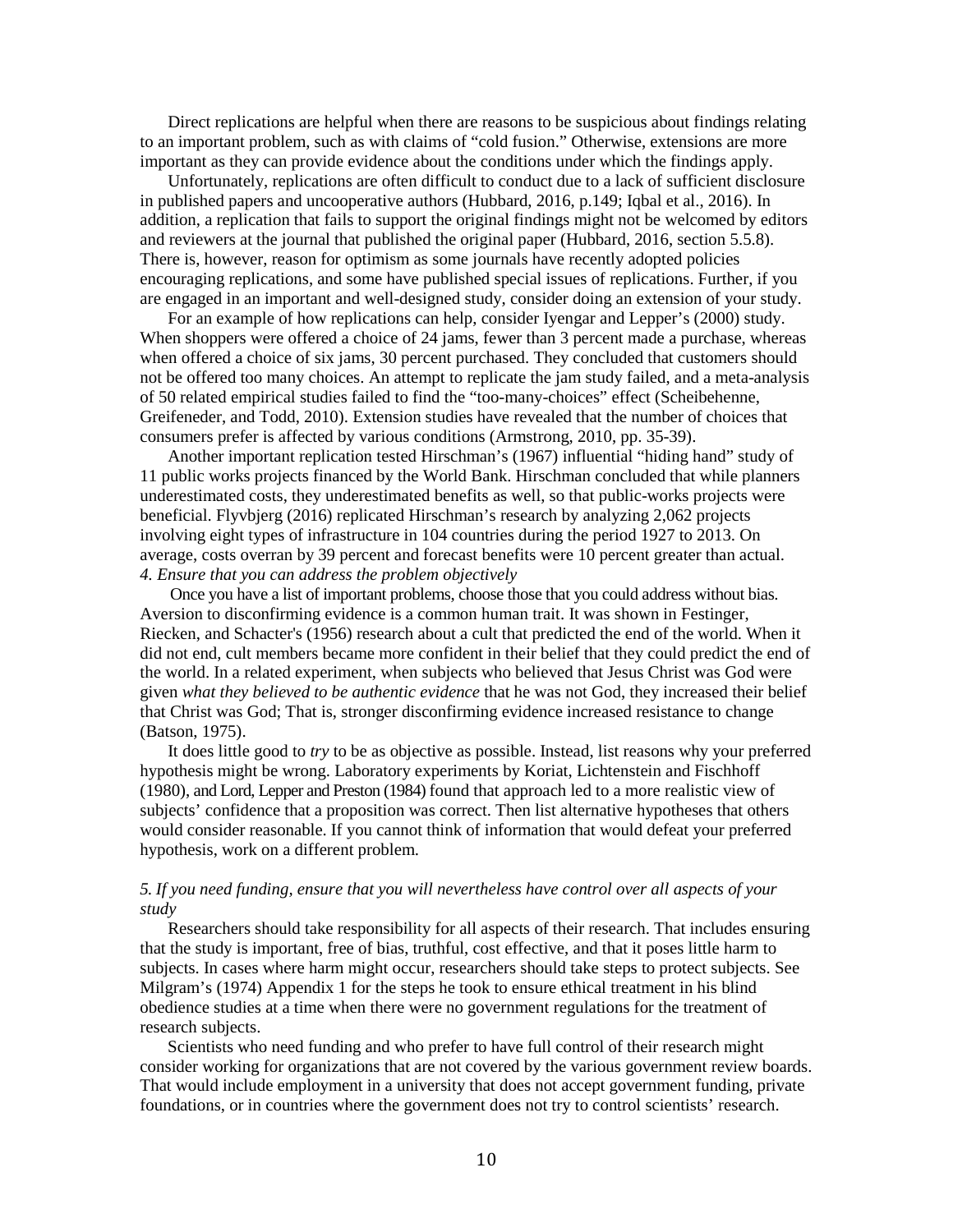Some universities and departments, such as ours, provide faculty members with research budgets to be allocated as they see fit. That arrangement reduces the pressure to obtain findings that please a funder. If you require external funding to complete the research, explain to potential funders that you must retain responsibility for the design of the research, and accept funding only if you have the final say. Failure to do so could lead to ethical breaches as was explicitly shown by the obedience to authority studies, begun by Milgram (1969), in which some subjects (acting in the role of "experimenters") believed that they were killing "subjects" when the responsibility for was in the hands of a higher authority. Subjects acted in ways they would not have had they regarded themselves as being personally responsible for ethical treatment. This study was extended by many researchers (see Armstrong 1977 for a review and an application to an actual corporate decision).

### **Designing a Study**

The next three guidelines describe how to design experiments to ensure objectivity.

#### *6. Acquire existing knowledge about the problem*

#### "If I have seen further, it is by standing on the shoulders of giants." Isaac Newton

To contribute to useful scientific knowledge, researchers must first become knowledgeable about what is already known; a process sometimes referred as *a priori* analysis. To help objectivity, we suggest the use of meta-analysis, the primary rules being that the search procedures should be established before doing the search, all papers that a skeptic would consider should be included in the search, and only studies that comply with scientific principles should be included in the analysis. Avoid studies that rely on non-experimental data. Thus, we suggest that the search should include the term "experiment."

Beamon (1991) showed that meta-analyses are more valid and objective than traditional (narrative) reviews. The relatively unstructured nature of traditional reviews allows researchers to obtain support for their preferred hypotheses by including advocacy studies, avoiding disconfirming evidence, and incorrectly summarizing findings.

Advocacy research is especially a problem in the policy sciences. For example, Gigerenzer (2015) found that the literature referred to by those urging governments to "nudge" citizens to adopt preferred behaviors—such as requiring people to actively opt out of an alternative that the government has chosen for them—overlooked an extensive body of evidence that conflicts with the recommendation that *governments* nudge citizens.

Consider the case of research on the minimum wage: For centuries, people have observed that buyers prefer a lower price to a higher one, all else being equal. A meta-analysis of price elasticities for 1,851 products and services from 81 studies, found an average price elasticity across studies of -2.62, with a range from -0.25 to -9.5 (Bijmolt *et al.* 2005, Table 1). Contrast that with the review by Doucouliagos and Stanley (2009, p. 412) from which they concluded that the price elasticity for low-priced labor services was -0.2 from 1, 474 elasticity estimates.

In recent years, researchers have turned to Internet searches to find prior knowledge. Given the enormous pool of academic works available online, it is common to find many that *seem* promising. In our many reviews, however, we have found this to be expensive because, of the papers that seem promising, few provide useful evidence. Moreover, many relevant papers are overlooked. For example, a search for studies on forecasting methods found that the Social Science Citation Index identified only one-sixth of the papers cited (Armstrong and Pagell 2003).

The most effective way to find relevant publications is to ask leading scientists in the area of investigation to suggest relevant experimental papers. Use the citations in those papers to find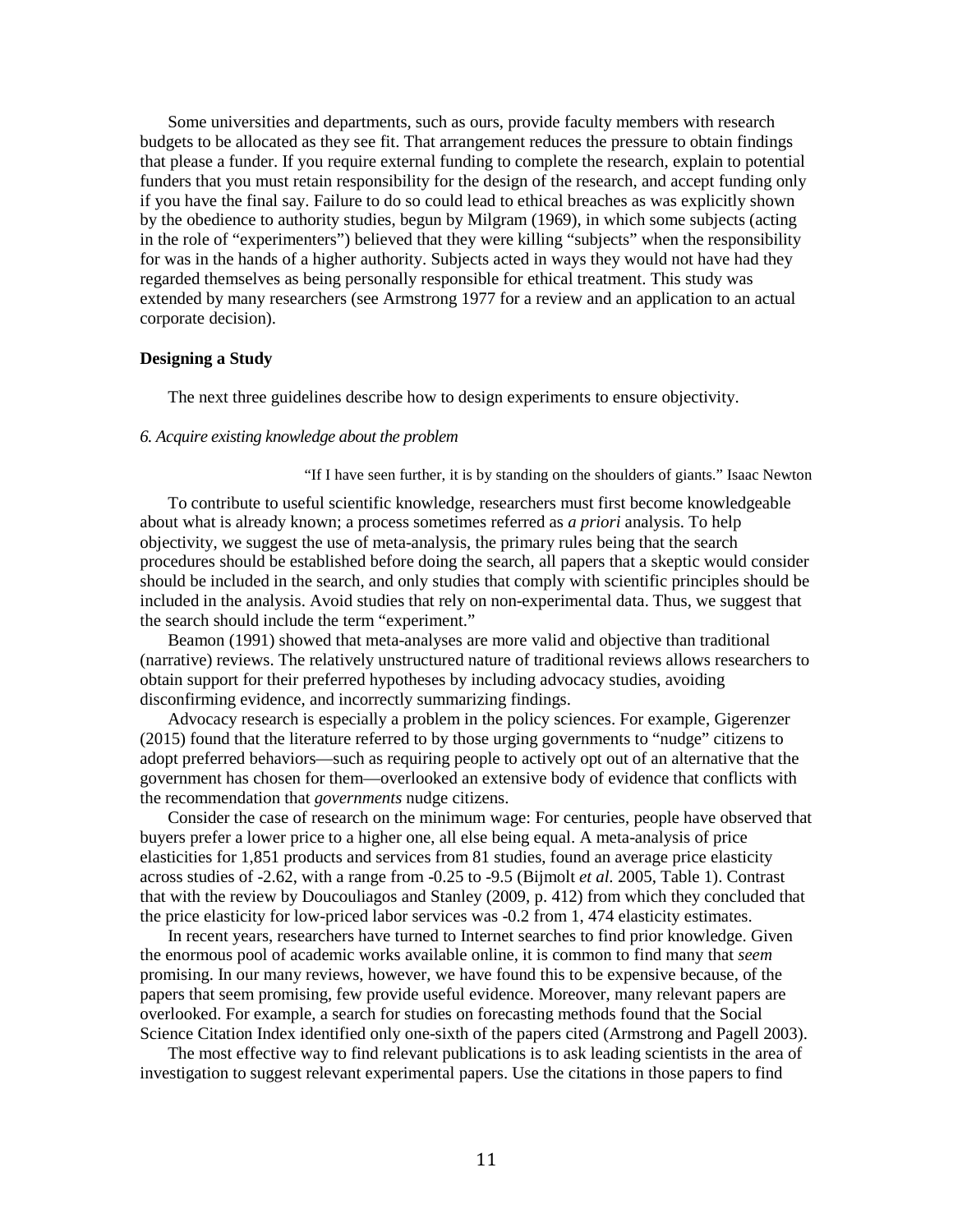additional papers, and so on, a process referred to as snowballing. Additional suggestions on doing meta-analysis are provided in Ones, Viswesvaran, and Schmidt (2017)..

The availability of inexpensive regression analysis software and of "big data" has led researchers to ignore cumulative knowledge on causal relationships, and instead choose variables on the basis of statistically significant correlations in the data. Armstrong (1970) showed how easy it is to get statistically significant findings from random numbers by using stepwise regression with standard search rules. The review in Armstrong (2012b) concludes that variables should *not* be selected on that basis. A review of empirical papers published in the *American Economic Review* in the 1980s found, unfortunately, that 32 percent used statistical significance tests to select causal variables. By the 1990s, the situation was worse, as the proportion had increased to 74 percent (Ziliak and McCloskey 2004).

#### *7. Develop multiple reasonable hypotheses*

In 1620, Francis Bacon advised researchers to consider "*any contrary hypotheses that may be imagined*." In 1890, Chamberlin observed that the fields of science that made the most progress were those that tested all reasonable hypotheses. Platt (1964) argued for more attention to Chamberlain's conclusions.

A review of natural experiments supports Chamberlin's conclusions about the importance of multiple hypotheses. For example, agriculture showed little progress for centuries. That changed in the early 1700s, when English landowners began to conduct experiments to compare the effects of alternative ways of growing crops (Kealey 1996, pp. 47-89).

Ask others to suggest alternative hypotheses relevant to your problem. Seek out people who have ideas and knowledge that differs from yours. Horwitz and Horwitz (2007) in their metaanalysis found that *task related diversity* improves the number and quality of solutions. On the other hand, they found that bio-demographic diversity had small detrimental effects.

Investigate which hypothesis provides the most cost-effective solution. If you pick an important problem, any scientific finding from tests of alternative reasonable hypotheses will be useful and deserves to be published.

An audit of 120 empirical papers published in *Management Science* from 1955 to 1976 found that only 22 percent used the method of multiple reasonable hypotheses (Armstrong, 1979).

A survey of marketing scientists concluded that the method of multiple competing hypotheses was superior to advocacy and exploratory studies. However, an audit of 1,700 empirical papers published in the period 1984 to 1999 in six leading marketing journals found that only 13 percent used multiple competing hypotheses. Of those that did, only 11 percent included conditions. Thus, only one or two percent of the papers published in leading marketing journals complied with these two aspects of the scientific method. Moreover, in some of these studies, the hypotheses did not encompass all reasonable hypotheses, and some violated other scientific principles. Finally, some failed to address important problems. Because of the violations, we expect that the percentage of useful scientific studies was a small fraction of one percent of the papers published (Armstrong, Brodie, and Parsons 2001).

#### *8. Design experiments with specified conditions to test hypotheses against data from other situations*

Experiments provide the only valid way to gain knowledge about causal factors. Nonexperimental data is akin to using data from a poorly designed experiment. There is no way to recover valid data from a badly designed experiment. For example, non-experimental research suggests that pre-announced consumer satisfaction surveys improve consumers' satisfaction. In contrast, a series of well-designed experiments by Ofir and Simonson (2001) showed that such surveys harm customer satisfaction. In education, they harm satisfaction *and* reduce learning (Armstrong, 2012a).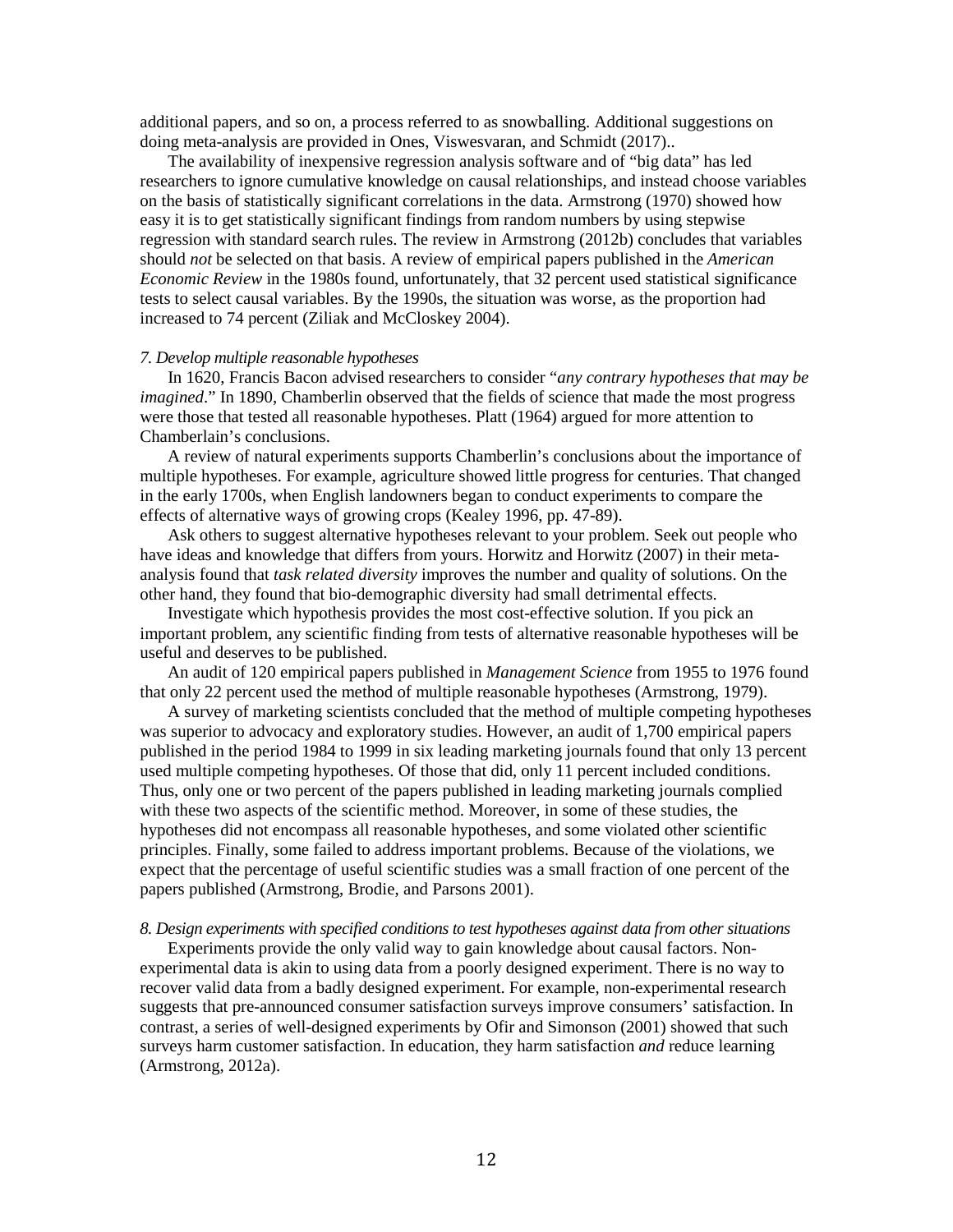Predictive validity is the strongest test when comparing different hypotheses. It requires that the accuracy of predictions from the alternative hypotheses be compared using out-of-sample data.

Experiments can take the form of laboratory or field studies. The latter may be either controlled or natural. While laboratory experiments allow for good control over the conditions, field experiments are more realistic. A comparison of findings from laboratory and field experiments in 14 areas of organizational behavior concluded that the findings were similar Locke (1986). Both are useful.

Natural experiments are strong on validity, but weak on reliability. Researchers should assess the outcomes of natural experiments with skepticism. Is the outcome of a natural experiment consistent with prior evidence? Is it due to factors unrelated to those generally assumed to be important? Consider the following example. There is debate about which is more important to one's health: life style or health care. When Russia abruptly ended its support of Cuba's economy, an economic crisis began in 1989 and lasted until 2000. There was less money for health care, food, transportation, and so on. People had to leave their desk jobs to work in the fields to grow food. An analysis of the effects on health compared national statistics from 1980 through 2005. Food intake in calories decreased by 36%. The percentage of physically active adults increased from 30% to 67%. Obesity decreased from 14% to 7%. By 1997-2002, deaths due to diabetes dropped by half and those due to heart disease by one-third (Franco, et al 2007).

Other examples are provided by Winston's (1993) analyses of natural experiments on the effects of regulations of businesses. The conclusion from natural experiments is that such regulation harms producers and consumers. In another study, Armstrong and Green (2013) found that government programs to encourage "corporate social responsibility" were harmful to the general welfare.

Quasi-experiments are characterized by control over most, but not all, key variables. Armstrong and Patnaik (2009) examined the directional consistency of the effects of conformance with persuasion principles estimated from quasi-experimental data when compared with estimates from controlled experiments. The number of quasi-experimental studies that related to each principle ranged from 6 to 118, with an average of 31. The directional effects from quasiexperimental analyses were consistent with those from field experiments for all seven principles for which such comparisons were possible, as well as for all 26 principles when comparisons with laboratory experiments were available and with the directional effects from meta-analyses for seven principles. In contrast, directional findings from *non*-experimental analyses of the persuasion principles were consistent for only two-thirds of the experimental findings.

Specify the conditions for each experiment. For example, experiments have shown that twosided arguments are effective for persuasion under some conditions, but not others.

#### **Collecting Data**

Scientists should ensure that their data are valid and reliable. They should describe any problems with the data. Furthermore, they should use all data that have been shown to be valid and reliable, and *nothing more*. We stress "nothing more" because with the increasing power of computers, analysts have, unfortunately, been turning to data mining with "big data," which is typically non-experimental in nature and includes many irrelevant variables.

#### *9. Obtain all valid data*

Validity is the extent to which the data measure the concept that they purport to measure. Many economic disputes arise due to differences in how to measure concepts. For example, what is the best way to measure "economic inequality"?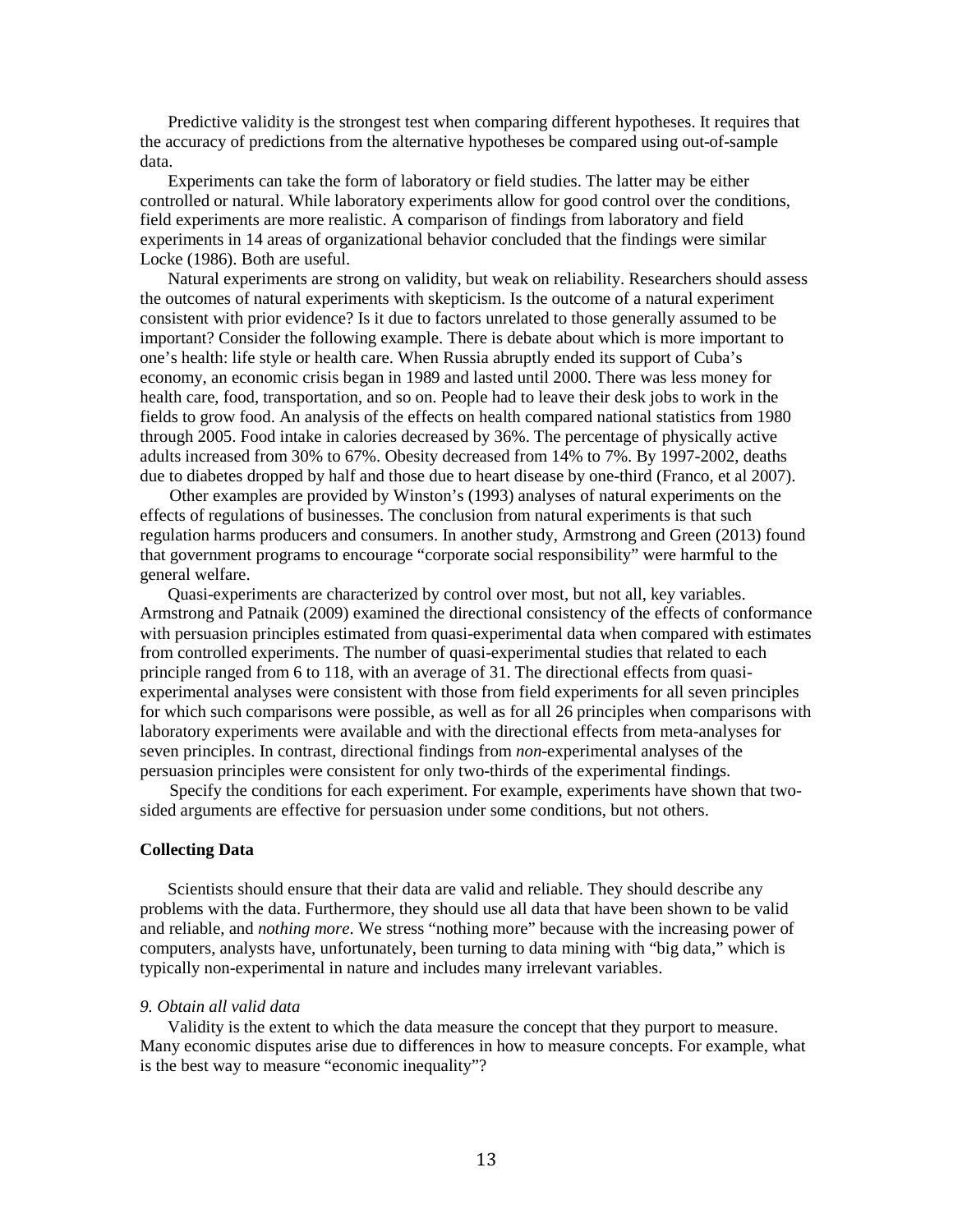Explain how you searched for and obtained data, and why you chose the data that you used. Include all relevant data in your analysis and explain the strengths and weaknesses of each. When there is more than one set of valid data, use them all. This will help to control for biases.

Morgenstern's (1963) book on economic data showed that individual data sets suffer from many shortcomings. There is seldom one best data set, and all are biased in one way or another. For example, data on exports from country A to country B often differ sharply from country B's data on imports from country A. One solution is to obtain all valid data sets for a given problem, and then combine the data by calculating the average.

#### *10. Ensure that the data are reliable*

Given valid data, the next issue is how to ensure that the data are reliable: Do repeated measures produce the same results? For example, if the measure is based on expert judgments, are the judgments similar across judges and across time? Have the measuring instruments changed over time? Are the measurement instruments in good working order? Have any unexplained revisions been made in the data? Measurement issues have led to substantial differences among researchers on the issue of climate change, as described by Ball (2014).

#### **Analyzing Data**

Scientists are responsible for ensuring that they know and use proper methods for analyzing their data. Describe the procedures you will use to analyze the data before you start your analysis, and record any changes in the data or procedures as the project develops.

#### *11. Use multiple validated methods*

Scientists are responsible for providing evidence that their methods have been validated for the purpose for which they have been used—unless their validity is obvious. Analyze by using alternative methods as another way to control for bias.

Many studies are nevertheless published without evidence on the validity of the methods used by the researchers. For example, the statistical fit of a model to a set of data—a commonly used test—is not valid. One study compared the fit and out-of-sample predictions of 21 models. They found *negative* rank order correlations between model fit and the accuracy of predictions from the models:  $r = -.11$  for one-period and  $r = -.08$  for six-periods ahead (Pant and Starbuck 1990). Five other comparative studies reached the same conclusion (Armstrong 2000).

Data mining, a technique that generally ignores prior evidence, relies on tests of statistical significance, and includes irrelevant variables. The technique has been gaining adherents over recent decades. The first author of Keogh and Kasetty's (2003) review of research on data mining stated in personal correspondence to us recently that, "although I read every paper on time-series data mining, I have never seen a paper that convinced me that they were doing anything better than random guessing for prediction. Maybe there is such a paper out there, but I doubt it."

There is usually no one best method. The solution is to combine findings from two or more valid methods. The benefits of combining have been known for well over a century and researchers have shown much interest in testing the predictive validity of combining versus other evidence-based forecasting methods: Combining forecasts *guarantees* that the combined forecast across valid methods will never be the the least accurate method and that it will be at least as accurate as l as the typical forecast. In addition, it is always more accurate than the typical component when they bracket the true value. Finally, it is often more accurate than the the best component. Even if one knew beforehand which method would be best, it is safer to use a combined forecast.

Combining should be done *within* methods—e.g., averaging the vote predictions of several independent experts—and then combining with the combined forecasts from other methods such as polls, econometric models, and expert judgments. In a study on predictive validity in six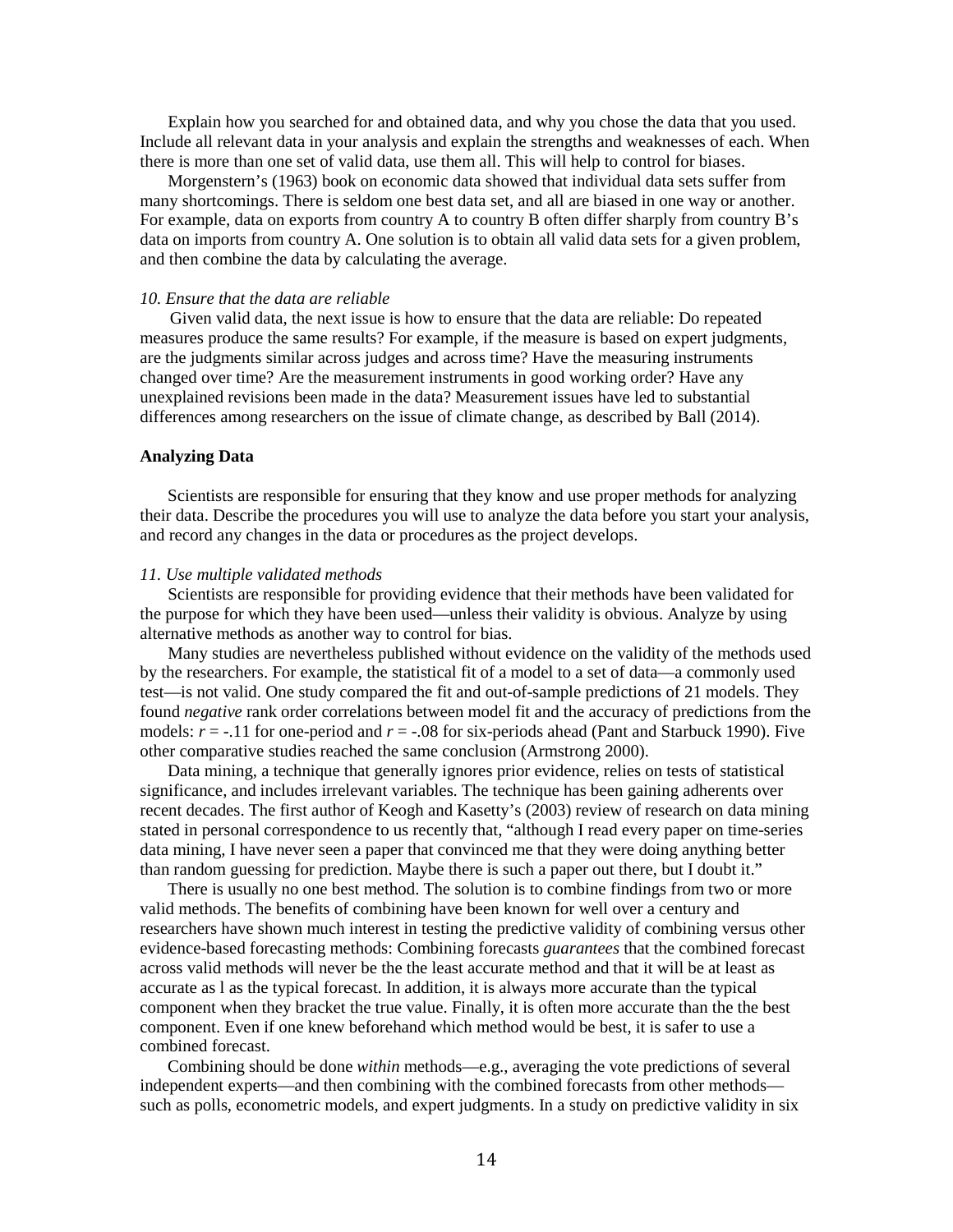U. S. presidential elections, combining across four methods yielded error reductions of between 16% and 59% compared to the average errors of the individual forecasts (Graefe *et al.*, 2014).

Combining should always be the used if there are two or more methods that are valid for the problem. Unfortunately, the benefits of combining are counter intuitive—it seems reasonable that there must be a best method and that it should be known—so the method is seldom used in forecasting or in testing forecast validity in practice (Larrick and Soll, 2006).

#### *12. Use simple methods*

"There is, perhaps, no beguilement more insidious and dangerous than an elaborate and elegant mathematical process built upon unfortified premises." Chamberlin (1899, p. 890)

The call for simplicity in science goes back at least to Aristotle, but the  $14<sup>th</sup>$  century formulation, Occam's razor, is more familiar (Charlesworth, 1956). The use of complex methods reduces the ability of potential users and other researchers to understand what was done and therefore to detect mistakes and assess uncertainty.

The value of simplicity was examined by searching for published forecasting experiments that compared the out-of-sample accuracy of forecasts for simple versus complex methods. That paper defined a simple method as one about which forecast users understand the (1) procedures, (2) representation of prior knowledge in models, (3) relationships among the model elements, and (4) relationships among models, forecasts, and decisions. Simplicity improved forecast accuracy in all 32 papers encompassing 97 comparisons; on average, it decreased forecast errors by 21 percent for the 25 papers that provided quantitative comparisons. (Green and Armstrong 2015.)

Extensive comparative studies have shown the superior predictive validity of simple methods for out-of-sample tests in many different areas (see Gigerenzer, Todd and the ABC Research Group, 1999).

#### *13. Use methods that incorporate cumulative knowledge*

Prior knowledge can be used to identify causal variables and the directions of their effects, and in some cases, to estimate the likely ranges of effect sizes. Two ways to incorporate prior knowledge on causal variables into a model of the problem being studied are to specify an index model, or to decompose the problem into segments based on causal forces.

The index method was inspired by an approach to decision-making that Benjamin Franklin used. It involves identifying all of the important evidence-based—or logically obvious—causal variables, then examining which hypothesis does best on each variable, and then summing across variables to determine which hypothesis is superior. Equal weights have been found to be more accurate than regression weights for out-of-sample predictive accuracy in a number of studies (Armstrong, Du, Green, and Graefe 2016). The gains in out-of-sample predictive validity of the index method are greatest when all important variables are included, which is often far more variables than can be included in a regression model.

Segmentation models can be developed by decomposing the data on the basis of causal priorities. For example, rental demand could be analyzed segmenting the population on the basis of age, occupation, income, household composition, recency of arrival, etc. Differing causal effects can then be accounted for in each segment. The approach makes effective use of enormous samples and it avoids problems with inter-correlations and interactions (Armstrong, 1985, Chapter 9).

#### *14. Estimate effect sizes and confidence intervals*

When considering policy changes, researchers should estimate the size of the effects in causal relationships. An audit of empirical papers published in the *American Economic Review* in the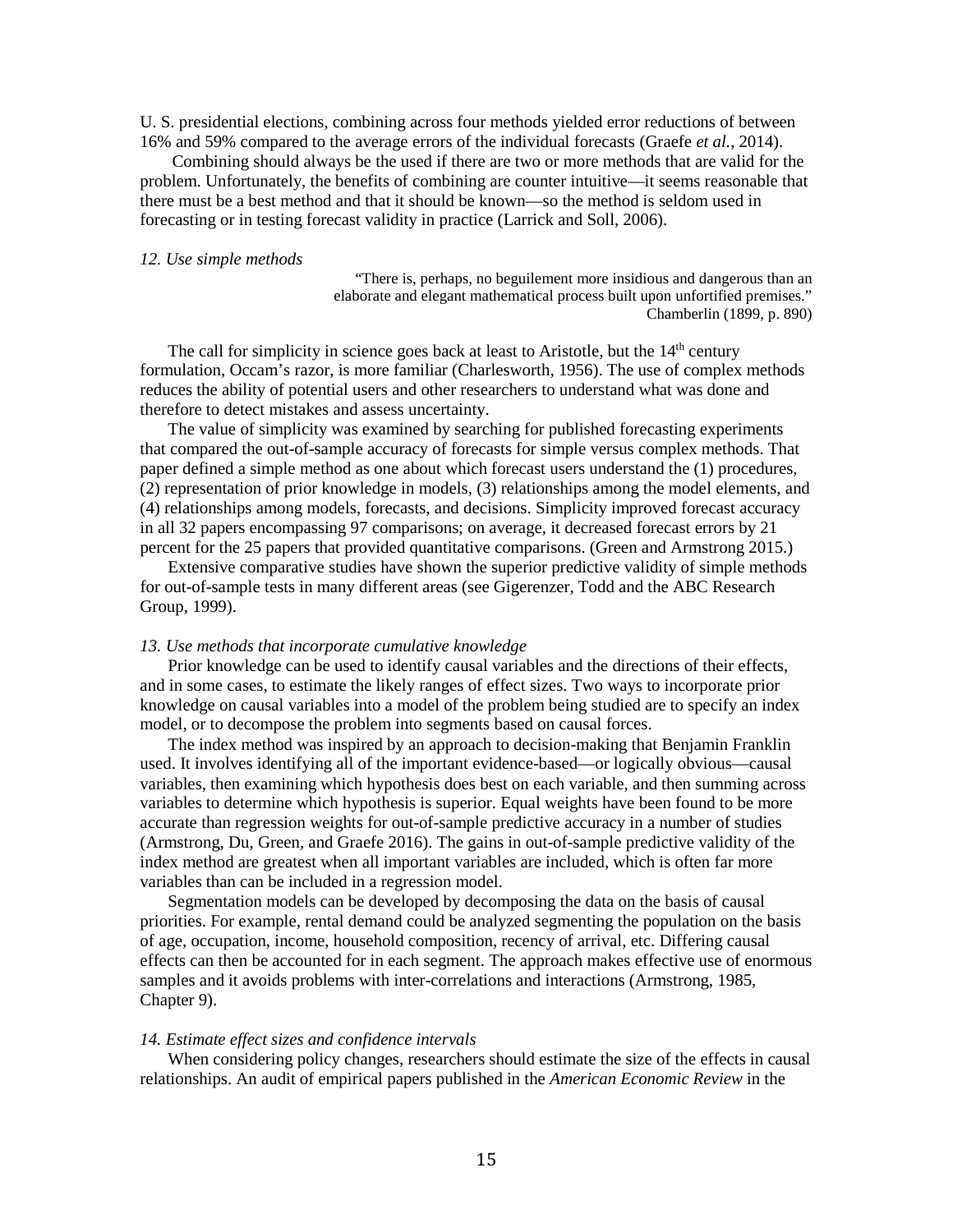1980s found that only 30 percent of papers examined effect sizes, and that decreased to 21 percent in the 1990s. (Ziliak and McCloskey (2008, Chapter 7.)

Given good knowledge of the causal variables and their expected direction of effects, regression analysis can be used to estimate effect sizes. However, one should test the estimated effect sizes against the use of equal weights for out-of-sample predictions. In other words, it is commonly found that the most important things in using econometric methods for forecasting are to know what variables are important and the direction of their effects. When confidence intervals are needed, use the variability in the accuracy of forecasts from each hypothesis based on out-ofsample data.

# *15. Draw logical conclusions on the practical implications of findings from the tests of the hypotheses*

The conclusions should follow logically from the evidence provided by your findings. For problems that involve strong emotions, consider rewriting your conclusions using symbols in order to check the logic without emotion. For example, following Beardsley (1950, pp. 374-375), the argument "if P, then Q. Not P, therefore not Q" is easily recognized as a logical fallacy— "denying the antecedent"—but it is hard to recognize when emotional terms are used instead of letters.

#### **Writing a Scientific Paper**

Document your prior knowledge and hypotheses by keeping electronic copies of your drafts. They should provide a record of how your hypotheses changed, such as by discoveries in new or overlooked research. Cite relevant scientific findings and check that your summaries are correct. Explain clearly why your findings are useful to those who might find them useful. Finally, obtain extensive peer review before submitting for publication.

#### *16. Disclose research hypotheses, procedures, and data*

A review of publication practices in medical journals found that many papers failed to provide full disclosure of the method and data (Iqbal et al.'s 2016). The problem of incomplete disclosure is also common in applied economics and the social sciences (Hubbard, 2016, pp.147- 153). Journals should require full disclosure as a condition for publication as a scientific paper.

Describe how you searched for cumulative knowledge, designed your experiment—e.g., how you ensured that you tested alternative hypotheses that others might consider reasonable analyzed the findings using validated methods, and so on. Describe the steps taken to find evidence that might conflict with your preferred hypothesis. Address issues that might cause concern to a reader, such as steps to ensure that no subjects would be harmed.

Researchers are responsible for deciding what to report. They best understand what information should be included in a paper for publication, and what should not. They should not include information that would be useless, harmful, confusing or misleading. For example, the insistence by some journals on mandatory disclosure of all sources of funding—while presumably intended to improve the reporting of science—is expected to be harmful in practice. A review of experimental studies on mandatory disclosures, found that mandatory disclosures in all areas for which they were able to find evidence confused the people they are intended to benefit and harmed their decision-making. (Ben-Shahar and Schneider 2014.)

Consider a scientist who needs funding to run experiments to assess the net benefit of a government policy. Donors might be willing to help, but not if doing so would lead to them being subject to censure, regulation, boycotts of their businesses, attacks on their websites, and demands for the prosecution of the scientists by politicians and interest groups.

Science has an effective alternative to mandatory disclosures. If a readers are skeptical of a study's findings for whatever reasons, they can conduct direct replications. If the scientists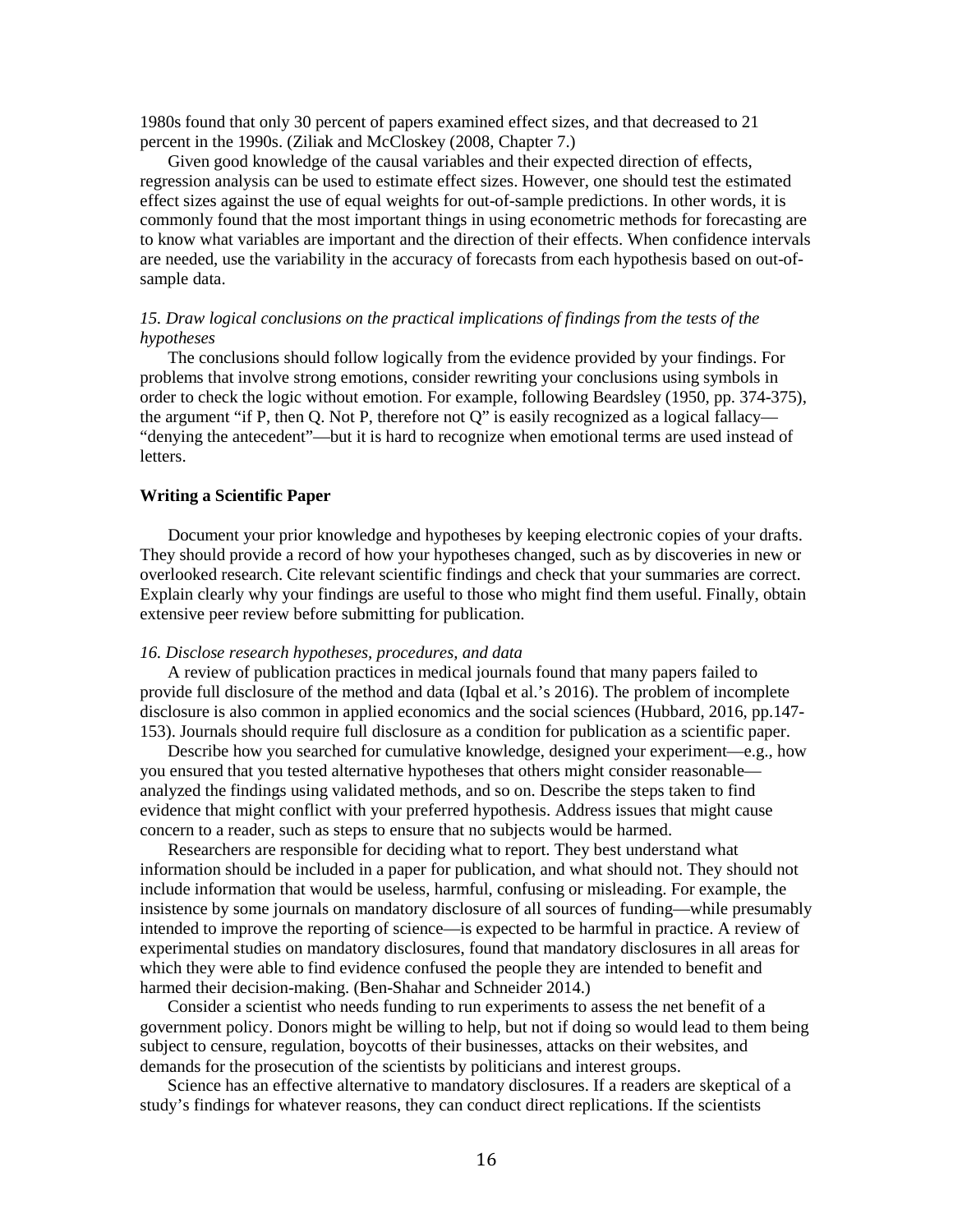responsible for the original study fail to provide the necessary materials, report that as a failure to follow proper scientific procedure. Do not, however, publically accuse them of unethical behavior, because an omission could be due to an unintended error or to a misunderstanding on your part, and it might lead to a libel case against you, as described in Armstrong (1986).

The submission letter to a journal or your paper should include an "oath" that you have followed proper scientific methods. When people are mindful of their own standards, they try to live up to them (see Armstrong (2010, pp. 89-94 for evidence). For example, experimental subjects were paid according to the number of correct answers on a task involving a series of puzzles. In one task, subjects had an opportunity to falsify their report on how many puzzles they solved. Most of those in the control groups cheated, but of the subjects who had been asked to write as many of the Ten Commandments as they could just before taking the test, none cheated (Mazar, Amir, and Ariely 2008).

In practice, hypotheses are often developed *after* analyzing the data. Again, science provides a solution—keep a log to track important changes in your hypotheses or procedures. Doing so may also resolve disputes as to who made a discovery. For example, Alexander Graham Bell's log for his telephone experiments had a two-week gap. The log picked up with a proposal for a new approach that was almost identical to an application to the U.S. patent office by another inventor on the same day. The inventor who had applied for the patent sued, but the courts concluded there was not sufficient evidence to convict Bell of stealing the patent. Shulman (2008) discovered the missing pages from Bell's log, and concluded that Bell had stolen it.

#### *17. Cite all relevant scientific papers when presenting evidence*

Citations in scientific papers imply evidence. Give readers an indication of what scientific evidence they would find in the cited work. Avoid mysterious citations.

Do not cite advocacy research *as scientific evidence*. Kabat (2008) concluded that the use of the advocacy method in studies on health risks is harmful to science as such studies find many false relationships and thereby mislead researchers, doctors, patients, and the public.

If a cited paper provides only opinions, make that clear to readers. Limit the space given to opinions. By doing so, you will be able to shorten your paper, save time for readers, and add force to your findings.

#### *18. Ensure summaries of prior findings that you cite are correct*

Assure the reader that you have properly summarized prior research. For starters, include a statement in your paper verifying that at least one author has read each of the original works cited.

Harzing (2002) provided 12 guidelines for referencing papers that few researchers would disagree with. They are: reproduce the correct reference, refer to the correct publication, do not use "empty references" (i.e., those that contain no evidence), use reliable sources, use generalizable sources for generalized statements, do not misrepresent the content of the reference, make clear which references support which conclusions, do not copy someone else's references, do not cite out-of-date references, do not be impressed by top journals, do not try to reconcile conflicting evidence, and actively search for counter-evidence. Harzing's analysis in one research area found that many of these guidelines were ignored.

Authors often make mistakes in referencing and provide incorrect summaries of other researchers' findings. An audit of three medical journals found that 48 percent of the references contained errors. The study concluded that, "a detailed analysis of quotation errors raises doubts in many cases that the original reference was read by the authors" (Evans, Nadjari, and Burchell 1990).

An audit of papers in public health found that authors' descriptions of cited studies differed from the original authors' interpretations for 30 percent of the papers. Half of those descriptions were unrelated to the authors' contentions (Eichorn and Yankauer, 1987).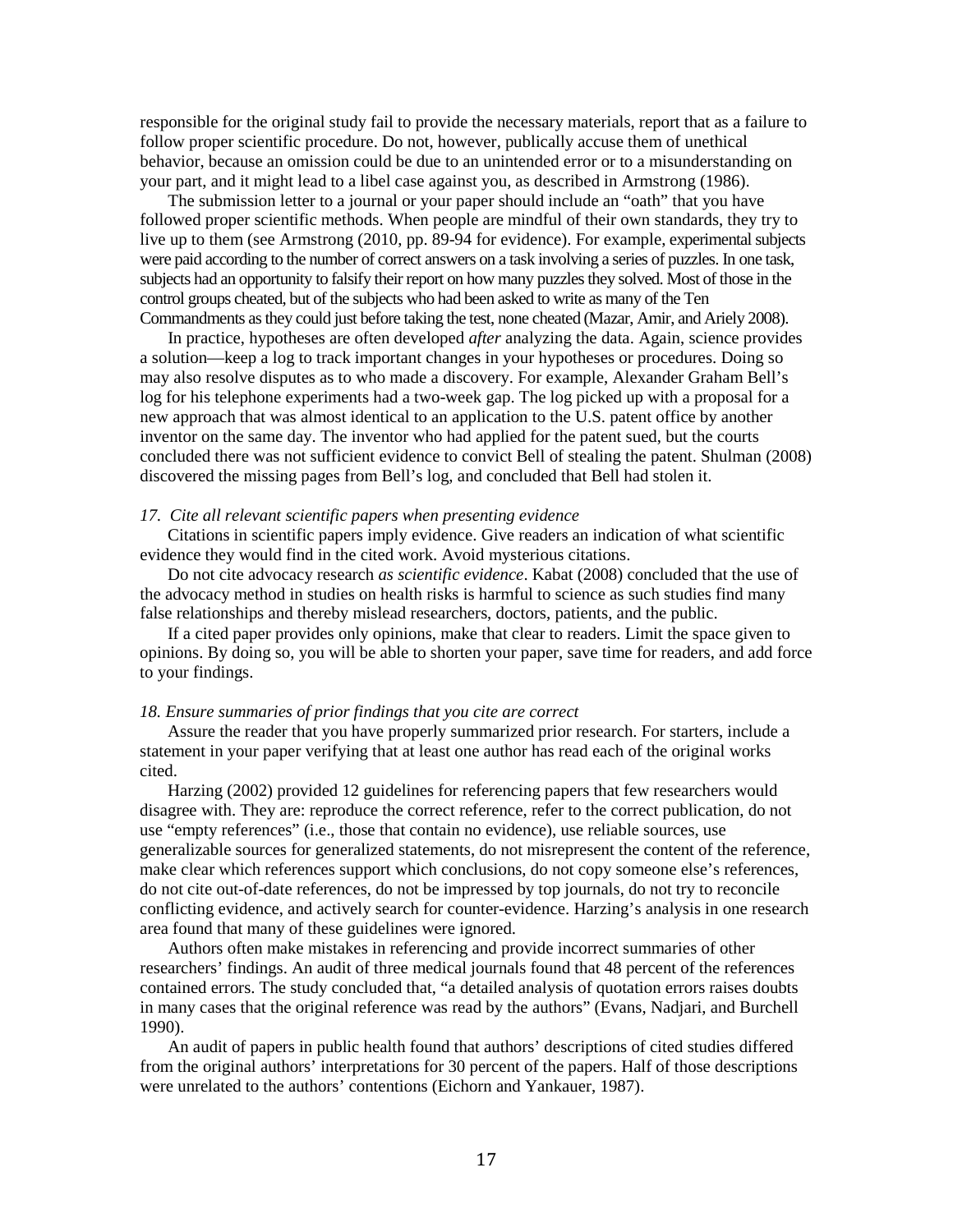Ninety-eight percent of a sample of 50 papers citing Armstrong and Overton (1977) did so incorrectly. Only one of the thousands of researchers who cited that paper asked the authors if they had used the paper's findings correctly. (Wright and Armstrong 2008.)

Contact authors of papers that you cite in a substantive way. Send them your paper and ask if you have described their findings correctly, if your citation and reference are correct, and whether you have overlooked any relevant papers in their area. We have been following this practice for many years. Many researchers reply with important corrections or suggestions for improvements, and with references for relevant studies. They often thank us for checking with them. This process has reduced our mistakes, added clarity, and reduced omissions of key studies.

#### *19. Explain why your findings are useful*

Authors must convince readers that their findings are a useful addition to existing knowledge. In other words, your paper should answer the "so what?" question.

Use descriptive titles, rather than clever, complex, or mysterious ones. Most importantly, provide a structured abstract that describes the findings, how they were obtained, and how they can be used to improve understanding of causal factors, prediction, decision-making, policy, or methods and procedures, compared with what was already known. Report the relative effect sizes of the hypotheses in tables. The conclusions section should highlight key findings and how they can be used.

An examination of 69 papers in the *International Journal of Forecasting* and 68 in the *Journal of Forecasting*, found that only 13 percent mentioned findings in the abstract. That occurred even though the journals' instructions to authors specified that findings should be included (Armstrong and Pagell 2003).

For a scientific finding to be useful, the problem must be important (see Guideline 1). Some problems jump off the page as being important, such as Milgram's question on whether people might act irresponsibly if an authority takes responsibility from an individual. We think there are many problems that are important such as "Is there any scientific evidence that government regulations in any area have provided better long-term outcomes than a free market?" or "What level of top executive compensation would maximize a firm's long-term profitability."

The usefulness of findings also depends on the size of the effect. For example, Milgram's (1969) obedience experiments provided evidence that the size of the obedience to authority effect is large. Knowing the effect size means that evidence-based cost-benefit analyses are possible.

*Surprise* is another way to demonstrate usefulness. Show the design of your experiment to people who make decisions that might be affected by your findings and ask them to predict the findings. If their predictions are wrong, the findings are more likely to be useful. Do the same with researchers in the field. However, do not ask then if they are surprised *after* the findings have been presented: Three experiments by showed that researchers seldom express surprise, no matter what the findings (Slovic and Fischhoff (1977).

If you cannot show that the paper is useful, do not publish it. When the first author started his career, his first submission involved sophisticated statistical analyses of a large data set. It was accepted by the leading journal in the field. However, in the time from submission to acceptance, he became skeptical that the analyses, while technically correct, were of any use. As a result, he withdrew his name from the paper. The paper was published and it was of no apparent value.

#### *20. Write clearly and succinctly for the widest audience for whom the findings might be useful*

Scientists should seek a large audience of those who might be able to use the findings of their research. Clear writing helps. Use words to describe everything. Use mathematics only when it helps to explain things.

Mathematics is only a language; it has nothing to do with the scientific method. If you think complex mathematics will help some readers, put it in an appendix that is available on the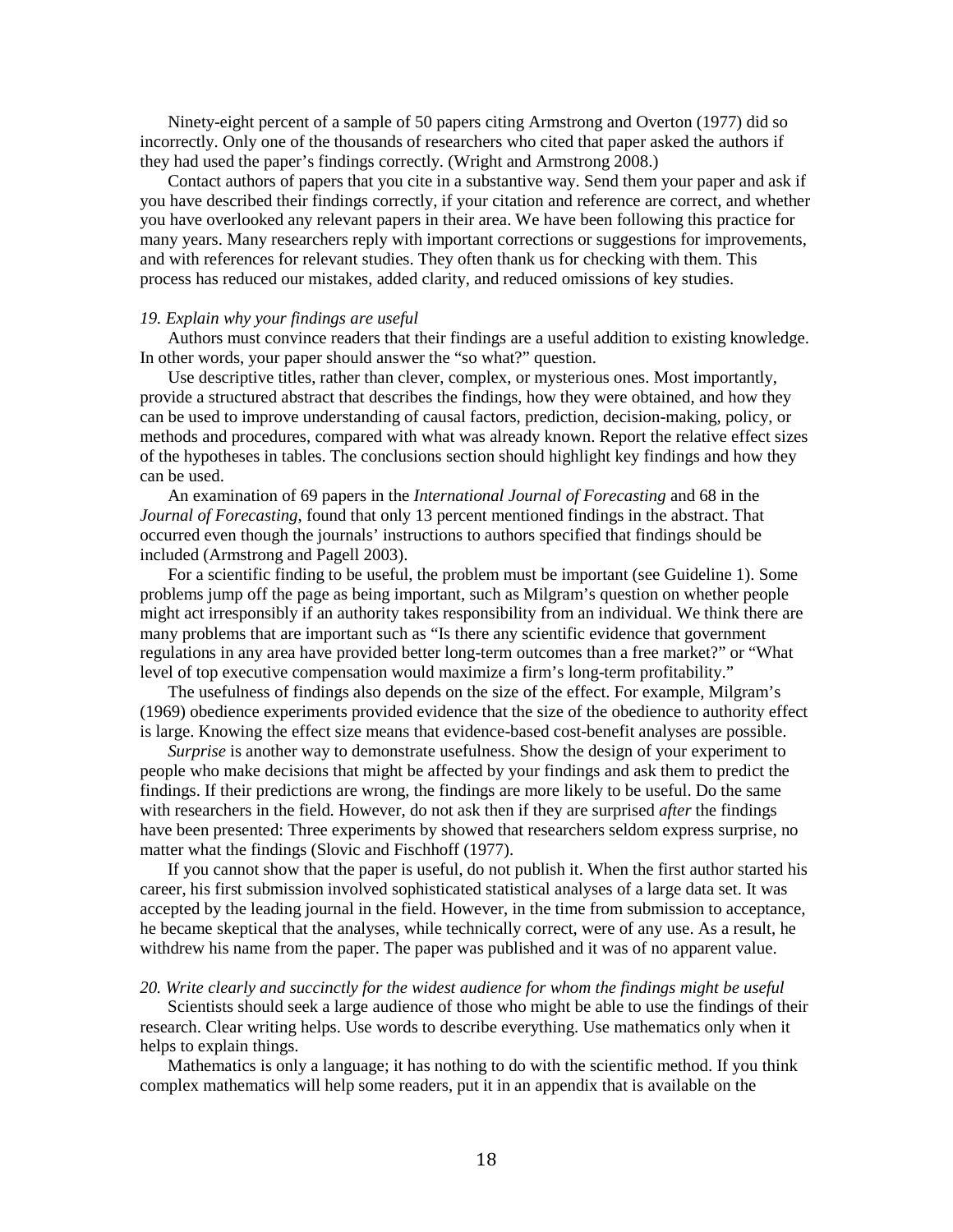Internet. Mathematical "proofs" does not mean scientific proofs. Avoid complex mathematical notation.

Use common words. Avoid scientific jargon and complex words. If a complex word is necessary, explain it.

Round numbers make it easier to read and remember—and avoids implying a high degree of precision. Reduce the number of words without eliminating important content—Haslam (2010) found that shorter papers get more citations per page.

Only use tables for data, unless it is not possible to communicate what the data are trying to say. For example, graphs are typically needed for displaying changes over time.

Eliminate as many citations as you can. The key is whether the citation provides evidence that is needed to support the statements made in the paper.

Revise often in order to reduce errors and length, and to improve clarity. Typically, we revise our papers more than 100 times: the more important and complex the paper, the more revisions. For example, over a three-year period, we worked through 456 revisions of our paper, the "Golden Rule of Forecasting" (Armstrong, Green, and Graefe, 2015).

Use editors to improve the clarity of the writing and reduce length. We typically use several copy editors for each paper.

When revising your paper, edit printed copy. Doing so is more effective than is editing on a computer screen. Copy editors tell us that use of printed copy is common practice. While we have found no direct testing of that approach for editing papers, some experiments have found that comprehension and retention are superior for print compared to on-screen reading (Jeong, 2012; Mangen, Walgermo and Bronnick, 2013), and on-screen reading was 25% slower, with lower recall (Jones, Pentecost and Raquena, 2005).

#### *21. Obtain extensive peer review and editing before submitting a paper for publication*

Contact reviewers individually. Scientists tend to respond to requests if you are dealing with a problem that they believe to be important. Try to find reviewers who are likely to be aware of research that might dispute your findings. Send them personal messages requesting help. Mass appeals, such as posting a working paper on the Internet, have rarely led to useful reviews for us.

It is difficult to get useful suggestions during presentations. We suggest providing a form for comments, asking for comments, and stopping with five minutes left for people in the audience to write suggestions. The process of preparing and delivering the paper to an audience often proves useful by encouraging one to anticipate objections.

Ask for specific suggestions on ways to improve your paper. People in a helping role respond differently than those who are asked to *evaluate* a paper. Use many competent reviewers to reduce errors; we suggest at least ten reviewers. If that seems excessive, consider that Frey (2003) acknowledged the help of 50 reviewers for one paper. Grade yourself on how many of a reviewer's suggestions you were able to use.

Before submitting the paper, show the final version to reviewers and ask if they would like to be acknowledged. Acknowledging reviewers will add credibility. Also, thank all who provided useful support, especially funders. If funders wish to remain anonymous, simply say "anonymous donors." If a reader is concerned that funding might have biased the research, the proper scientific response *for the reader* is to conduct a replication to test that hypothesis.

#### **Disseminating the Findings**

Publishing in an academic journal is, on its own, insufficient. As Benjamin Franklin implied, scientists should disseminate their *useful* scientific findings to all who could use them. Do so in sufficient detail so that users are able to understand the conditions under which the findings apply.

Scientists and their funders must be patient. The lead times for adoption of useful findings are typically long in the social sciences. Paul Meehl's (1950) finding that models are superior to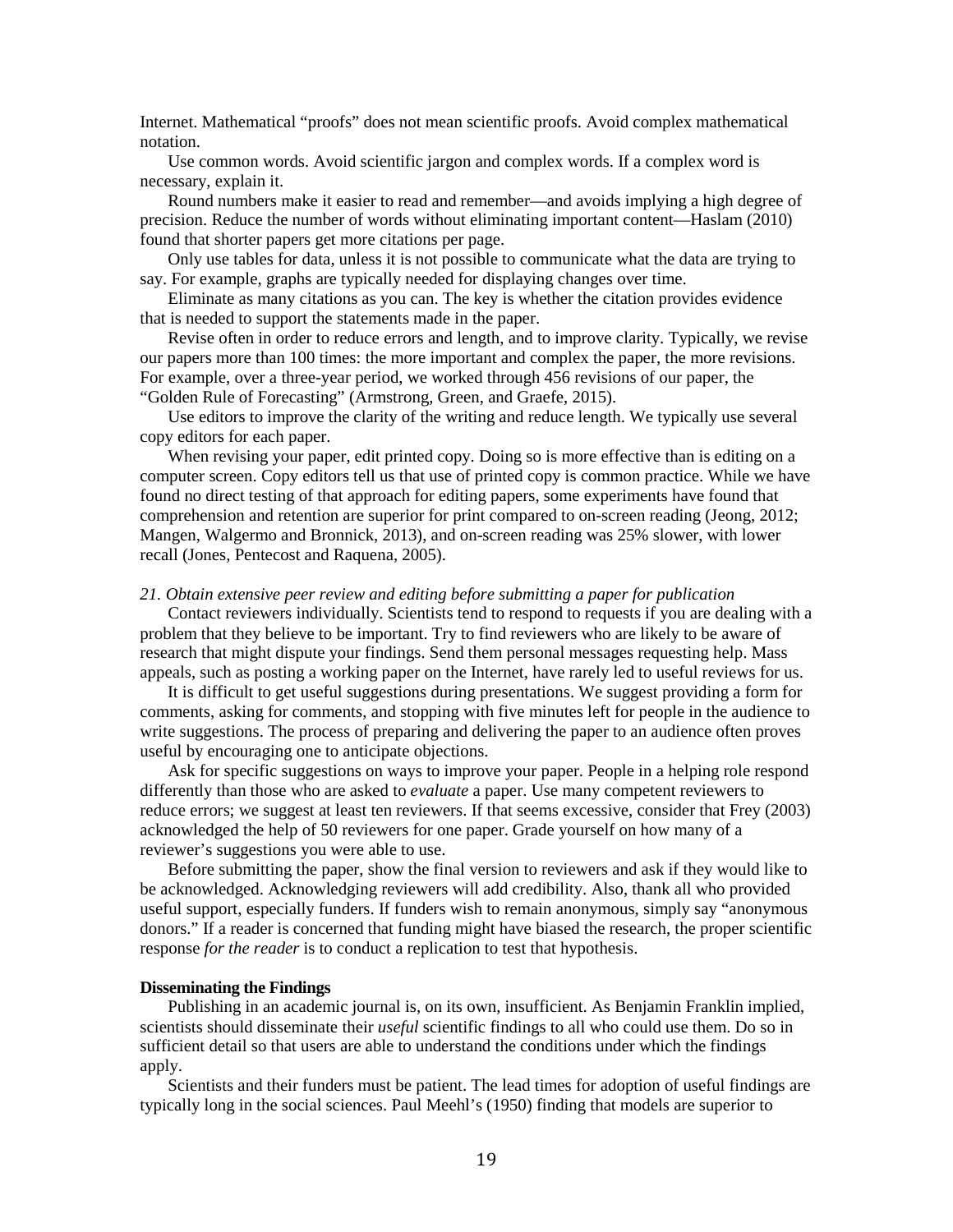expert judgment for personnel selection was widely cited, confirmed by many other studies, and recognized as one of the most useful findings in management, but almost half a century elapsed before it gained acceptance in sports, where it was shown to be much more accurate than expert opinions. Armstrong (2012c) describes the path to implementation in baseball. As far as we are aware, universities, some of which teach Meehl's findings, seldom use them; nor do corporations or governments.

## *22. Provide thorough responses to journal reviewers, including reasons for not following suggestions, and appeal to editors if you are correct.*

In contrast to reviews we receive when we ask people to help us improve a paper, reviewers assigned by journals seldom offer useful suggestions or provide evidence for their opinions. Bradley's (1981) survey of reviews for psychology papers report similar experiences; 43% of the authors thought that referees treated them as inferior.

On average, our papers with controversial findings took three to seven years from original submission to final publication. So why object? Because your audience is the journal editor. Editors have some incentive to publish useful papers.

In Bradley's (1981) surveys, 47% of authors reported accepting "a referee's suggestion against your better judgment". We agree with Frey (2003), who suggests that scientists should *not* make changes suggested by reviewers if they believe the changes would be harmful.

Provide detailed point-by-point responses to journal reviewers' comments and suggestions. If you believe that journal reviewers were wrong in their assessment of your paper, state your objections to the journal editor in a calm manner. For example, run new experiments to test the reviewer's opinions. The first author's experience has been that while strong evidence upsets reviewers, some editors find it convincing.

Challenge rejection by journal if your case is strong. Some research suggests that journal editors usually go along with the journal reviewers' recommendations. For example, when a decision was appealed by authors, the editors of the *American Sociological Review* agreed with the authors on only 13% of the challenges (Simon, Bakanic, & McPhail, 1986). Three other studies had similar findings (Armstrong 1997).

Nevertheless, objecting has worked well for the first author, whose most useful and surprising papers have almost all been initially rejected by journals. Despite the large number of rejections, journal editors agreed with him on many papers, and all of important papers were eventually published in respectable journals. If your paper is important, never give up.

#### *23. Consider alternative ways to publish your findings*

If you have a paper that you consider is useful, send it to editors of relevant journals and ask if they would invite your paper without deferring to reviewers' recommendations on whether or not to publish. By following this approach, you have not formally "submitted" your paper; thus, you could make the offer to a number of journals at the same time— but inform the editors that you are doing so. If the editor agrees to your proposal, it is your responsibility to obtain the best reviews that you can.

The journal ranking system creates long lead times for publishing in "top" journals in the social and management sciences, and low probabilities for acceptance. Paul Meehl was reportedly asked why he published in an obscure journal without a strong reputation as "peer reviewed." Meehl responded that "it was late in his career, and he did not have the time nor patience to deal with picky reviewers who were often poorly informed" (Lee Sechrest, as quoted in Gelman, 2015).

Scientific books offer an opportunity to provide a complete review of research on a given problem along with full disclosure and without the need to satisfy reviewers who wish to enforce their views. Books can provide readers with convenient access to the cumulative scientific knowledge on a topic. On the negative side, scientific books are time-consuming for authors. The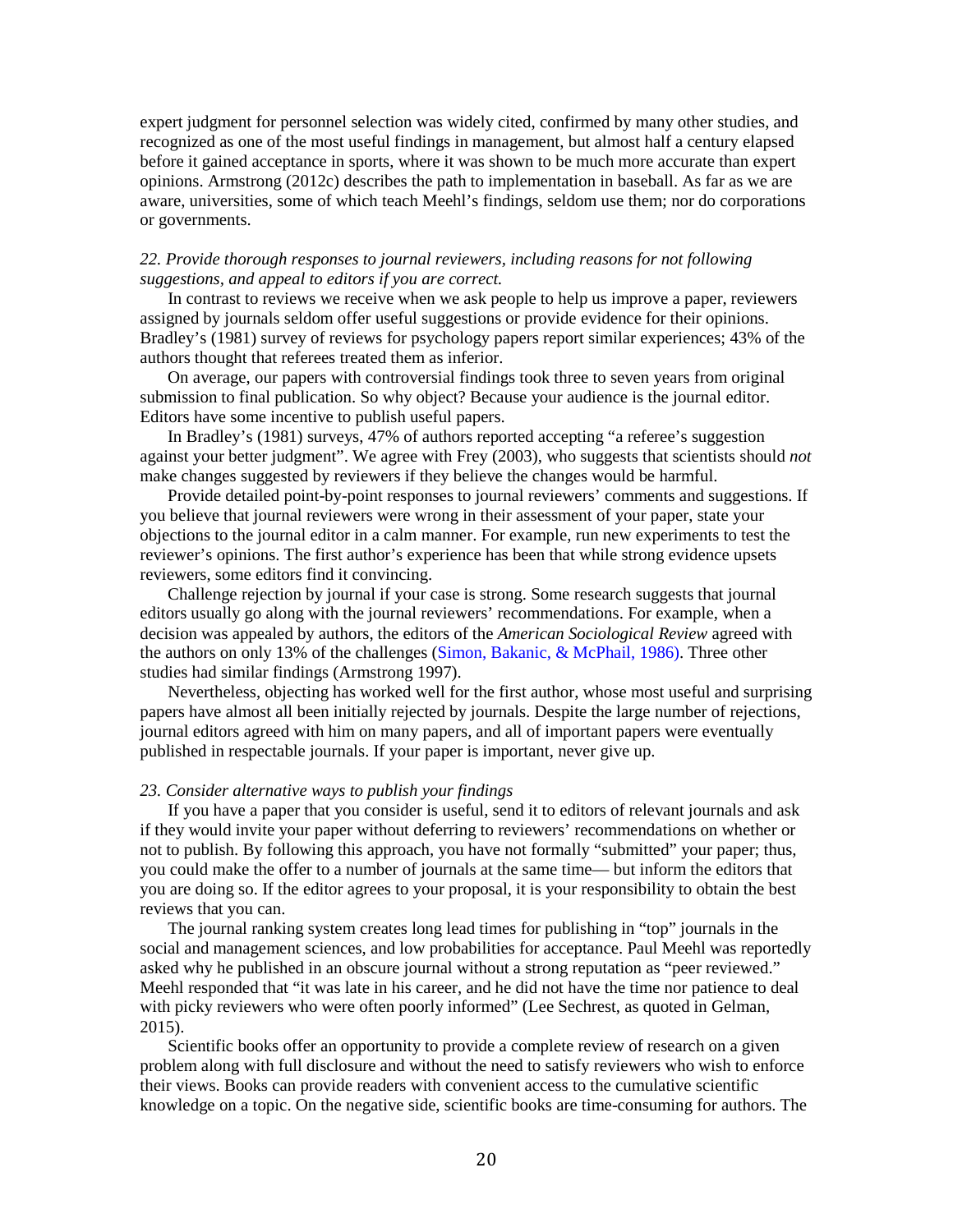first author of this paper has published three books and, on average, each took about nine years to complete.

Consider writing a chapter in an edited book. It is like an invited paper and frees you of uncertainty and from having to deal with mandatory peer review.

Avoid pop-management books. In their efforts to provide simple messages, pop-management books seldom explain the conditions under which their advice applies, nor provide access to the evidence behind their conclusions. Given these limitations, we have seldom found popmanagement books that have been helpful to us and we seldom cite such books. Do they help others? In his course on persuasion, Armstrong (2011) tested the prior knowledge of persuasion principles of students on their first day of class and found that students who had read popmanagement books that were related to persuasion had lower scores.

Finally, you can post a working paper on the Internet and put it in repositories. In one case, we were invited to write a chapter on demand forecasting for a book. We were unwilling to modify the chapter we had written to fit the editor's preferences for the book, so we posted our working paper version on the Internet in 2005. We planned to revise and submit the chapter elsewhere as a paper, but were sidetracked with other projects. Despite not having been published, to date it has over 70 Google Scholar citations.

#### *24. Inform those who can use your findings*

The primary responsibility for disseminating research findings falls upon the researcher. You have the copyright to the working paper that you submit to a journal, and so you have the right to post it on your website and on repositories such as SSRN, Research Gate, RePEc, and Scholarly Commons. Send copies to colleagues, researchers you cited in important ways, people who helped on the paper, reviewers, and those who do research on the topic of the paper.

 Make the paper easy to obtain. Consider journals that support Green Open Access policies, whereby the final accepted version of the working paper might be publishable after an embargo period. Alternatively, authors can pay for Gold Open Access whereby the paper can be freely downloaded as soon as it is published. For a useful summary on the costs and benefits of using various approaches to open access publication, see Nosek and Bar-Anan (2012).

Seek coverage for your useful findings in the mass media. Be objective in your description of the findings. When substantial changes to current procedures are involved, present the findings softly and let the data speak for you. Direct conclusions lead people to defend their current beliefs and practices. For evidence on that point, see the chapter on "Resistance" in Armstrong (2010).

Try to find a reporter who is interested in the topic and whose opinions are consistent with your findings. This is hard work, and most of our attempts to obtain media coverage are rejected.

Citations of useful papers provide a good measure of dissemination. However, do not despair when your most useful papers are cited less often than your other papers. A survey of 123 of the most-cited biomedical scientists revealed that their most innovative and surprising papers had lower citation rates than did their other papers (Ioannidis, 2014).

#### **Criteria for Useful Scientific Findings**

 Without individuals who are driven to produce useful scientific findings, little will happen. Still, much of the responsibility for creating an environment in which science can advance belongs to those who review the work of scientists with the purpose of funding, hiring, promoting, or firing them, as well as for those who use the findings, such as researchers, courts, policy makers and decision-makers in organizations. For that reason, we developed the "Criteria for Useful Science Checklist" to rate the value of scientific papers.

We developed the checklist with the intention that all stakeholders, and other intelligent adults, can use it. It is not necessary that academics do the ratings.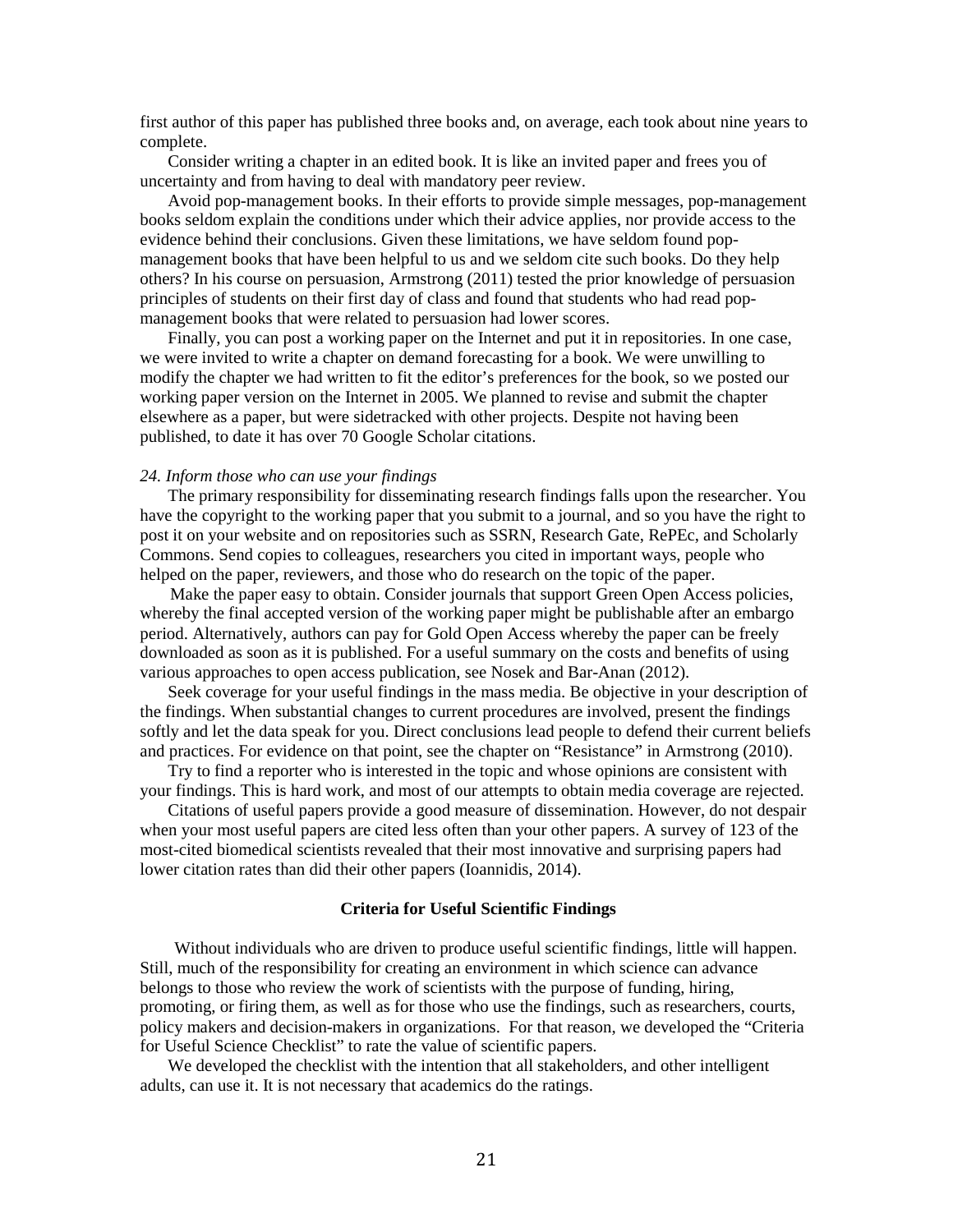| UTRETIA IOT USEIW SCIENCE UNECKLISU                                                                                                                                                                                                                                                     |                        |       |            |                 |
|-----------------------------------------------------------------------------------------------------------------------------------------------------------------------------------------------------------------------------------------------------------------------------------------|------------------------|-------|------------|-----------------|
| Paper title:                                                                                                                                                                                                                                                                            | <b>Reviewer:</b>       | Date: |            | ,               |
| The task: You, the rater, must be convinvinced of the paper's usefulness by clear descriptions of the research<br>$\,$ process, findings, and conclusions $^{\rm b}$ .<br>If you are unsure from the researchers' description whether the research complies, check False/Unclear (F/?). |                        |       |            |                 |
| Assess compliance with lettered items under each criterion, below. <i>Do not speculate</i> .                                                                                                                                                                                            |                        |       |            | <b>Complies</b> |
| Then assess whether criterion 1-7 are true based on compliance with the associated items.                                                                                                                                                                                               |                        |       | True $F/?$ |                 |
| 1. Findings are useful                                                                                                                                                                                                                                                                  | True □ False/Unclear □ |       |            |                 |
| a. Importance of problem explained by title, abstract, result tables, or conclusions                                                                                                                                                                                                    |                        |       | О          | 0               |
| b. Findings provide improved prediction, decision-making, policy, or methods                                                                                                                                                                                                            |                        |       | 0          | 0               |
| c. Directional or effect size findings shown to be surprising to practitioners or researchers                                                                                                                                                                                           |                        |       | П          | О               |
| 2. Prior scientific knowledge was comprehensively reviewed and summarized                                                                                                                                                                                                               | True □ False/Unclear □ |       |            |                 |
| a. Search procedures for prior useful scientific knowledge were objective and comprehensive                                                                                                                                                                                             |                        |       | 0          | 0               |
| b. Checked with cited authors that summaries of substantive findings and references were correct                                                                                                                                                                                        |                        |       | П          | О               |
| c. Checked with cited authors that no key studies were overlooked                                                                                                                                                                                                                       |                        |       | П          | 0               |
| 3. Disclosure is comprehensive                                                                                                                                                                                                                                                          | True □ False/Unclear □ |       |            |                 |
| a. Prior hypotheses clearly described (e.g. directions and magnitudes of relationships; effects of conditions)                                                                                                                                                                          |                        |       | О          | 0               |
| <b>b.</b> Revisions to hypotheses and conditions are described                                                                                                                                                                                                                          |                        |       | П          | 0               |
| c. Methods are fully described and easy to understand                                                                                                                                                                                                                                   |                        |       | Π          | 0               |
| d. Data are easily accessible using information provided in the paper                                                                                                                                                                                                                   |                        |       | O          | 0               |
| e. Other information needed for understanding (e.g. acknowledgements, shortcomings, potential biases) provided                                                                                                                                                                          |                        |       | П          | О               |
| 4. Data are valid and reliable                                                                                                                                                                                                                                                          | True □ False/Unclear □ |       |            |                 |
| a. Data were shown to be relevant to the problem                                                                                                                                                                                                                                        |                        |       | O          | 0               |
| b. All relevant data (multiple measures) were used to help ensure validity and compensate for biases                                                                                                                                                                                    |                        |       | О          | О               |
| c. Longest available series used when analyzing time series data                                                                                                                                                                                                                        |                        |       | □          | 0               |
| d. Reliability of data was assessed                                                                                                                                                                                                                                                     |                        |       | П          | П               |
| 5. Methods were valid and simple                                                                                                                                                                                                                                                        | True □ False/Unclear □ |       |            |                 |
| a. Methods were shown to be valid for the problem, unless obvious to all                                                                                                                                                                                                                |                        |       | □          | О               |
| <b>b. Multiple validated methods were used</b>                                                                                                                                                                                                                                          |                        |       | П          | О               |
| c. Methods used cumulative scientific knowledge explicitly                                                                                                                                                                                                                              |                        |       | 0          | 0               |
| d. Methods were sufficiently simple for all potential users of the findings to understand                                                                                                                                                                                               |                        |       | О          | $\Box$          |
| 6. Experimental evidence was used to test all reasonable alternative hypotheses True D False/Unclear D                                                                                                                                                                                  |                        |       |            |                 |
| a. All reasonable hypotheses were compared using experimental evidence under explicit conditions                                                                                                                                                                                        |                        |       | 0          | 0               |
| <b>b.</b> Predictive validity of hypotheses were tested using out-of-sample data                                                                                                                                                                                                        |                        |       | □          | 0               |
| True <b>O</b> False/Unclear <b>O</b><br>7. Conclusions are consistent with the evidence                                                                                                                                                                                                 |                        |       |            |                 |
| a. Conclusions are logically consistent with the evidence presented in the paper                                                                                                                                                                                                        |                        |       | 0          | О               |
| b. Conclusions contribute to cumulative scientific knowledge on the problem addressed by the paper                                                                                                                                                                                      |                        |       | О          | $\Box$          |

# Exhibit 2<br>Criteria for Useful Science Checklist<sup>2</sup>

Complied with [ ] out of 7 criteria, and [ ] out of 23 items

<sup>a</sup>An electronic version of this checklist, available at GuidelinesforScience.com, includes more detail.<br><sup>b</sup>Researchers should consult Armstrong & Green's "Guidelines for Science" and rate their paper using this checklist

J. Scott Armstrong and Kesten C. Green, January 16 2017, v29.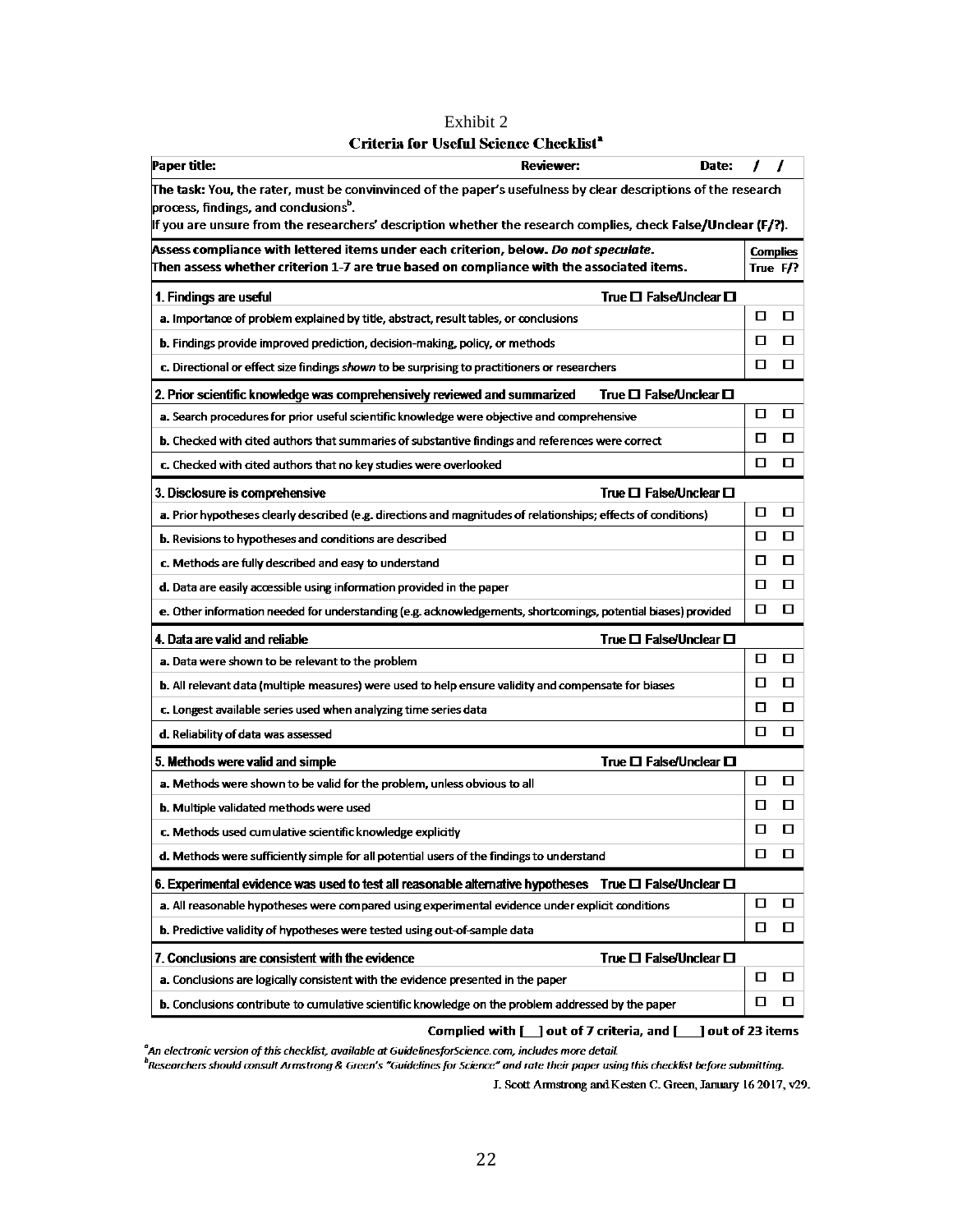Researchers must convince those who are rating the work that they have met the criteria. Raters should *not* give the benefit of the doubt to a paper that lacks clarity or sufficient information.

All identifying information about the researchers should be removed from the paper before it is provided to raters in an effort to avoid bias. A software version of the "Criteria for Useful Scientific Findings" checklist will be provided at *guidelinesforscientists.com*.

Stakeholders may vary in their assessments of the weights that each criterion should be given when auditing different papers. Thus, the software provides unweighted tallies of compliance.

Ratings and comments should be made available with any paper that is published or otherwise used so that stakeholders can decide for themselves whether the ratings indicate adequate compliance. Figure 2 provides an outline of the checklist.

To improve the reliability of the ratings, we suggest using three raters, and up to five if there is little agreement among the first three. We estimate from our limited testing to date that it takes less than an hour to learn to use the Guidelines for Science checklist and about 30 minutes to rate a paper. Given that the concern is with compliance to science, it would be preferable to avoid academics as raters as they might have biases as to the conclusions. The authors should, however, get reviews from experts in the area.

#### **Using the Criteria for Useful Scientific Findings**

In this section, we make suggestions on how governments, researchers, scientific journals, universities and other research funders can help to better achieve the objective of discovering and disseminating useful scientific findings.

#### **Researchers**

Researchers can take action by using the Guidelines for Scientists checklist to guide them through the research process. They should avoid funding unless they can have control over all aspects of the research. For high-risk situations, such as medical studies, researchers or their employers should provide insurance against harm.

Researchers can show that they have been successful in discovering useful scientific findings by including their ratings from the Criteria for Useful Science Checklist when submitting a paper to a journal version on the Internet.

Fortunately, some researchers and research organizations are committed to producing useful scientific findings. As a result, one can investigate almost any topic and find useful scientific findings.

#### **Universities and Other Funding Agencies**

Who funds the useful scientific research? In many areas such as technology and medicine, useful scientific research comes primarily from researchers in private firms, and it is done for profit. That works well as there is no rational reason *for the firm* to produce biased forecasts in a free market.

In many fields, much government-funded research is produced in universities and private institutes. This encourages advocacy research.

In our literature searches in various fields, we have found that researchers in universities were responsible for the overwhelming majority of useful scientific findings. In an audit of 545 papers with useful scientific findings by Armstrong and Pagell (2003), 89% were from academic journals; working papers, books, and academic conferences made up 11%; only one paper was from a trade journal. In addition, practitioners were listed as authors on only 7% of the academic papers.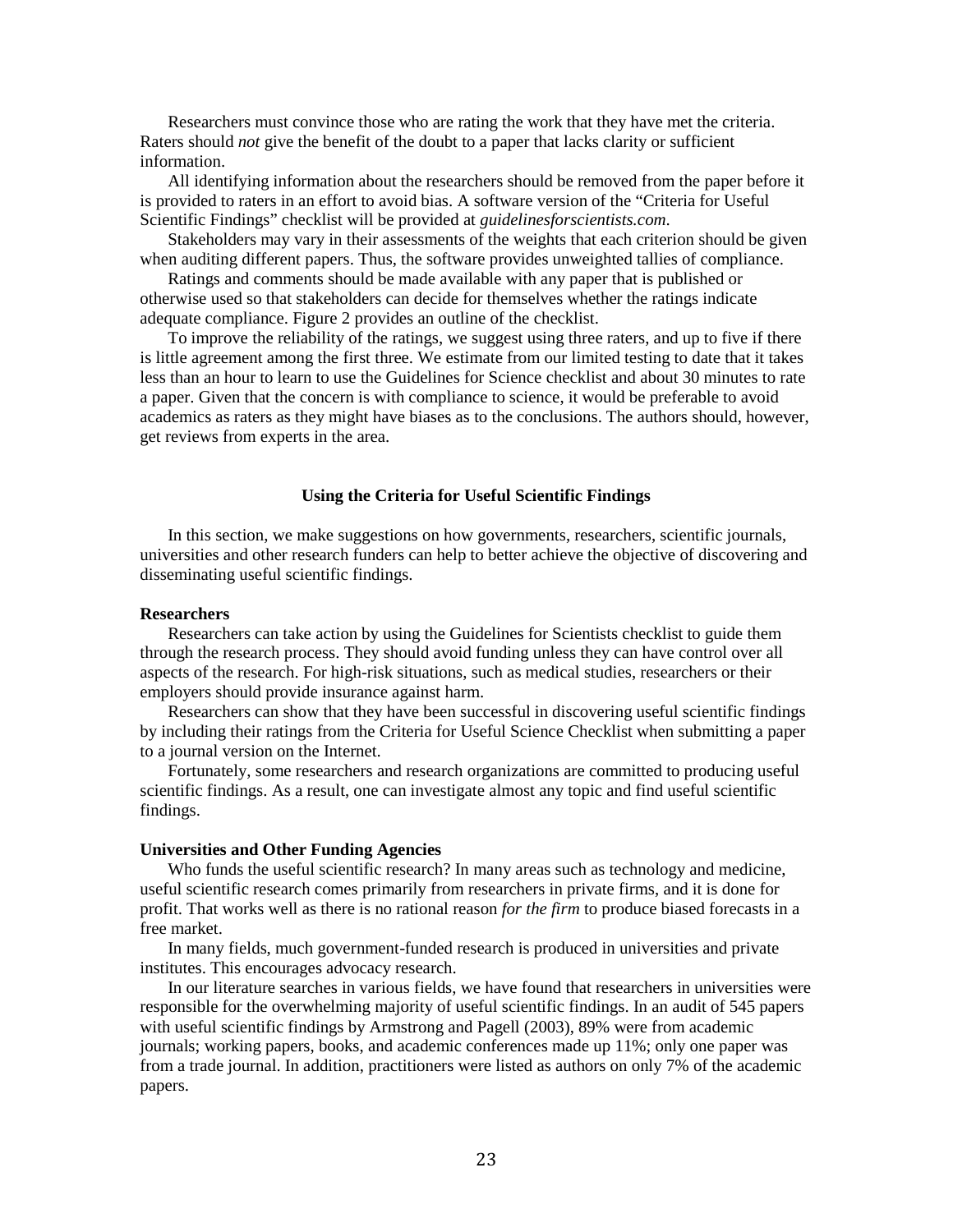Universities should state that their objectives include the discovery and dissemination of useful scientific findings. When they hire people as scientists, they should provide explicit criteria for useful scientific findings, such as our Figure 2, as part of their contract. Current incentives such as rewards for grants, publications that do not report useful scientific findings and citations of such publications, and media coverage that is unrelated to scientific efforts—should be abandoned.

The useful science objective of universities should lead them reject funding tied to advocacy research, whether for governments or private organizations. Instead, they should provide funding that allows researchers to work on problems that they believe will allow them to best contribute useful knowledge. Some universities do this, such as the ones that employ us. For example, the first author has published over 200 papers and the second author 34 papers. Neither of us has received grants for our research.

Checklist can help universities and other organizations hire researchers who have done scientific research, and reward those who continue to do so. Funders of scientific research programs should specify that researchers must use a checklist to ensure that they comply with scientific procedures.

### **Scientific Journals**

According to Burnham (1990), mandatory journal peer review was not common until after World War II. Did mandatory journal peer review prove to be better than the earlier procedure of editors making decisions and seeking advice from people they thought might help? He did not report evidence that the prior system was faulty. The change seemed to be due to the increase in number of papers submitted. In addition, since the reviews confer de facto certification, they must be "fair" to all. Following this logic, researchers who have excellent reputations should not be identified lest they get an advantage. An unusual approach given that most of us choose doctors and architects, for example, at least partly based on reputation.

*Useful Research:* Do journals ask for useful scientific research? We reviewed the aims and instructions to authors of six journals: *Management Science, Journal of Consumer Research, Marketing Science, Journal of Marketing Research, European Journal of Marketing, and Interfaces.* Only two made minor attempts to explain that they were seeking papers with useful scientific findings, and none provided a checklist to ensure compliance with any aspect of science.

Do journals care if papers are useful? A survey of editors of journals in psychology, social work, and psychology rated usefulness ("the value of an article's findings to affairs of everyday social life") tenth out of 12 criteria (Lindsey 1978, pp. 18-21). Similar findings were obtained in a survey of journal editors. "Applicability to practical or applied problems" ranked last for the ten criteria presented to editors of physics, chemistry, and sociology journals, and next to last for political science. (Beyer 1978).

*Quality of Reviewing*: How good are academics as journal reviewers? In one study, reviewers for 110 social work journals received a previously published paper that was modified by adding intentional flaws. Only two journals said that the paper had already been published. The control group in the submitted paper had been omitted, but few reviewers noticed this problem. Epstein concluded that only six of the 33 reviews received were competent (Epstein 1990).

In a study involving medical research, a fictitious paper with 10 major and 13 minor errors was sent to 262 reviewers, of which 199 submitted reviews. On average, the reviewers identified only 23 percent of the errors. They missed some big errors; for example, 68 percent of the reviewers failed to notice that the results did not support the conclusions (see Baxt, *et al*. 1998.)

A similar study provided medical journal reviewers with papers containing nine major intentional errors. The typical reviewer found only 2.6 (29 percent) of the errors (Schroter *et al*. 2008).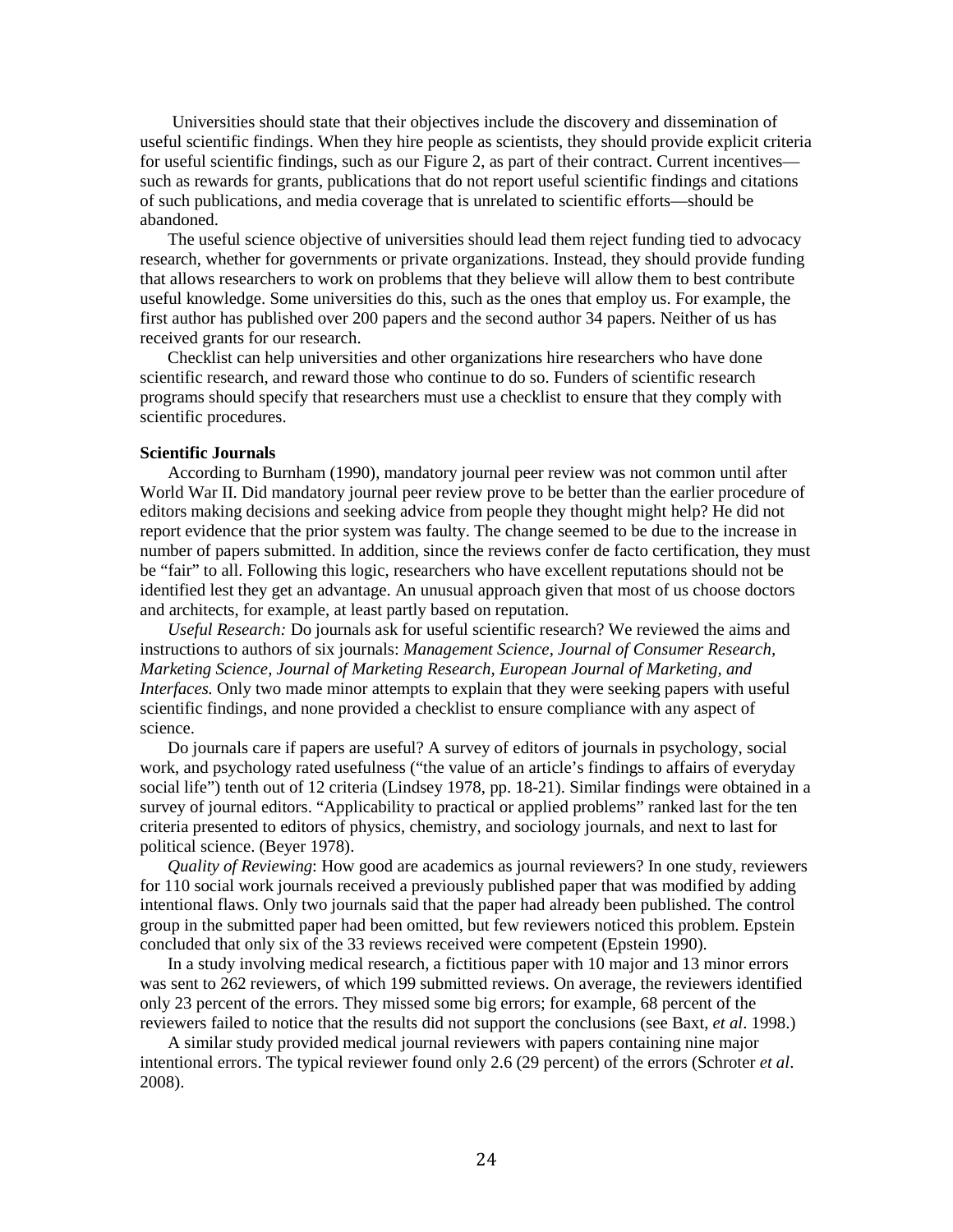In a real-life case, John Darsee, a medical researcher at Emory and then Harvard, admitted to fabricating a paper that he published. A committee was formed to investigate. They concluded that he had fabricated data in 109 publications, which were published with 47 other researchers. The papers were published in leading peer-reviewed journals. Many of the fabrications were preposterous, such as a paper using data on a 17-year old father who had four children, ages 8, 7, 5, and 4 (Stewart and Feder 1987).

Reviewers are often unaware of the research in the areas of the papers they are asked to review. For example, in one study twelve papers were resubmitted to the same prestigious psychology journals where they had been published a few years earlier. Only 25% of the journals detected that the paper had been previously published. When not detected, the papers were rejected 89% of the time (Peters and Ceci, 1982).

Unfortunately, complexity impresses journal reviewers. In one experiment, an abstract from a published paper was altered to make one version more complex by using longer sentences and longer words, while another version was made simpler. Academic reviewers were asked to rate the quality of the work provided by the authors. The author of the complex version was rated more competent than the author of the simpler version (Armstrong 1980b). In another experiment, reviewers gave higher ratings to papers that included irrelevant complex mathematics than to those without the irrelevant information (Eriksson 2012). Finally, an experiment found that papers with irrelevant words related to neuroscience were rated as more convincing than those without the irrelevant information (Weisberg, et al. 2008). This phenomenon has been called "bafflegab."

Computer software (SCIgen) was created to randomly select complex words commonly used in a topic area and to then use grammar rules to produce "academic papers." The software was written to test whether reviewers would accept complex senseless papers for conferences. The title of one such paper was "Simulating Flip-flop Gates Using Peer-to-peer Methodologies." Interestingly, some were accepted. Later, some researchers used the program to pad their resumes by submitting SCIgen papers to scientific journals. At least 120 SCIgen papers were published in established peer-reviewed scientific journals before the practice was discovered (Lott, 2014).

*Recommendations for Journals:* PLOS, an online journal, resolves some problems for those doing scientific research. They offer to publish all papers that meet their explicit criteria, and to do so rapidly. Their acceptance rate of 70 percent was high relative to that of prestigious journals in the social and management sciences. Five years after its introduction, almost 14,000 articles were published in PLOS, which made it the largest journal in the world (Wikipedia). Some of their papers are important and widely read. The journal did well compared with established journals on the basis of citations, and it seems to be a financial success (Carl Straumsheim, *Inside Higher Education*, January 5, 2017.)

Acceptance by PLOS is based on "soundness"—which includes criteria that overlap with our criteria. For example, "provide enough detail to allow suitably skilled investigators to fully replicate your study," and "the article is presented in an intelligible fashion" (PLOS ONE, 2016a & b). Most importantly, PLOS does not impose obvious barriers to publication of useful scientific findings. PLOS's soundness requirements do *not*, however, directly assess objectivity and usefulness. Thus, "sound" but useless papers might be published, as might advocacy research. This, along with some copying of their strategy by other journals and a price increase led to a sharp decline in the number of papers published by PLOS ONE since its peak in 2013.

*New Section for Journals:* We suggest that traditional high-status scientific journals add a section devoted to useful scientific findings. The aim would be to publish all relevant papers that comply with science quickly and to provide the papers on the Internet at no charge to readers. Taking that step would increase the number of useful scientific papers published, reduce the cost of processing papers, and reduce the time from submission to publication. The latter can be close to two years, as noted by Nosek and Bar-Anan (2012).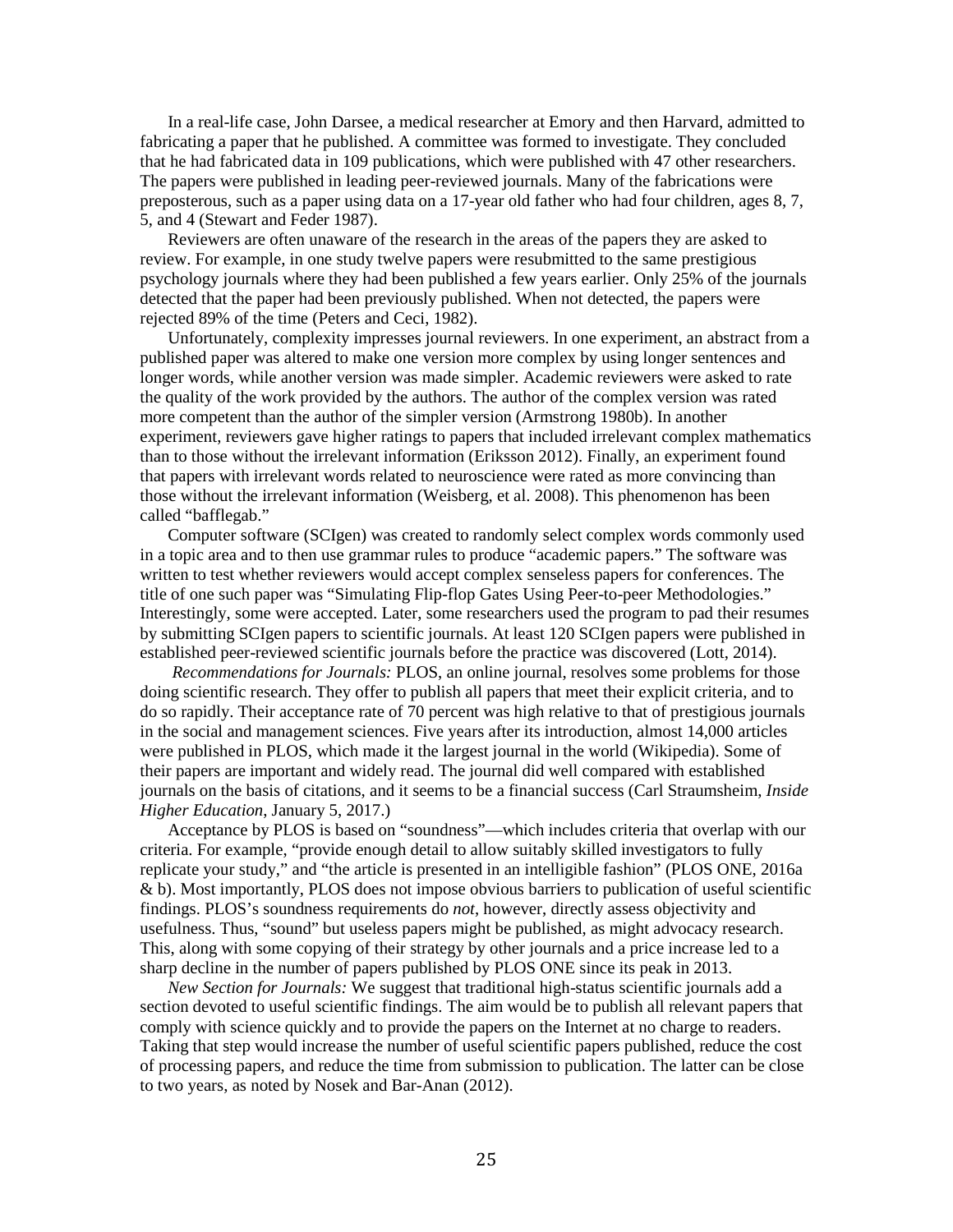Editors responsible for the useful scientific findings section of a journal could provide a trained staff for rating papers for their "compliance to science." Their reviews would require less time than is needed for traditional reviewing. Raters could provide suggestions for improving the paper's compliance. For papers that fall short, authors could be invited to revise their paper to achieve compliance.

Alternatively, a private company could rate compliance-to-science. Authors would receive the ratings—and be invited to revise and resubmit—or to publish as is. The paper would then be posted, along with its science-compliance ratings, and interested journals could contact the authors if they would like to publish the paper.

If a journal wishes to publish a paper that is objective and provides full disclosure, but is questionable with respect to other aspects of compliance with science, at the author's request the paper could be published with its compliance-with-science scores and descriptions of its deficiencies. Readers could then judge how much confidence they should place in the findings.

*Other suggestions for journals:*

Other changes can be made beyond the new section. We agree with most recommendations made by Nosek and Bar-Anan (2012) and we include some on them in the following list.

- 1) Require that authors provide a structured abstract. Emerald Publishers, for example, does that for its journals and it is standard practice in many physical and medical science journals.
- 2) Ask for estimates of effect sizes, confidence intervals, and costs related to each hypothesis. That would help when cost/benefit analyses are relevant.
- 3) Encourage authors and reviewers to include their names when they submit.
- 4) Invite proposals for invited papers. If accepted, the papers will be published when the authors say it is ready.
- 5) Invite papers. That means that the paper will be published when the researchers say it is ready. Inviting papers helps journals to publish more important papers than would otherwise be the case, and to do so less expensively as the authors must obtain the reviews. In audit of 545 papers, invited papers were 20 times more important—based on the papers with useful scientific findings and the citations for those papers—than traditional submissions. Inviting papers allows authors to choose topics that challenge current thinking, or to take on large tasks such as meta-analyses. By relying on that strategy for the 1982 introduction of the *Journal of Forecasting*, its impact factor for 1982 to 1983 was seventh among all journals in business, management, and planning (Armstrong and Pagell, 2003). The rankings dropped when the strategy was abandoned.
- 6) Encourage authors to seek their own reviews.
- 7) Ban statistical significance testing. There are no conditions under which statistical significance testing has been found to be helpful: it is harmful even when used properly (Armstrong 2007b).
- 8) Ask reviewers o*nly* for suggestions on how a paper might be improved.
- 9) Avoid asking that papers adhere to a common format unless it is necessary. For example, many readers find numbered sections bothersome when they serve no need. And when numbered sections are helpful, the author will know that.
- 10) Provide open peer review of papers on a journal's moderated website after publication. Insist on civil discourse, and that reviewers provide their names, contact information, and brief resumes. Reviewers should verify that they read the paper in question. They should avoid emotional and *ad hominem* arguments, opinions, and inappropriate language. The reviews should be easily located, as should corrections and papers that have cited the reviewed paper.

While we are concerned in this paper with the publishing useful scientific findings, leading journals should continue to have sections for exploratory studies, thought pieces, applications,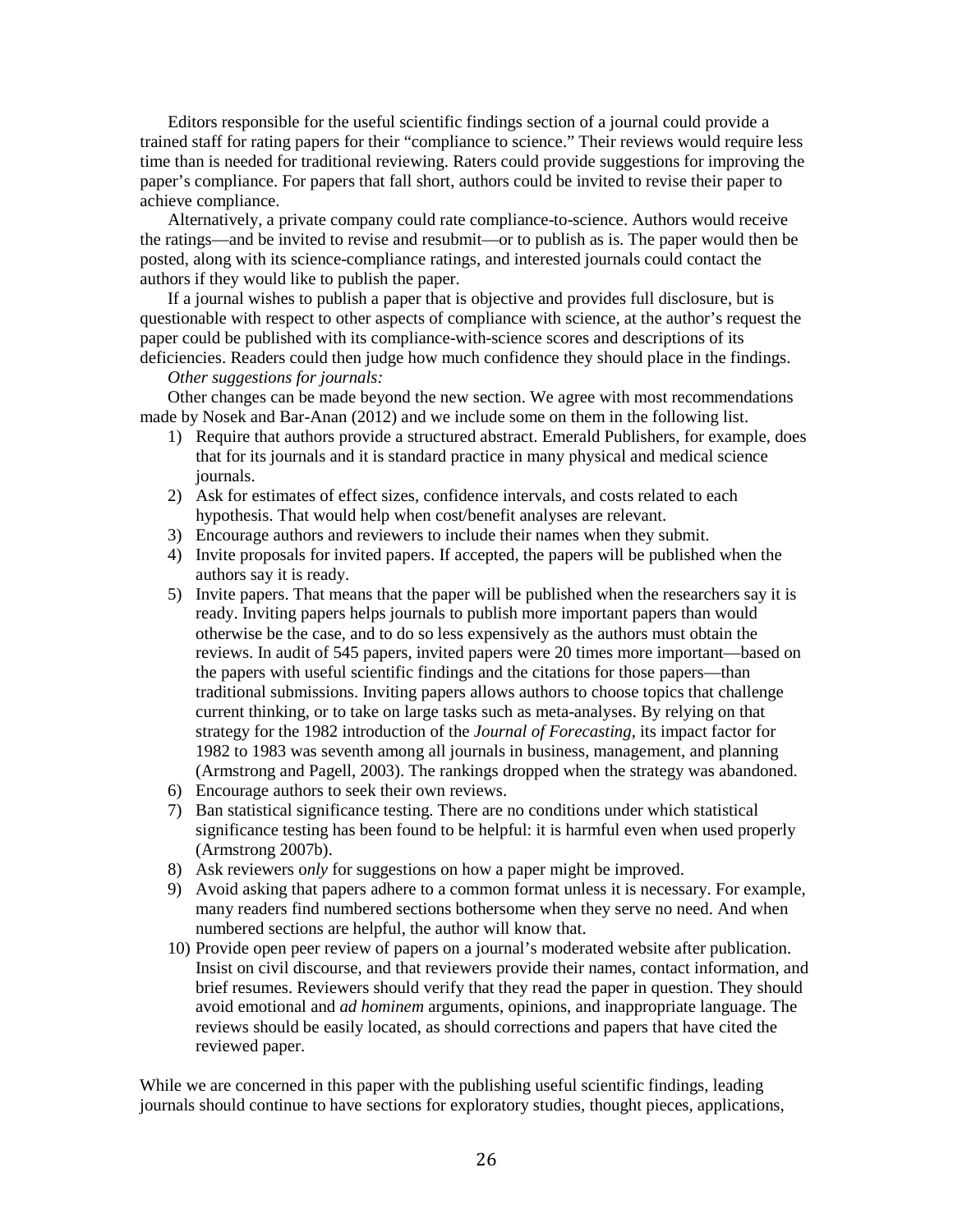opinions, editorials, obituaries, tutorials, book reviews, commentaries, ethical issues, logical application of existing scientific knowledge, corrections, announcements, and identification of problems in need of research. The leading journals provide a forum for cooperative efforts to improve science in a given field, and to provide repositories for cumulative knowledge.

#### **Governments**

Adam Smith wondered why Scotland's relatively few academics, who were poorly paid, were responsible for many scientific advances during the Industrial Revolution, while England's larger number of academics contributed little. He concluded that because the government provided them with generous support, academics in England had little motivation to do useful research (Kealey 1996, pp.  $60-89$ ). Modern universities around the world tend to be like those of  $18<sup>th</sup>$  century England. Should we expect different results today?

Natural experiments have shown governments to be less effective than private enterprises at delivering services (Poole, 2008). Kealey (1996) concluded that this also applies to research. Findings of systematic analyses are consistent with those conclusions. For example, Karpoff (2001) compared 35 government and 57 private missions conducted during the great age of Arctic exploration in the 19<sup>th</sup> Century. The privately run expeditions were safer, more successful, and less expensive than the government-sponsored ones. Governments could best help to advance scientific knowledge by eliminating funding for advocacy research, by removing regulatory impediments, and by protecting scientists' freedom of speech.

While additional government funding increases the number of papers published, it seems to have little effect on the number useful scientific findings. For example, the number of papers on forecasting increased enormously over the latter half of the  $20<sup>th</sup>$  Century, yet the number of useful papers remained steady at about one per month over that period (Armstrong and Pagell 2003).

Government-supported advocacy often leads to the suppression of speech by scientists. The response to Galileo's calculations of the movement of planets is perhaps the best-known example. In modern times, the U.S.S.R. government's endorsement of Lysenko's politically flawed theories about plant breeding led to the persecution of scientists with contrary views (Miller, 1996). More recently, scientists whose findings conflict with the U.S. government's position on the global warming alarm have been threatened, harassed, fired from government and university positions, subjected to hacking of their websites, and threatened with prosecution under racketeering (RICO) laws (see, e.g., Curry, 2015).

For centuries, scientists have been concerned about designing experimental studies that would avoid harming participants. They realize that ignoring the natural concern for the welfare of others would lead to disgrace as a scientist and to exposure to lawsuits brought by those who were harmed. Individual scientists are best able to design safeguards for their subjects, they have more at stake than regulators would have, and when they have full responsibility they would be free of the obedience to authority effects that led to serious ethical breaches in government research.

Starting in the mid-1960s, U.S. government officials decided to regulate science. How they concluded that there was a problem is a mystery: neither Schneider (2015) nor Schrag (2010) could find systematic evidence on the extent of serious harm by individual scientists. Some surveys have failed to find evidence of harm from scientific research conducted without IRB involvement. For example, only three projects, in a study of 2,039 non-biomedical studies, reported a breach of confidentiality that harmed or embarrassed a subject (Schrag, pp. 63-67).

Instead of evidence, the government relied on examples of studies that harmed subjects to justify regulations. Among the most unethical examples were the U.S. government Tuskegee syphilis experiments; a U. S. radiation study where prisoners, mentally handicapped teenagers, and newborn babies were injected with plutonium; and Germany's biomedical experiments in Nazi internment camps. We find it difficult to believe that individual scientists would conduct such unethical projects without the support and protection of government.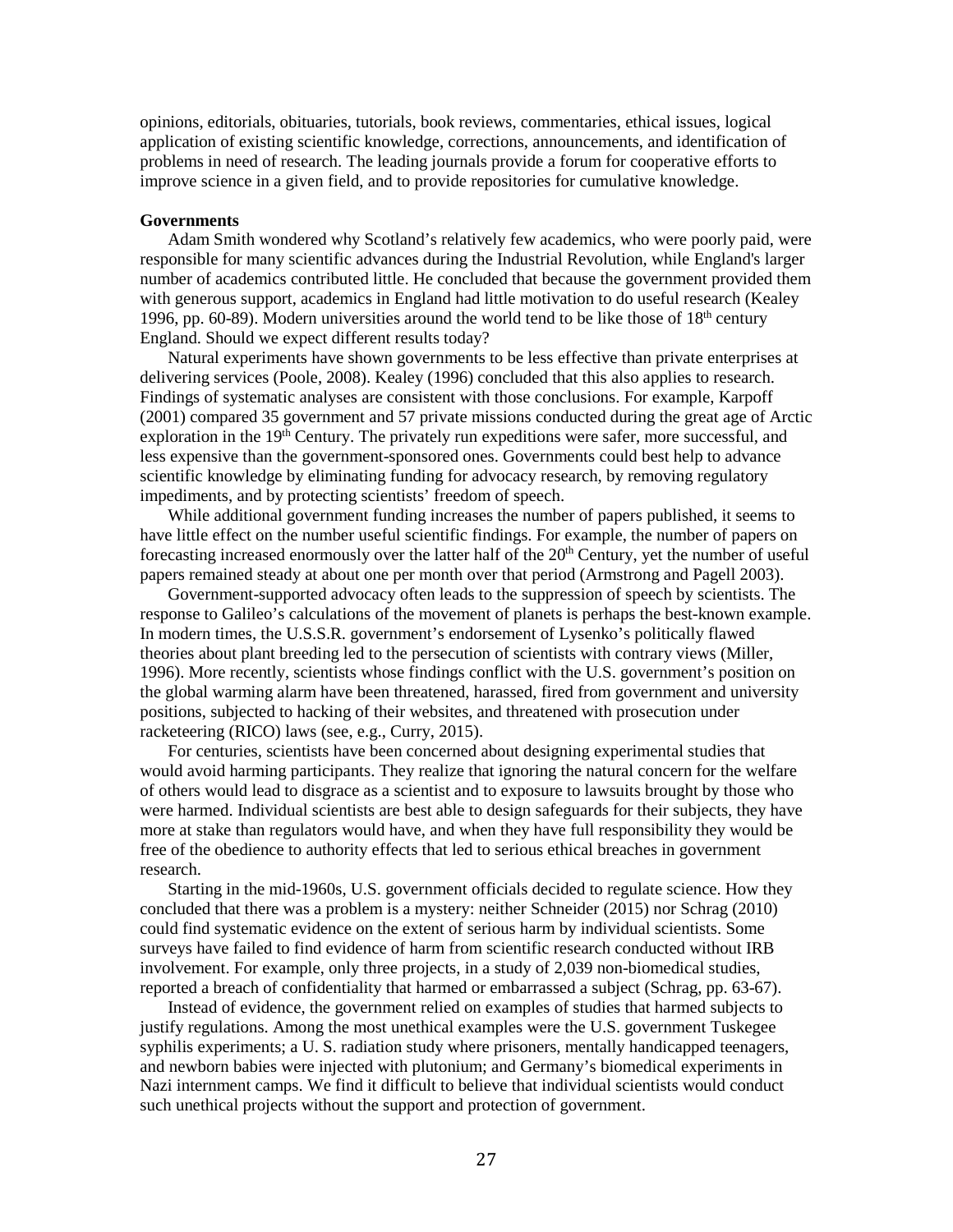Regulation of scientists is now enforced by "Institutional Review Boards" (IRBs) in the U.S. They now have the power to license and monitor research using human subjects. We fail to understand why the government thought that protection for subjects would be improved by removing responsibility from researchers. It runs counter to the findings in the "blind obedience" studies initiated by Milgram (1969)—that is, while individuals are reluctant to harm others, they can be induced to do so if directed by an authority. Currently, nearly all researchers in institutions that receive federal funding must receive permission from an IRB or a member of its staff, if the study involves human subjects. In effect, researchers must get permission to study a particular topic, and obtain approval for the design and reporting of their study. The requirements apply even when the researcher does not receive government funding (Schneider, 2015, p. xix).

Many regulations seem bizarre to scientists. For example, an ordinary citizen can ask citizens about their opinions on a topic, as can journalists, but scientists at a university must receive permission from the government in order to ask people about their opinions lest someone be upset.

The Iron Law of Regulation states "There is no form of market failure, however egregious, which is not eventually made worse by the political interventions intended to fix it. For a number of years, now, we have been looking for violations of the Iron Law. While most people are sure there are conditions under which regulation helps, we have been unable to find any scientific evidence to support that belief. Our search continues at IronLawofRegulation.com.

According to Schneider, the government seems unable to provide evidence that their regulation of science is beneficial. Reviews by Schneider (2015), Schrag (2010), and Infectious Diseases Society of America (2009) provide evidence that scientific studies are abandoned or delayed, and costs are greatly increased in response to regulation. For example, disclaimers have been used since the beginning of advertising because organizations want to protect their reputations and to treat their stakeholders well. However, experimental studies on *mandatory* disclaimers find that they are confusing to people and harm their decision making (Green and Armstrong 2012). Our interpretation of the above research is that regulation has led to delays, higher costs, less scientific progress, and increased risks of harm to research participants. Most important, regulations violate scientists' freedom of speech. On that basis alone, the regulations should be removed.

#### **Discussion**

The scientific principles that underlie the guidelines apply to all areas of science. That said, researchers might find a need to modify the operational guidelines depending on the particular field of research.

The cost of using the checklists would be low in absolute terms, and low relative to current methods for designing and evaluating research.

Getting evidence-based checklists adopted *can* be easy. In a previous study, we had no trouble convincing people to use a 195-item checklist when we paid them a small fee for doing so (Armstrong, *et al*. 2016). That experience, and the successful adoption of checklists in other fields, suggest that researchers would comply with science guidelines if universities and other founders, and journals, required them to do so in clear operational terms as part of their contract. We suggest our Exhibit 2, but organizations could tailor that list to suit their needs.

The Criteria for Useful Science Checklist could be used by universities and public policy research organizations to demonstrate that a paper produces useful scientific research; by courts to assess the quality of evidence; by researchers to apply for jobs; by governments to propose or revise policies or regulations; and by professional societies to recommend standards.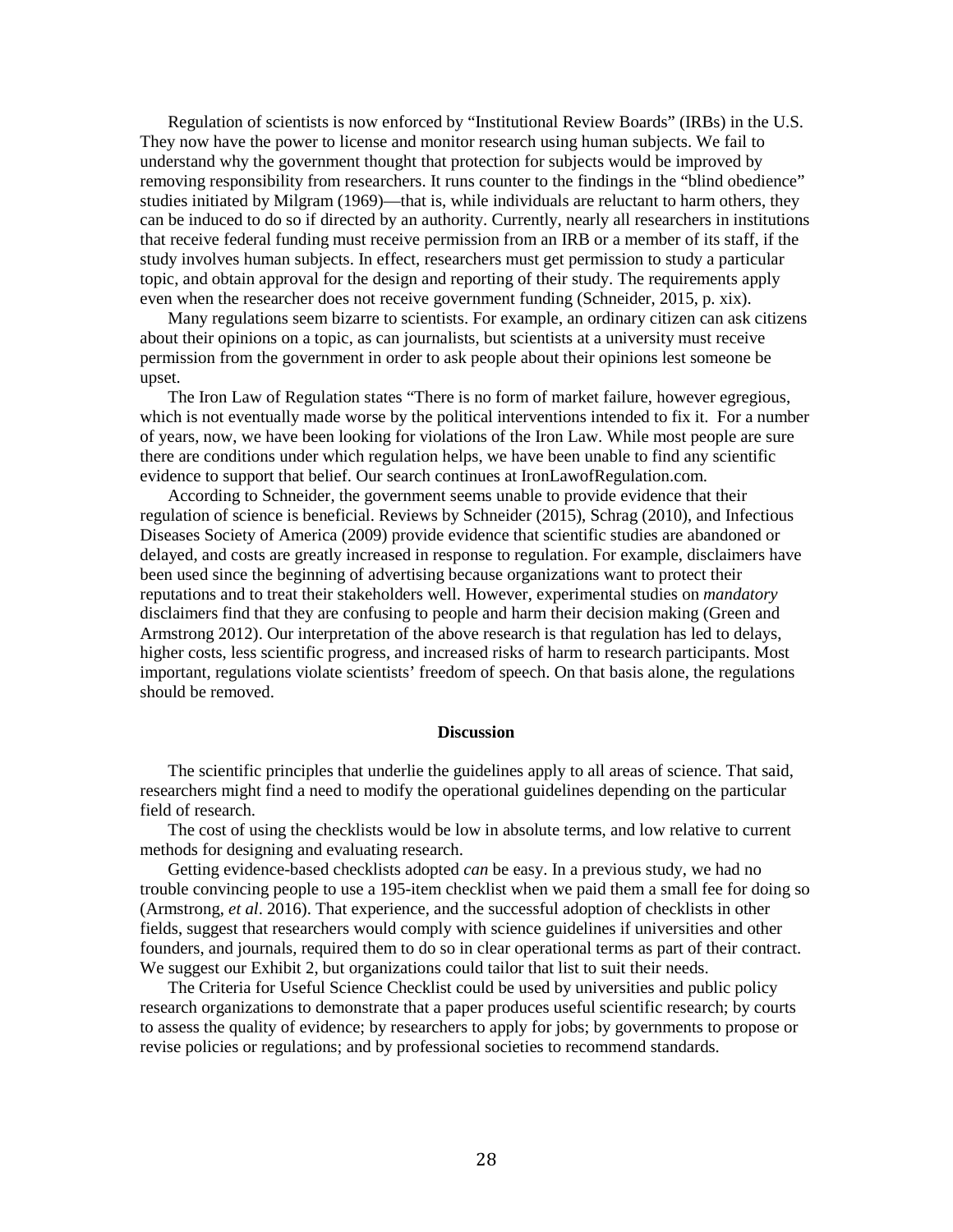#### **Summary and Conclusions**

"The prospect of domination of the nation's scholars by Federal employment, project allocations, and the power of money is ever present – and is gravely to be regarded. Yet, in holding scientific research and discovery in respect, as we should, we must also be alert to the… danger that public policy could itself become the captive of a scientific-technological elite."

Dwight D. Eisenhower (1961) *Farewell address to the nation*

Much can be done to improve compliance to scientific principles. The key obstacles to improvement are: (1) advocacy research; (2) irrelevant criteria such as grants, and publication and citation counts; (3) government regulation of science; (4) use of non-experimental data; and (4) statistical significance testing.

These problems can be avoided by asking researchers and other stakeholders to put their efforts into the production of useful scientific findings. This can be done by using experiments to test alternative reasonable hypotheses that address important problems and by complying with science. Given these requirements, all papers should be published.

The process must start with the researchers who are dedicated to doing useful scientific research. Exhibit 1, the Guidelines for Scientists, describes the process. Researchers should take responsibility for all aspects of scientific research. This implies that they should not engage in advocacy research, as it violates the basic principle that science should be objective.

Advocacy studies have made up a large percentage of the papers published in the social sciences. We recommend that they should not be published by journals with the implication that they are scientific nor should they be cited in scientific papers without mention of the limitations.

Governments should not be involved in research. Regulation of science should be abandoned with full responsibility placed on scientists. Government regulation of science increases costs, slows progress in science, is expected to put subjects at higher risk, and violates free speech by scientists.

Universities and other funders could improve scientific progress by providing funding that allows researchers to select useful problems suited to their interests and skills. In addition, they can arrange insurance for subjects who might be harmed.

Mandatory peer review by journals is harmful to the growth of science. Scientists should seek peer review before submitting for publication, and inform readers about their success in doing so. Journals should provide open peer review. To promote advances in scientific knowledge, journals could devote a section to papers with useful scientific findings, as judged by their compliance to science for important problems. Given the Internet, journals could publish all compliant papers that are relevant to their field. The cost for compliance-to-science reviews would be much lower than for the traditional system, and the time to publication for important papers would be cut from years to weeks.

The Criteria for Useful Science Checklist provided in this paper can be used by funders, researchers, courts, journals, government policy makers, and managers to identify papers that provide useful scientific findings. In addition, it can identify researchers to show that they have obtained useful scientific findings.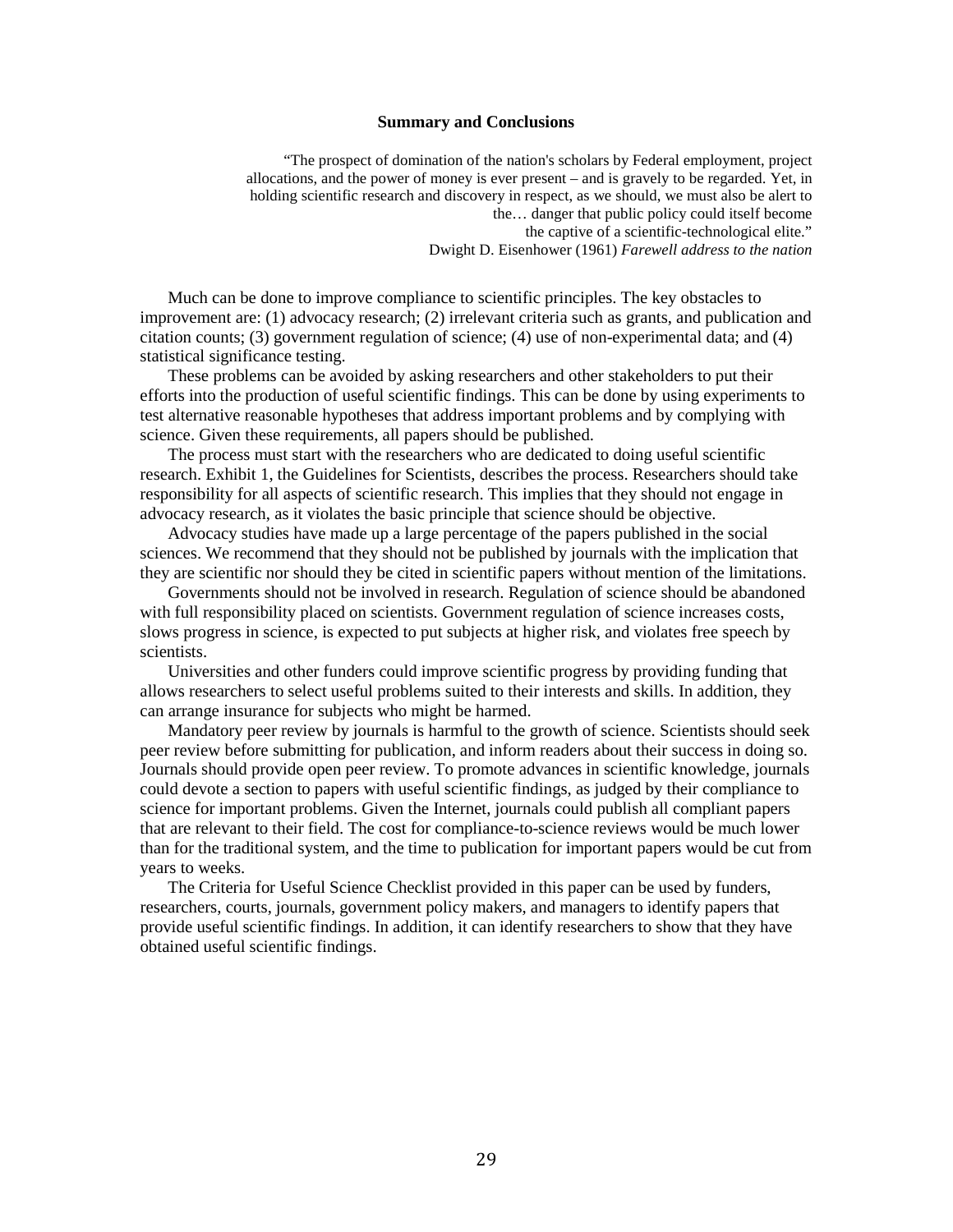#### **References**

The references include coding of our efforts to contact authors that provided substantive findings by email to ask them to check that we have represented their work correctly and whether we overlooked important papers in their area. The codes, presented at the end of the references are:

\* No response; \*\*\* Confirmed our description; \*\*\* Made useful suggestions.

- Abramowitz, S. I., Gomes, B., & Abramowitz, C. V. (1975). Publish or politic: Referee bias in manuscript review. *Journal of Applied Social Psychology*, *5*(3), 187-200.
- Arkes, H. R., Gonzalez-Vallejo, C., Bonham, A. J., Kung, Y-H., & Bailey N. (2010). Assessing the merits and faults of holistic and disaggregated judgments. *Journal of Behavioral Decision Making*, *23*, 250-270. \*\*\*
- Arkes, H. R., Shaffer, V. A., & Dawes, R. M. (2006). Comparing holistic and disaggregated ratings in the evaluation of scientific presentations. *Journal of Behavioral Decision Making*, *19*, 429-439. \*\*\*
- Armstrong, J. S. (1970). How to avoid exploratory research, *Journal of Advertising Research*, *10*(4), 27-30. Armstrong, J. S. (1977). [Social irresponsibility in management.](https://scholar.google.com/citations?view_op=view_citation&hl=en&user=XG9ZedQAAAAJ&cstart=300&pagesize=100&sortby=pubdate&citation_for_view=XG9ZedQAAAAJ:hqOjcs7Dif8C) *Journal of Business Research* 5, (3), 185-
- 213.
- Armstrong, J. S. (1979). [Advocacy and objectivity in science,](http://www.forecastingprinciples.com/paperpdf/Advocacy%20and%20Objectivity.pdf) *Management Science*, *25*(5), 423-428.
- Armstrong, J. S. (1980a**).** [Advocacy as a scientific strategy: The Mitroff myth,](https://scholar.google.com/citations?view_op=view_citation&hl=en&user=XG9ZedQAAAAJ&cstart=300&pagesize=100&sortby=pubdate&citation_for_view=XG9ZedQAAAAJ:g5m5HwL7SMYC) *Academy of Management, Review*, *5*, 509-511.
- Armstrong, J. S. (1980b). Unintelligible management research and academic prestige, *Interfaces, 10*, 80-86.
- Armstrong, J. S. (1982). Barriers to scientific contributions: The author's formula, *The Behavioral and Brain Sciences*, 5, 197-199.
- Armstrong, J. S. (1985)**.** *Long-range forecasting: From crystal ball to computer,* New York: John Wiley *& Sons.*
- Armstrong, J. S. (1986). The value of formal planning for strategic decisions: Reply. *Strategic Management Journal, 7.2, 183-185.*
- Armstrong, J. S. (1991)[. Prediction of consumer behavior by experts and novices,](https://marketing.wharton.upenn.edu/files/?whdmsaction=public:main.file&fileID=754) *Journal of Consumer Research, 18* (September)*,* 251-256.
- Armstrong, J. S. (1997). Peer review for journals: Evidence on quality control, fairness and innovation. *Science and Engineering Ethics*, 3, 63-84.
- Armstrong, J. S. (2000)). *Principles of Forecasting.* Kluwer Academic Publishers, Boston*.*
- Armstrong, J. S. (2006)[. How to make better forecasts and decisions: Avoid face-to-face meetings,](http://dl.dropbox.com/u/9686940/armstrong/WisdomofCrowds2.pdf)  *Foresight: The International Journal of Applied Forecasting*, *5*(Fall), 3-15.
- Armstrong, J. S. (2007a). Significance tests harm progress in forecasting. *International Journal of Forecasting*, *23*, 321-327.
- Armstrong (2007b), Statistical significance tests are unnecessary even when properly done, *International Journal of Forecasting*, 23, 335 - 336
- Armstrong, J. S., (2010). *[Persuasive Advertising](http://www.advertisingprinciples.com/books-on-advertising?id=77)*. Palgrave Macmillan, Hampshire, UK.
- Armstrong, J. S. (2011)[. Evidence-based advertising: An application to persuasion,](https://marketing.wharton.upenn.edu/files/?whdmsaction=public:main.file&fileID=802) *International Journal of Advertising*, *30*(5), 743-767.
- Armstrong, J. S. (2012a). [Natural learning in higher education,](https://marketing.wharton.upenn.edu/files/?whdmsaction=public:main.file&fileID=8113) *Encyclopedia of the Sciences of Learning*, ed. by N. Seal, 2426-2433.
- Armstrong, J. S., (2012b). [Illusions in regression analysis.](https://marketing.wharton.upenn.edu/files/?whdmsaction=public:main.file&fileID=4403) *International Journal of Forecasting*, *28,* 689- 694.
- Armstrong, J. S. (2012c). [Predicting job performance: The money ball factor,](https://www.researchgate.net/profile/J_Armstrong2/publication/254416540_Predicting_Job_Performance_The_Moneyball_Factor/links/0046352826eef7b0cc000000.pdf) *Foresight, 25*, 31-34
- Armstrong, J. S., & Brodie, R. J. (1994). Effects of portfolio planning methods on decision making: Experimental results, *International Journal of Research in Marketing, 11*, 73-84.
- Armstrong, J. S., Brodie, R., & Parsons, A. (2001). Hypotheses in marketing science: Literature review [and publication audit,](http://www.forecastingprinciples.com/paperpdf/Hypotheses%20in%20Marketing%20Science.pdf) *Marketing Letters*, *12*, 171-187.
- Armstrong, J. S., & Collopy, F. (1996). Competitor orientation: Effects of objectives and information on managerial decisions and profitability, *Journal of Marketing Research*, *33*, 188-199.
- Armstrong, J. S., Du, R., Green, K. C. & Graefe, A. (2016). [Predictive validity of evidence-based](http://repository.upenn.edu/cgi/viewcontent.cgi?article=1152&context=marketing_papers)  [persuasion principles.](http://repository.upenn.edu/cgi/viewcontent.cgi?article=1152&context=marketing_papers) *European Journal of Marketing, 50*, 276-293 (followed by Commentaries, pp. 294-316).
- Armstrong, J. S., & Green, K. C. (2007). Competitor-oriented objectives: The myth of market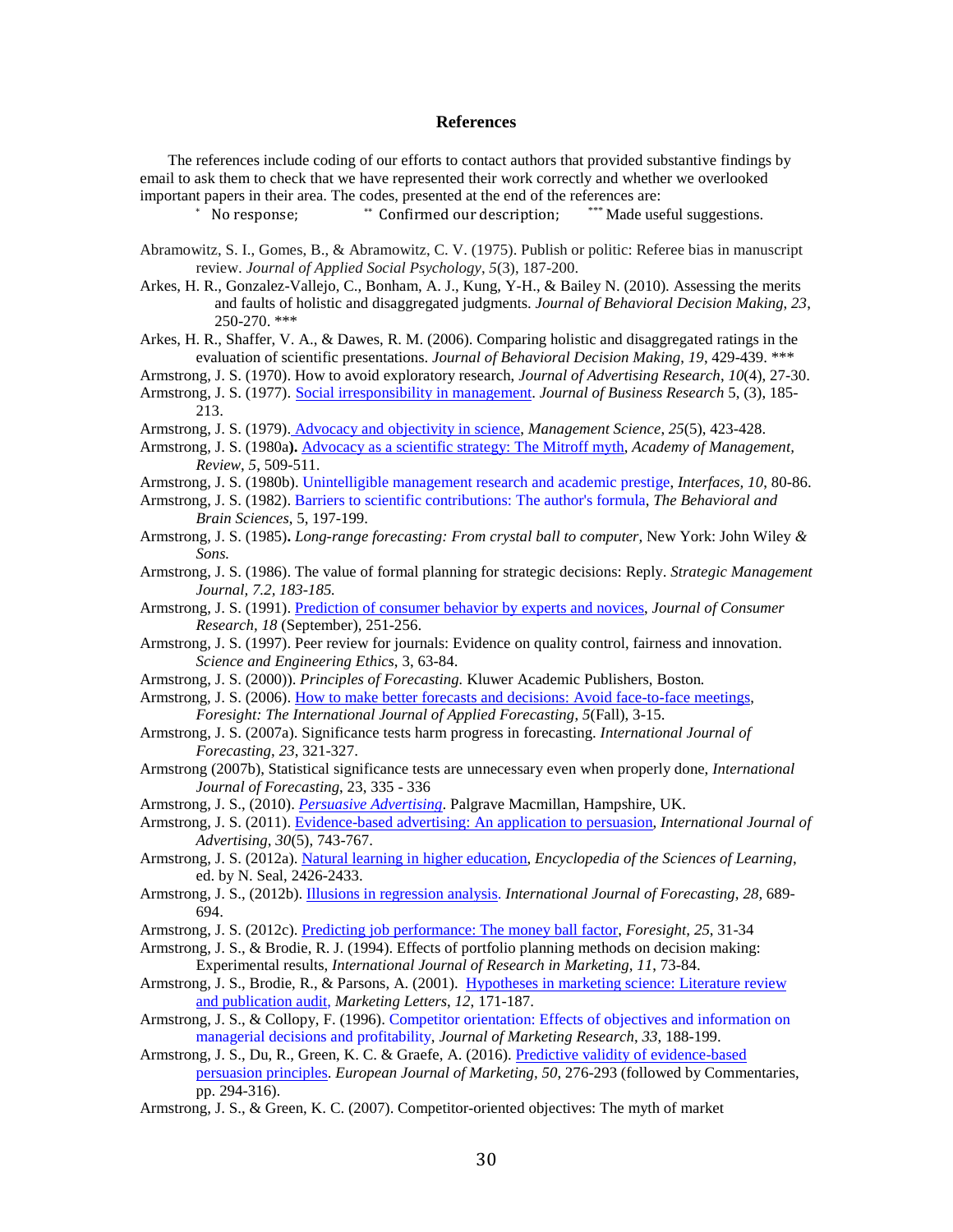share, *International Journal of Business*, *12*, 117 -136.

- Armstrong, J. S., & Green, K. C. (2013)[. Effects of corporate social responsibility and irresponsibility](https://marketing.wharton.upenn.edu/files/?whdmsaction=public:main.file&fileID=7183)  [policies: Conclusions from evidence-based research,](https://marketing.wharton.upenn.edu/files/?whdmsaction=public:main.file&fileID=7183) *Journal of Business Research*, *66*, 1922 - 1927.
- Armstrong, J. S., Green, K. C., & Graefe, A. (2015)[. Golden rule of forecasting: Be conservative.](http://www.kestencgreen.com/GoldenRule.pdf) *Journal of Business Research*, *68*, 1717-1731.
- Armstrong, J. S., & Hubbard, R. (1991). [Does the need for agreement among reviewers inhibit the](https://www.google.com/url?sa=t&rct=j&q=&esrc=s&source=web&cd=1&ved=0ahUKEwiNu47ohdDLAhVIeT4KHbk7ANMQFggdMAA&url=http%3A%2F%2Frepository.upenn.edu%2Fcgi%2Fviewcontent.cgi%3Farticle%3D1117%26context%3Dmarketing_papers&usg=AFQjCNGzvFOJLWtIvjjFeiC3jv)  [publication of controversial findings?](https://www.google.com/url?sa=t&rct=j&q=&esrc=s&source=web&cd=1&ved=0ahUKEwiNu47ohdDLAhVIeT4KHbk7ANMQFggdMAA&url=http%3A%2F%2Frepository.upenn.edu%2Fcgi%2Fviewcontent.cgi%3Farticle%3D1117%26context%3Dmarketing_papers&usg=AFQjCNGzvFOJLWtIvjjFeiC3jv) *Behavioral and Brain Science*s, *14*, 136-137.
- Armstrong, J. S., & Overton, T. S. (1977). Estimating nonresponse bias in mail surveys, *Journal of Marketing Research, 14*, 396-402.
- Armstrong, J. S., & Pagell, R. (2003). Reaping benefits from management research: Lessons from the forecasting principles project, *Interfaces*, *33*(6), 89-111.
- Armstrong, J. S., & Patnaik, S. (2009). [Using quasi-experimental data to develop principles for persuasive](https://marketing.wharton.upenn.edu/files/?whdmsaction=public:main.file&fileID=783)  [advertising,](https://marketing.wharton.upenn.edu/files/?whdmsaction=public:main.file&fileID=783) *Journal of Advertising Research*, *49*(2), 170-175.
- Bacon, F. (1620). *The New Organon: Or The True Directions Concerning the Interpretation of Nature*. Retrieved from [http://www.constitution.org/bacon/nov\\_org.htm](http://www.constitution.org/bacon/nov_org.htm)
- Ball, T. (2014). *The Deliberate Corruption of Climate Science*. Seattle: Stairway Press.\*\*
- Batson, C. D. (1975). Rational processing or rationalization? The effect of disconfirming information on a stated religious belief. *Journal of Personality and Social Psychology*, *32*(1), 176-184.\*
- Baxt, W. G., Waeckerie, J. F., Berlin, J. A., & Callaham, M.L. (1998). Who reviews reviewers? Feasibility of using a fictitious manuscript to evaluate peer reviewer performance. *Annals of Emergency Medicine*, *32*, 310-317.
- Beaman, A. L. (1991). "An empirical comparison of meta-analytic and traditional reviews," *Personality and Social Psychology Bulletin*, 17, 252-257.
- Beardsley, M. C. (1950). *Practical Logic*. New York: Prentice Hall.
- Bedeian, A. G., Taylor, S. G., & Miller, A. L. (2010). Management science on the credibility bubble: Cardinal sins and various misdemeanors. *Academy of Management Learning & Education*, *9*, 715- 725. \*\*
- Ben-Shahar, O. & Schneider, C. E. (2014). *More than you wanted to know: The failure of mandated disclosure*. Princeton: Princeton University Press.
- Berelson, B., & Steiner, G.A. (1964). *Human Behavior: An Inventory of Scientific Findings*, New York: Harcourt, Brace & World.
- Beyer, J. M. (1978), Editorial policies and practices among leading journals in four scientific fields, *Sociological Quarterly*, 19, 68-88.
- Bijmolt, T.H.A., Heerde, H. J. van, & Pieters, R.G.M. (*2005*) New empirical generalizations on the determinants of price elasticity. *Journal of Marketing Research,* 42, 141-156.
- Bradley, J. V. (1981). Pernicious publication practices. *Bulletin of the Psychonomic Society*, *18*, 31-34.
- Brembs, B., Button, K., & Munafo, M. (2013), Deep impact: Unintended consequences of journal rank. *Frontiers in Human Neuroscience,* 7, 1-12.
- Broad, W. J. & Wade, N. (1982). Betrayers of the Truth: Fraud and Deceit in the Halls of Science. New York: Simon and Schuster.
- Brush, S, G (1974), The prayer test: The proposal of a "scientific" experiment to determine the power of prayer kindled a raging debate between Victorian men of science and theologians, *American Scientist*, 62, No. 5 (September-October), 561-563.
- Burnham, J. C. (1990). The evolution of editorial peer review. *Journal of the American Medical Review*, *263*, 1323-1329. \*\*
- Chamberlin, T. C. (1890)[. The method of multiple working hypotheses.](http://warnercnr.colostate.edu/%7Eanderson/PDF_files/Method.pdf) Reprinted in 1965 in *Science, 148,*  754-759.
- Chamberlin, T. C. (1899). Lord Kelvin's address on the age of the Earth as an abode fitted for life. *Science*, *9* (235), 889-901.
- Charlesworth, M. J. (1956). Aristotle's razor. *Philosophical Studies*, *6*, 105-112.
- Curry, J. (2015). A new low in science: criminalizing climate change skeptics. *FoxNews.com*, September 28. Retrieved from [http://www.foxnews.com/opinion/2015/09/28/new-low-in-science](http://www.foxnews.com/opinion/2015/09/28/new-low-in-science-criminalizing-climate-change-skeptics.html)[criminalizing-climate-change-skeptics.html](http://www.foxnews.com/opinion/2015/09/28/new-low-in-science-criminalizing-climate-change-skeptics.html)
- Doucouliagos, C., & Stanley, T. D. (2009). Publication selection bias in minimum-wage research? A metaregression analysis. British journal of Industrial Relations, 47, 406-428.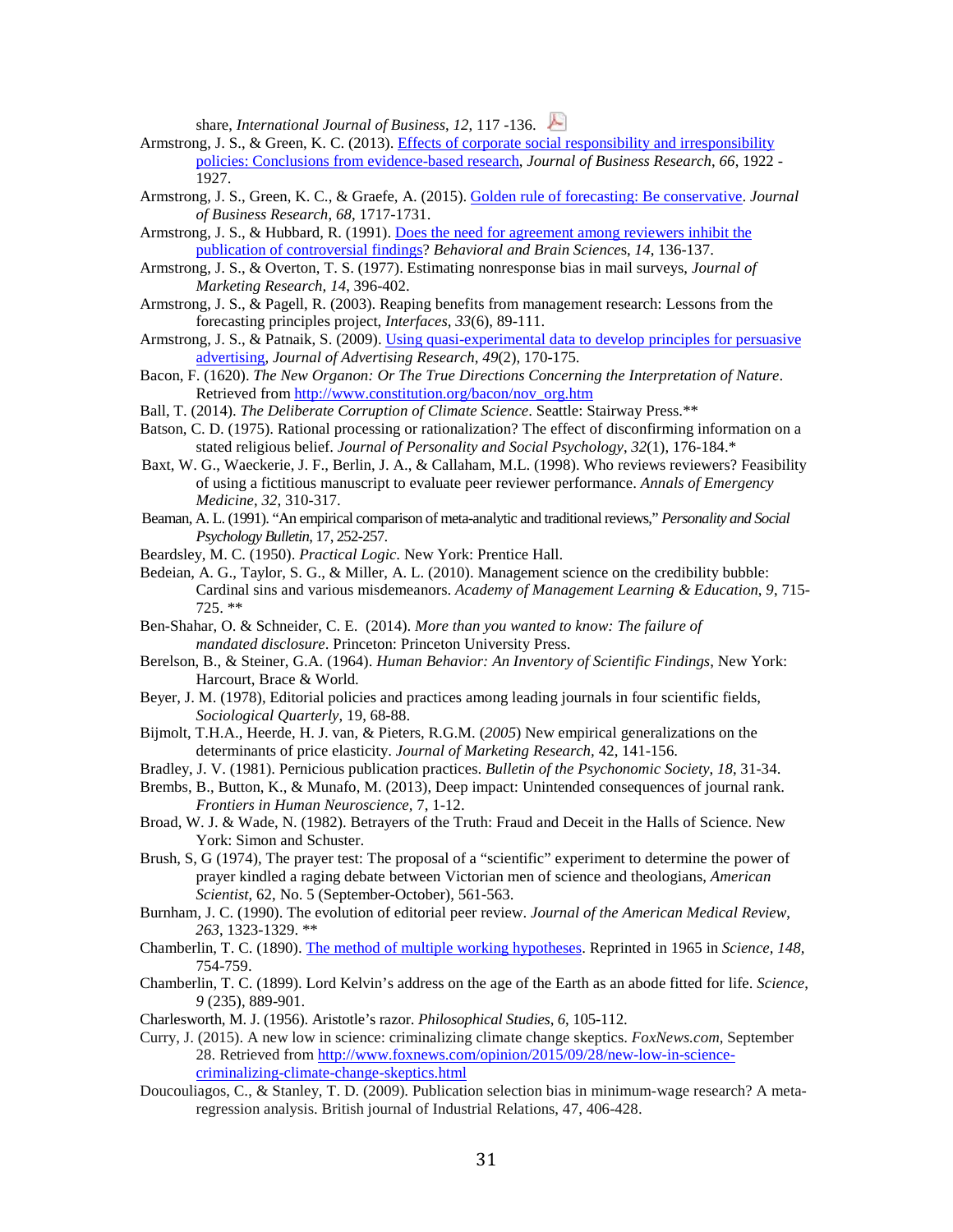- Doucouliagos, C., & Stanley, T. D. (2013). Are all economic facts greatly exaggerated? Theory competition and selectivity. *Journal of Economic Surveys*, *27*(2), 316-339.
- Duarte, J. L., Crawford, J. T., Stern, C., Haidt, J., Jussim, L., & Tetlock, P.E. (2015). Political diversity will improve social psychological science. *Behavioral and Brain Sciences*, *38.* DOI:<http://dx.doi.org/10.1017/S0140525X14000430>
- Eichorn, P., & Yankauer, A. (1987). Do authors check their references? A survey of accuracy of references in three public health journals. *American Journal of Public Health*, *77*, 1011-1012.
- Epstein, W. M. (1990) Confirmational response bias among social work journals. *Science, Technology, and Human Values* 15, 9-38.
- Eriksson, K. (2012). The nonsense math effect*. Judgment and Decision Making*, *7*, 746-749.
- Evans, J. T., Nadjari, H. I., & Burchell, S. A. (1990). Quotational and reference accuracy in surgical journals: A continuing peer review problem. *JAMA*, 263(10), 1353-1354.
- Festinger, L., Rieken, H. W., & Schachter, S. (1956). *When Prophecy Fails. A Social and Psychological Study of a Modern Group that Predicted the Destruction of the World*. Minneapolis, MN: University of Minnesota Press.
- Flyvbjerg, B. (2016). The fallacy of beneficial ignorance: A test of Hirschman's hiding hand. *World Development*, *84*, 176-189. \*\*\*
- Franklin, B. (1743). A proposal for promoting useful knowledge. *Founders Online, National Archives* [\(http://founders.archives.gov/documents/Franklin/01-02-02-0092](http://founders.archives.gov/documents/Franklin/01-02-02-0092) [last update: 2016-03-28]). Source: *The Papers of Benjamin Franklin*, vol. 2, January 1, 1735, through December 31, 1744, ed. L. W. Labaree. New Haven: Yale University Press, 1961, pp. 378-383.
- Franco, M. (2007). Impact of energy intake, physical activity, and population-wide weight loss on cardiovascular disease and diabetes mortality in Cuba, 1980-2005. *American Journal of Edpidemiology*, 106,1374-1380.
- Frey, B. S. (2003). Publishing as prostitution. *Public Choice, 116*, 205-223.
- Friedman, M. (1953). The methodology of positive economics, from *Essays in Positive Economics* reprinted in Hausman, D. M. (ed.) *The philosophy of Economics: An anthology (3rd Ed.)*, Cambridge: Cambridge University Press, 145-178.
- Gelman, A. (2015). Paul Meehl continues to be the boss. *Statistical Modeling, Causal Inference, and Social Science*, blog at andrewgelman.com, 23 March, 10:00 a.m.
- Gigerenzer, G. (2015). On the supposed evidence for libertarian paternalism. *Review of Philosophy and Psychology*, *6*(3), 361-383. \*\*
- Gigerenzer, G. Todd, P.M.& the ABC Group (1999). *Simple Heuristcs That Make Us Smart.* Oxford University Press.
- Goodstein, L. D., & Brazis, K. L. (1970). Psychology of scientist: XXX. Credibility of psychologists: an empirical study. *Psychological Reports*, *27*, 835-838.
- Gordon G., & Marquis S. (1966). Freedom, visibility of consequences and scientific innovation. *American Journal of Sociology*, *72*, 195-202.
- Graefe A., Armstrong, J. S., Cuzan, A.G., & Jones, R.J (2014)[. Combining forecasts: An application to](http://www.sciencedirect.com/science/article/pii/S0169207013000423)  [elections.](http://www.sciencedirect.com/science/article/pii/S0169207013000423) *International Journal of Forecasting*, 30 (1), 43-54.
- Green, K. C. (2002). Forecasting decisions in conflict situations: a comparison of game theory, roleplaying, and unaided judgement. *International Journal of Forecasting*, 18, 321-344.
- Green, K. C. (2005). Game theory, simulated interaction, and unaided judgement for forecasting decisions in conflicts: Further evidence. *International Journal of Forecasting*, 21, 463-472.
- Green, K. C., & Armstrong, J. S. (2007). The value of expertise for forecasting decisions in conflicts. *Interfaces*, 37, 287-299.
- Green, K. C., & Armstrong, J. S. (2011). Role thinking: Standing in other people's shoes to forecast decisions in conflicts. *International Journal of Forecasting*, 27, 69–80.
- Green, K. C., & Armstrong, J. S. (2012**),** Evidence on the effects of mandatory disclaimers in advertising**,** *Journal of Public Policy & Marketing*, 31, 293-304.
- Green, K. C., & Armstrong, J. S. (2014). Forecasting global climate change, In A. Moran (Ed.), *Climate change: The facts 2014*, pp. 170–186, Melbourne: Institute of Public Affairs.
- Green, K. C., & Armstrong, J. S. (2015)[. Simple versus complex forecasting: The evidence](http://www.sciencedirect.com/science/article/pii/S014829631500140X)**.** *Journal of Business Research*, *68*, 1678-1685.
- Hales, B. M., & Pronovost, P. J. (2006). The checklist—a tool for error management and performance improvement. *Journal of Critical Care*, *21*, 231-235.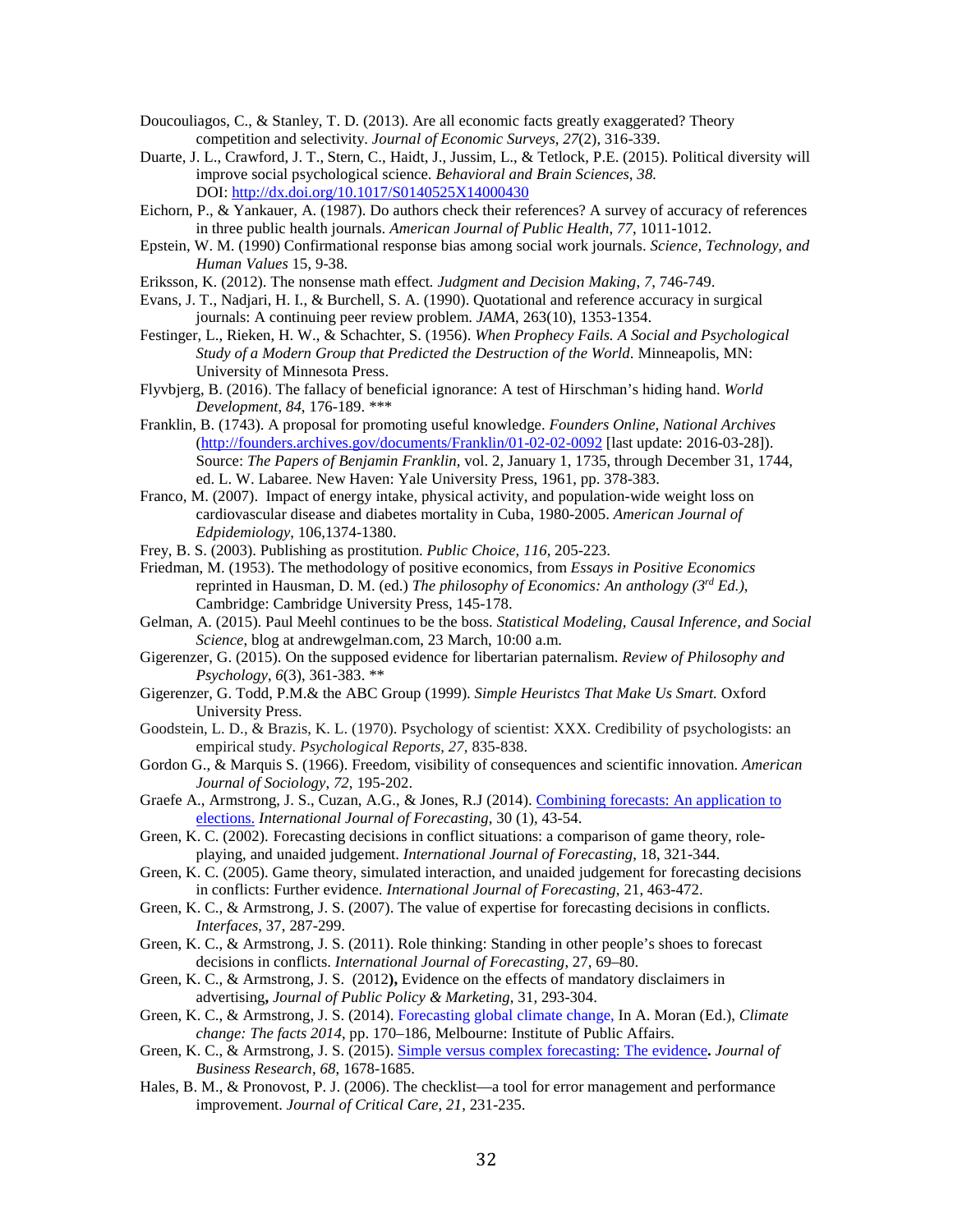- Harzing, A. (2002). Are our referencing errors undermining our scholarship and credibility? The case of expatriate failure rates. *Journal of Organizational Behavior*, *23*, 127-148. \*\*\*
- Haslam, N. (2010). Bite-size science: Relative impact of short article formats. *Perspectives on Psychological Science*.*, 5*, 263-264. \*\*
- Hauer, E. (2004). The harm done by tests of significance. *Accident Analysis and Prevention*, *36*, 495-500.
- Haynes, A. B., Weiser, T. G., Berry, W. R., Lipsitz, S. R., Breizat, A.-H. S., Dellinger, E. P., Herbosa, T., Joseph, S., Kibatala, P. L., Lapitan, M. C. M., Merry, A. F., Moorthy, K., Reznick, R. K., Taylor, B., & Gawande, A. A. (2009). A surgical safety checklist to reduce morbidity and mortality in a global population. *New England Journal of Medicine, 360*(5), 491-499.
- Hirschman, A. O. (1967). The principle of the hiding hand. *The Public Interest*, *6*(Winter), 1-23.
- Horwitz, S. K., & Horwitz, I. B. (2007). The effects of team diversity on team outcomes: A meta-analytic review of team demography. *Journal of Management*, *33*, 987-1015.
- Hubbard, R. (2016). *Corrupt Research: The Case for Reconceptualizing Empirical Management and Social Science.* New York: Sage. \*\*\*
- Hunter, J. E. (1997). Needed: A ban on the significance test. *Psychological Science*, *8*(1), 1-20.
- Infectious Diseases Society of America (2009), Grinding to a halt" The effects of the increasing regulatory burden on research and quality. *Clinical Infectious Diseases*, 49, 328-35.
- Ioannidis, J. P. A. (2005), Why most published findings are false. *PLOS Medicine*, *2*(8): e124. doi: 10.1371/journal.pmed.0020124
- Ioannidis, J. P.A. (2014). Is your most cited work your best? *Nature*, *514*, 561-2.
- Iqbal, S. A., Wallach, J. D., Khoury, M. J., Schully, S. D., & Ioannidis, J. P. A. (2016) Reproducible research practices and transparency across the biomedical literature. *PLOS Biology*, *14*(1).doi:10.1371/journal.pbio.1002333
- Iyengar, S. S., & Lepper, M. R. (2000). When choice is demotivating: Can one desire too much of a good thing? *Journal of personality and social psychology*, *79*, 995-1006.
- Jacquart, P., & Armstrong, J. S. (2013). Are top executives paid enough? An evidence-based [review](https://marketing.wharton.upenn.edu/files/?whdmsaction=public:main.file&fileID=7286)**.** *Interfaces*, *43*, 580-589.
- Jeong, H. (2012). A comparison of the influence of electronic books and paper books on reading comprehension, eye fatigue, and perception. *The Electronic Library*, *30*, 390-408.
- John, L.K., Lowenstein, G., & Prelec, D. (2012). Matching the prevalence of questionable research practices with incentives for truth telling. *Psychological Science*, 23, 524-532.
- Jones, M. Y., Pentecost, R., & Requena, G. (2005), Memory for advertising and information content: Comparing the printed page to the computer screen. *Psychology and Marketing*, 22, 623-648.
- Kabat, G. C. (2008). *Hyping Health Risks: Environmental Hazards in Daily Life and the Science of Epidemiology*. New York: Columbia University Press. \*\*\*
- Karpoff, J. M. (2001). Private versus public initiative in Arctic exploration: The effects of incentives and organizational structure. *Journal of Political Economy*, *109*, 38-78. \*\*
- Kealey, T. (1996). *The Economic Laws of Scientific Research*. London: Macmillan.
- Koehler J. J. (1993). The influence of prior beliefs on scientific judgments of evidence quality. *Organizational Behavior and Human Decision Processes*, *56*, 28-55. \*\*\*
- Keogh, E., & Kasetty, S. (2003). On the need for time series data mining benchmarks: A survey and empirical demonstration. *Data Mining and Knowledge Discovery*, *7*, 349–371.
- Koriat, A., Lichtenstein, S., & Fischhoff, B. (1980). Reasons for confidence. *Journal of Experimental Social Psychology: Human Learning and Memory*, *47*, 1231-1234. \*\*\*
- Langbert, M., Quain, A. J., & Klein, D. B. (2016). Faculty voter registration in economics, history, journalism, law, and psychology. *Econ Journal Watch*, 13, 422-451.
- Larrick, R. P. & Soll, J. B. (2006). Intuitions about combining opinions: Misappreciation of the averaging principle. *Management Science,* 52**,** 111-127.
- Lindsey D. (1978). *The Scientific Publication System in Social Science*. San Francisco: Jossey-Bass.
- Locke, E. A. (1986). *Generalizing from Laboratory to Field Settings.* Lexington, MA: Lexington Books. \*\*\*
- Lord, C. G., Lepper, M. R., & Preston, E. (1984). Considering the opposite: A corrective strategy for social judgment. *Journal of Personality and Social Psychology*, *47*, 1231-1243.
- Lott, M. (2014). Over 100 published science journal articles just gibberish. *FoxNews.com*, March 01.
- MacGregor, D. G. (2001). Decomposition for judgmental forecasting and estimation, in J. S. Armstrong, *Principles of Forecasting.* London: Kluwer Academic Publishers, pp. 107-123.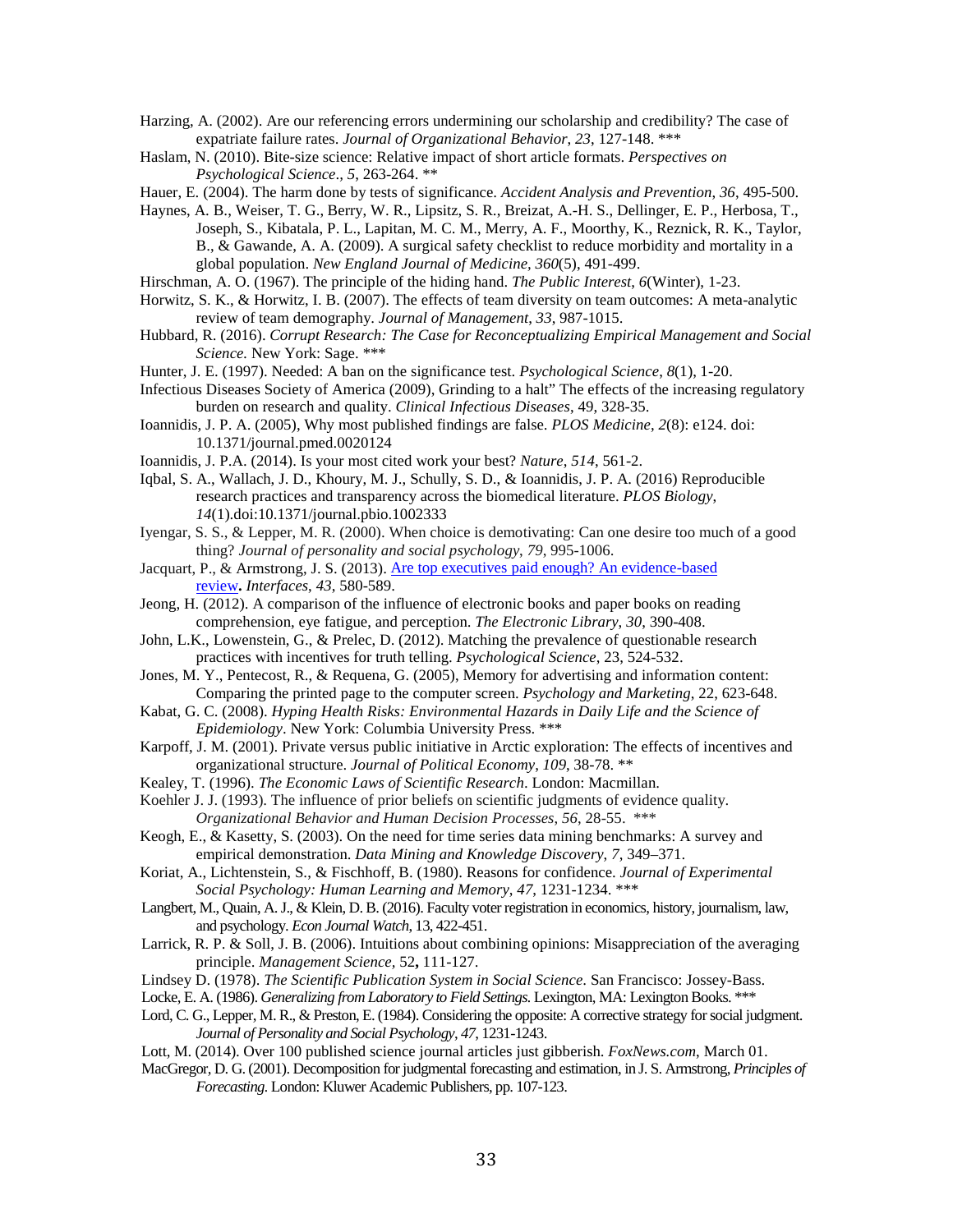- Mackay, C. (1852). *Memoirs of Extraordinary Popular Delusions & the Madness of Crowds.* New York: Three Rivers Press. London: Office of the National Illustrated Library. 1852.
- Mahoney, M. J. (1977). [Publication prejudices: An experimental study of confirmatory bias in the peer](http://pages.stern.nyu.edu/%7Ewstarbuc/Writing/Prejud.htm)  [review system.](http://pages.stern.nyu.edu/%7Ewstarbuc/Writing/Prejud.htm) *Cognitive Therapy and Research, 1,* 161-175.
- Mangen, A., Walgermo, B.R., & Bronnick, K. (2013). Reading linear texts on paper versus computer screen: Effects on reading comprehension. *International Journal of Educational Research*, *58*, 61- 68.
- Mazar, N., Amir O., & Ariely, D. (2008). The dishonesty of honest people: A theory of self-concept management. *Journal of Marketing Research*, *45*, 633-644. \*
- McCloskey, D. N. & Ziliak, S. T. (1996). The standard error of regressions. *Journal of Economic Literature*, 34, 97-114.
- McShane, B. B. & Gal, D. (2015). Blinding us to the obvious? The effect of statistical training on the evaluation of evidence. *Management Science, 62,* 1707-1718.
- Meehl, P. E. (1950). [Clinical versus statistical prediction: A theoretical analysis and a review of the](http://psycnet.apa.org/psycinfo/2006-21565-000)  [evidence.](http://psycnet.apa.org/psycinfo/2006-21565-000) Minneapolis: University of Minnesota Press.
- Miller, H. I. (1996). When politics drives science: Lysenko, Gore, and U.S. Biotechnology Policy. *Social Philosophy and Policy, 13*, 96-112. doi:10.1017/S0265052500003472
- Milgram, S. (1969). *Obedience to Authority*. New York: Harper & Row.
- Mitroff, I. (1969). Fundamental issues in the simulation of human behavior: A case study of the strategy of behavioral science. *Management Science*, *15*, B635-B649.
- Mitroff, I. (1972a). The myth of objectivity, or why science needs a new psychology of science. *Management Science*, *18*, B613-B618.
- Mitroff, I. (1972b). The mythology of methodology: An essay on the nature of a feeling science. *Theory & Decision*, *2*, 274-290.
- Moher, D., Hopewell, S., Schulz, K. F., et. al. (2010) CONSORT 2010 explanation and elaboration: Updated guidelines for reporting parallel group randomized trials. *British Medical Journal*, 340:c869. doi: 10.1136/bmj.c869.
- Morgenstern, O. (1963). *On the Accuracy of Ecnomic Observations*. Princeton. 2nd ed. Princeton, N.J.: Princeton University Press.
- Munafo M. R., et al (2017). A manifesto for reprocible science. *Nature Human Behavior*, 1, 0021.
- Nosek, B.A. & Y. Bar-Anan (2012). Scientific utopia: I. Opening scientific communication, *Psychological Inquiry*, 23, 217-243.
- Nosek, B.A., Spies J. R.,& Motyl (2012). Scientific utopia: II. *Perspectives on Psychological Science*,7, 615-631.
- Ofir, C., & Simonson, I. (2001). In search of negative customer feedback: the effect of expecting to evaluate on satisfaction evaluations. *Journal of Marketing Research*, *38*, 170-182.
- Ones, D. S., Viswesvaran, C., & Schmidt, F. L. (2017). Realizing the full potential of psychometric metaanalysis for a cumulative science and practice of human resource management. *Human Resource Management Review*, 27[, 201-215.](http://dx.doi.org/10.1016/j.hrmr.2016.09.011)
- Open Science Collaboration. (2015). Estimating the reproducibility of psychological science. *Science*, *349*(6251)
- ORSA Committee on Professional Standards (1971). Guidelines for the practice of operations research. *Operations Research*, *19*(5), 1123-1258.
- Pant, P. N., & Starbuck, W. H. (1990). Innocents in the forest: Forecasting and research methods. *Journal of Management*, *16*, 433-460.
- Peters, D. P. and Ceci, S. J. (1982a). Peer-review practices of psychological journals: The fate of published articles, submitted again. *Behavioral and Brain Sciences*, 5, 187-195.
- Platt, J. R. (1964). Strong Inference. *Science*, *146*, 347-353.
- PLOS ONE (2016a). *Submission guidelines*. Available at http://journals.plos.org/plosone/s/submissionguidelines#loc-style-and-format
- PLOS ONE (2016b). *Criteria for publication*. Available at [http://journals.plos.org/plosone/s/criteria-for](http://journals.plos.org/plosone/s/criteria-for-publication)[publication](http://journals.plos.org/plosone/s/criteria-for-publication)
- Poole, R. W., Jr. (2008). Privatization. *The Concise Encyclopedia of Economics*. Library of Economics and Liberty [Online] available from [http://www.econlib.org/library/Enc/Privatization.html;](http://www.econlib.org/library/Enc/Privatization.html) accessed 29 September 2016
- Porter, M. (1980). *Competitive Strategy: Techniques for Analyzing Industries and Competitors*. New York: